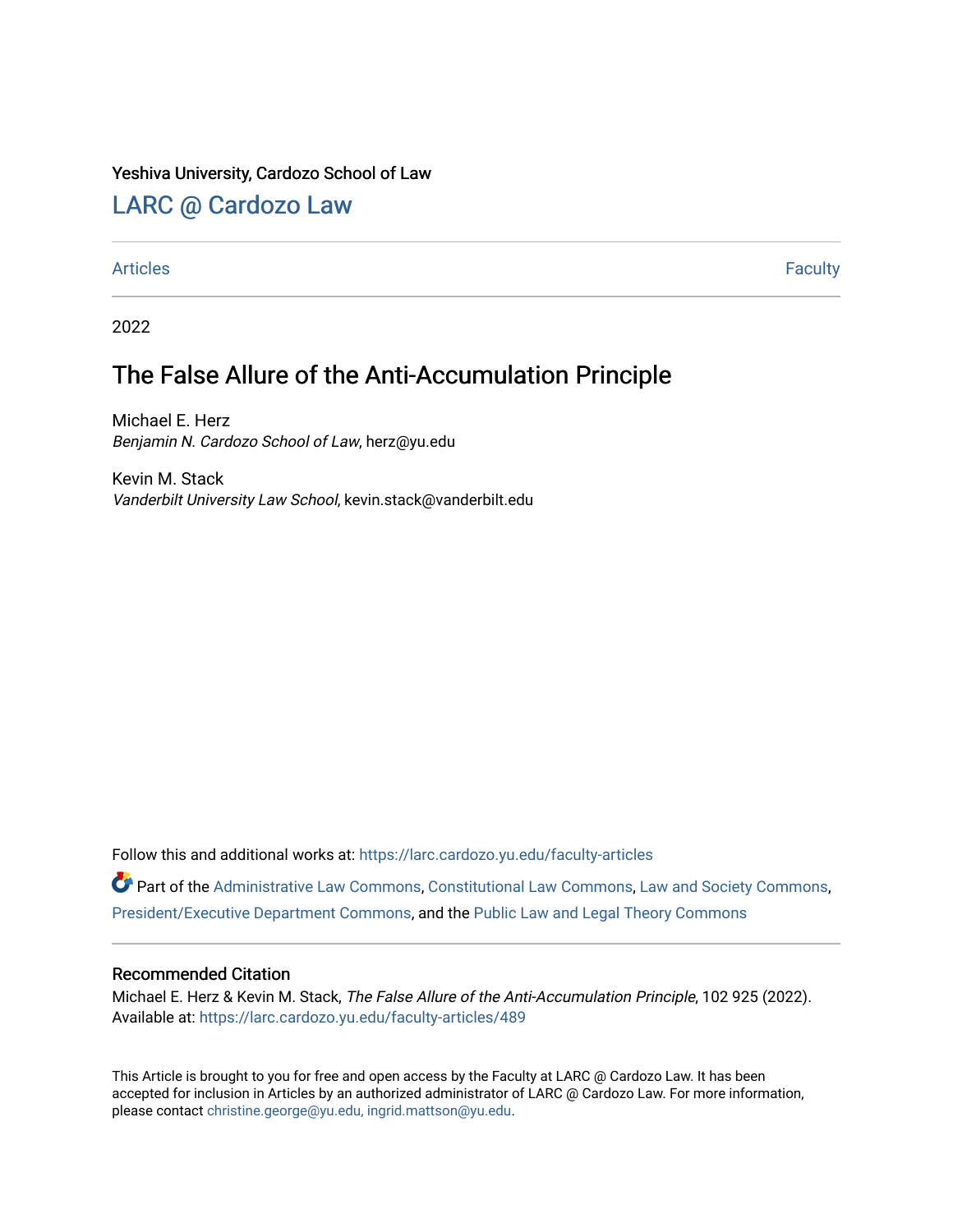# **THE FALSE ALLURE OF THE ANTI-ACCUMULATION PRINCIPLE**

# **MICHAEL HERZ**\* **& KEVIN M. STACK**\*\*

#### ABSTRACT

*Today the executive branch is generally seen as the most dangerous branch. Many worry that the executive branch now defies or subsumes the separation of powers. In response, several Supreme Court Justices and prominent scholars assert that the very separation-of-powers principles that determine the structure of the federal government as a whole apply with full force* within *the executive branch. In particular, they argue that constitutional law prohibits the accumulation of more than one type of power—legislative, executive, and judicial—in the same executive official or government entity. We refer to this as the* anti-accumulation principle*. The consequences of this principle, applied to its full extension, are vast. It would invite a new era of constitutional policing of the internal structure of the executive branch and administrative agencies.* 

*This Article argues that separation-of-powers law contains no antiaccumulation principle. Unable to find textual support in the Constitution for this principle, proponents latch on to but misread James Madison's famous statement that the "accumulation of all powers . . . in the same hands . . . may justly be pronounced the very definition of tyranny." Functional considerations—like fairness, avoiding the triumph of faction, and efficiency also do not justify the anti-accumulation principle or its application internally to the executive branch.*

*The anti-accumulation principle is generally posited by jurists and scholars whose leanings are formalist and conservative. However, a set of liberal scholars commit the same error. More focused on checks and balances than on pure separation of powers, these scholars either defend or seek to reform the current structure of the executive branch. In doing so, they either invoke or assume the existence of an anti-accumulation principle, working from the premise that the principles that justified the allocation of power among the three branches must also apply* within *the executive branch.*

<sup>\*</sup> Arthur Kaplan Professor of Law, Cardozo Law School, Yeshiva University.

<sup>\*\*</sup> Lee S. & Charles A. Speir Professor of Law, Vanderbilt Law School.

For helpful comments on earlier drafts, we thank Andrew Coan, Gary Lawson, Jason Mazzone, Michael Pollock, Shalev Roisman, Amy Wildermuth, and participants at workshops at the University of Illinois College of Law, the University of Pittsburgh Law School, and the University of Arizona James E. Rogers College of Law.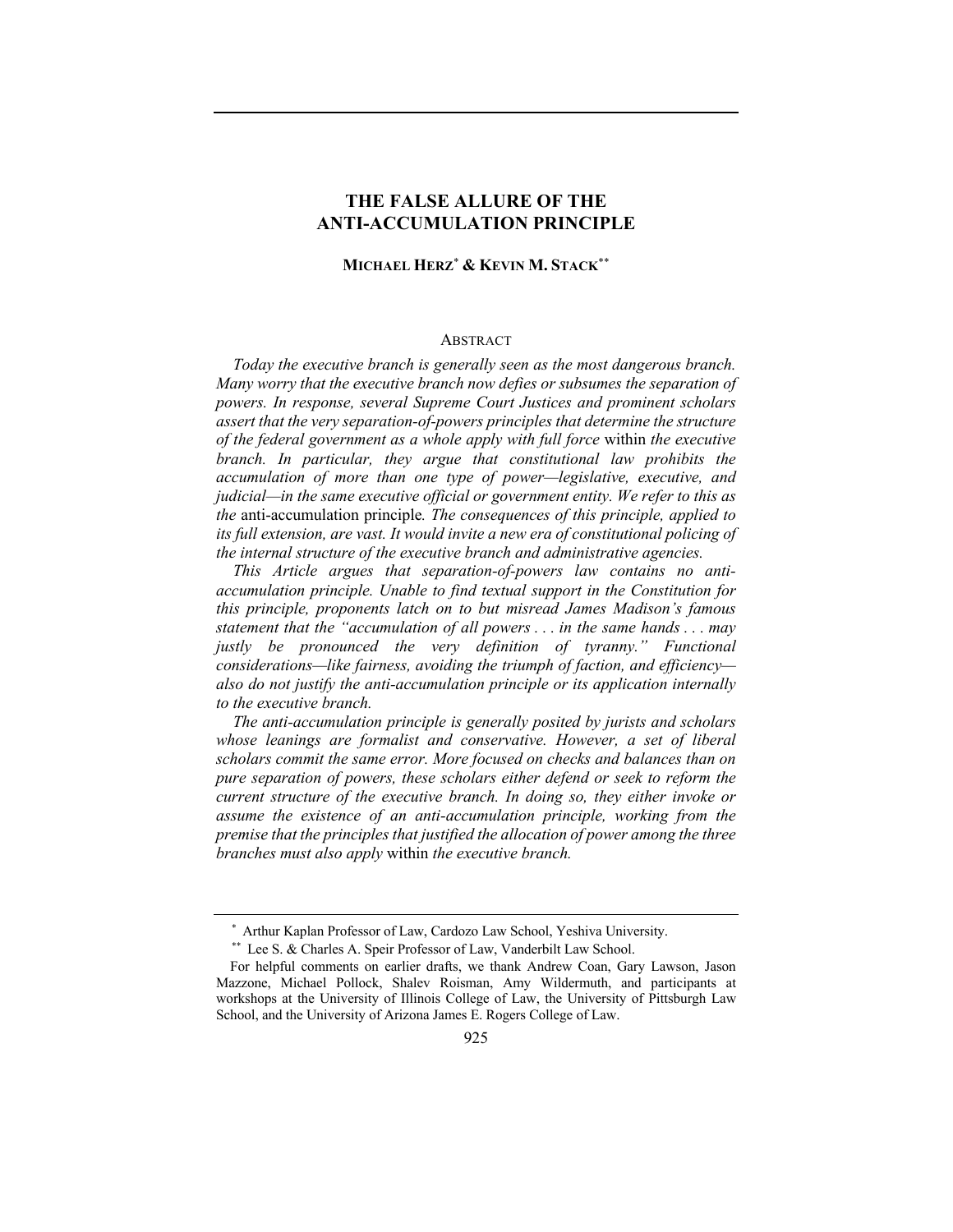*While the executive branch needs greater constraint, separation of powers neither requires greater internal divisions nor provides a robust menu for reform. To the extent valid constitutional concerns underlie the antiaccumulation principle, they rest on due process and should be evaluated as such.*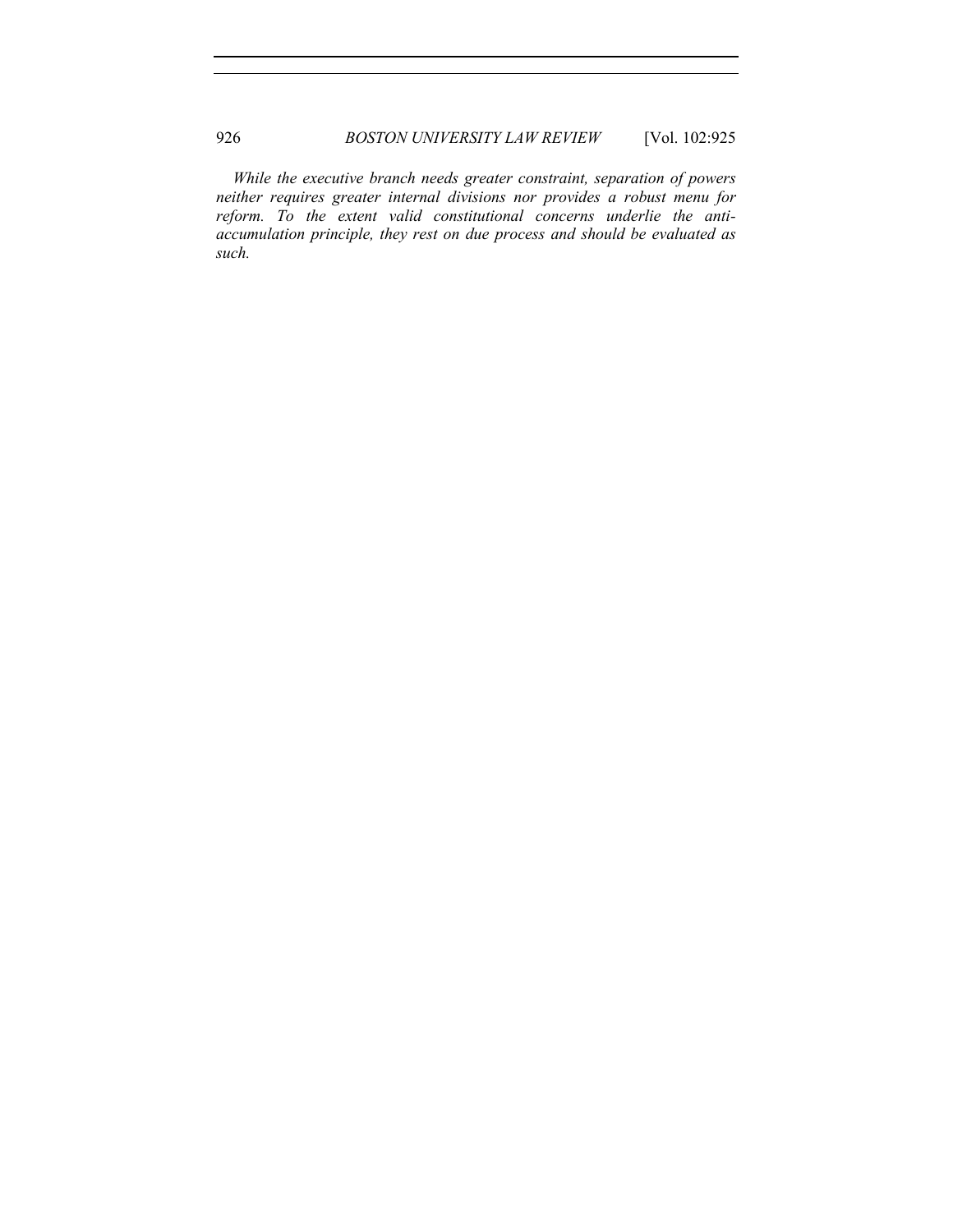# **CONTENTS**

|     |                                                                     | 928 |
|-----|---------------------------------------------------------------------|-----|
| L   |                                                                     |     |
| H.  | THE ANTI-ACCUMULATION PRINCIPLE AND SEPARATION OF                   |     |
|     |                                                                     |     |
|     | A Constitutional Prohibition on Accumulation? 941<br>$\mathsf{A}$ . |     |
|     | B.                                                                  |     |
|     | $C_{\cdot}$                                                         |     |
|     | $\mathbf{1}$                                                        |     |
|     | $\mathcal{D}_{\mathcal{L}}$                                         |     |
|     | $\mathcal{E}$                                                       |     |
|     | 4.                                                                  |     |
| Ш   | THE ANTI-ACCUMULATION PRINCIPLE AT THE MARGINS  955                 |     |
|     | А.                                                                  |     |
|     | В.                                                                  |     |
|     | Why Due Process Does Not Matter—and Why It Does  962<br>C.          |     |
|     |                                                                     |     |
|     |                                                                     |     |
| IV. | CHECKING THE EXECUTIVE WITHOUT SEPARATION OF POWERS 967             |     |
|     | The Puzzling Persistence of Three-Branch Thinking968<br>Α.          |     |
|     | Checking and Balancing Internal to the Executive Branch  972<br>B.  |     |
|     | C.                                                                  |     |
|     |                                                                     |     |
|     |                                                                     |     |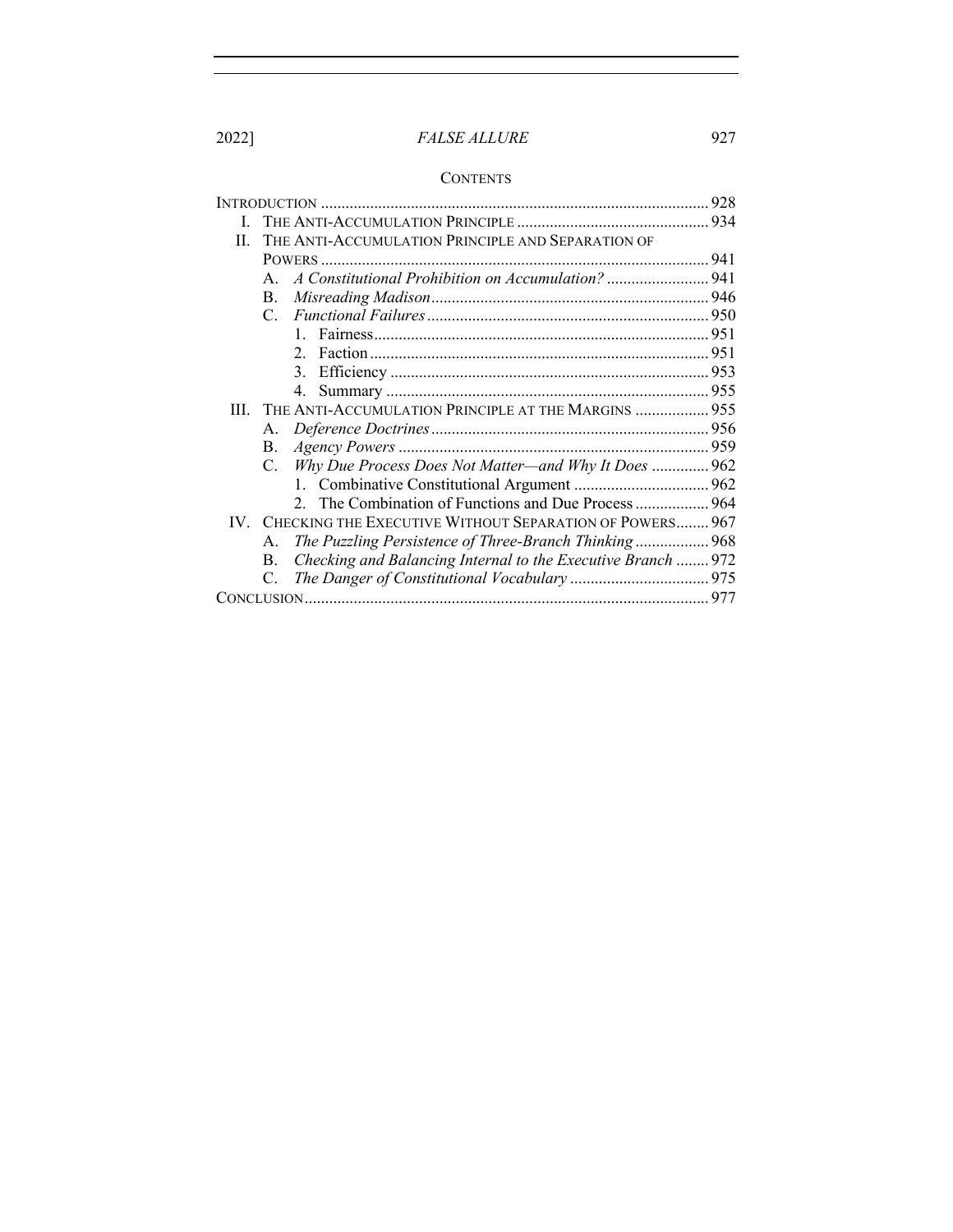#### **INTRODUCTION**

Today the executive branch is generally seen as the most dangerous branch. 1 Scholars from different perspectives share the view that the contemporary executive branch dominates in a way that fundamentally challenges, and perhaps overwhelms and defies, separation of powers. On the legal liberal side, Neal Katyal writes that the executive now "subsumes much of the tripartite structure of government."2 Peter Shane observes that the system of checks and balances has been "increasingly battered by . . . the gathering concentration of power in the hands of the federal executive."3 Bruce Ackerman and Martin Flaherty label the executive the "most dangerous branch"4 and argue for reforms to bring it within the constitutional scheme.<sup>5</sup> On the right, Philip Hamburger has become the standard-bearer for laments that "[t]he administrative regime consolidates in one branch of government the powers that the Constitution allocates to different branches."6

<sup>1</sup> *See, e.g.*, Abner S. Greene, *Checks and Balances in an Era of Presidential Lawmaking*, 61 U. CHI. L. REV. 123, 125 (1994) ("[T]he framers' factual assumptions [that the legislature would be the most dangerous branch] have been displaced. Now, it is the President whose power has expanded and who therefore needs to be checked."); William P. Marshall, *Eleven Reasons Why Presidential Power Inevitably Expands and Why It Matters*, 88 B.U. L. REV. 505, 506 (2008) ("[The] expansion in presidential power has created a constitutional imbalance between the executive and legislative branches, calling into doubt the continued efficacy of the structure of separation of powers set forth by the Framers."); Jessica Bulman-Pozen, *Federalism as a Safeguard of the Separation of Powers*, 112 COLUM. L. REV. 459, 465-66 (2012) ("[C]ommentators have suggested that the three branches have become unbalanced, with the executive exercising a predominant, and often unchecked, role.").

<sup>2</sup> Neal Kumar Katyal, *Internal Separation of Powers: Checking Today's Most Dangerous Branch from Within*, 115 YALE L.J. 2314, 2316 (2006).

<sup>3</sup> PETER M. SHANE, MADISON'S NIGHTMARE: HOW EXECUTIVE POWER THREATENS AMERICAN DEMOCRACY 3 (2009); *see also* Harold H. Bruff, *Presidential Power and Administrative Rulemaking*, 88 YALE L.J. 451, 451 (1979) ("The increasing sprawl of the federal agencies has challenged the effectiveness of the checks and balances designed by the Constitution.").

<sup>4</sup> BRUCE ACKERMAN, THE DECLINE AND FALL OF THE AMERICAN REPUBLIC 15 (2010) ("[O]ver the course of two centuries, the most dangerous branch has turned out to be the presidency . . . ."); Martin S. Flaherty, *The Most Dangerous Branch*, 105 YALE L.J. 1725, 1821 (1996) ("[E]ven the most glancing survey indicates that the executive branch long ago supplanted its legislative counterpart as the most powerful—and therefore most dangerous– in the sense that the Founders meant.").

<sup>5</sup> *See* ACKERMAN, *supra* note 4, at 181-88 (advocating that Congress, among other institutions, must directly address executive overreach); Flaherty, *supra* note 4, at 1828-39 (arguing judiciary should more robustly police separation of powers violations and Congress should more closely monitor executive by exercising its veto power and passing statutory items limiting executive removal power).

<sup>6</sup> PHILIP HAMBURGER, IS ADMINISTRATIVE LAW UNLAWFUL? 6 (2014).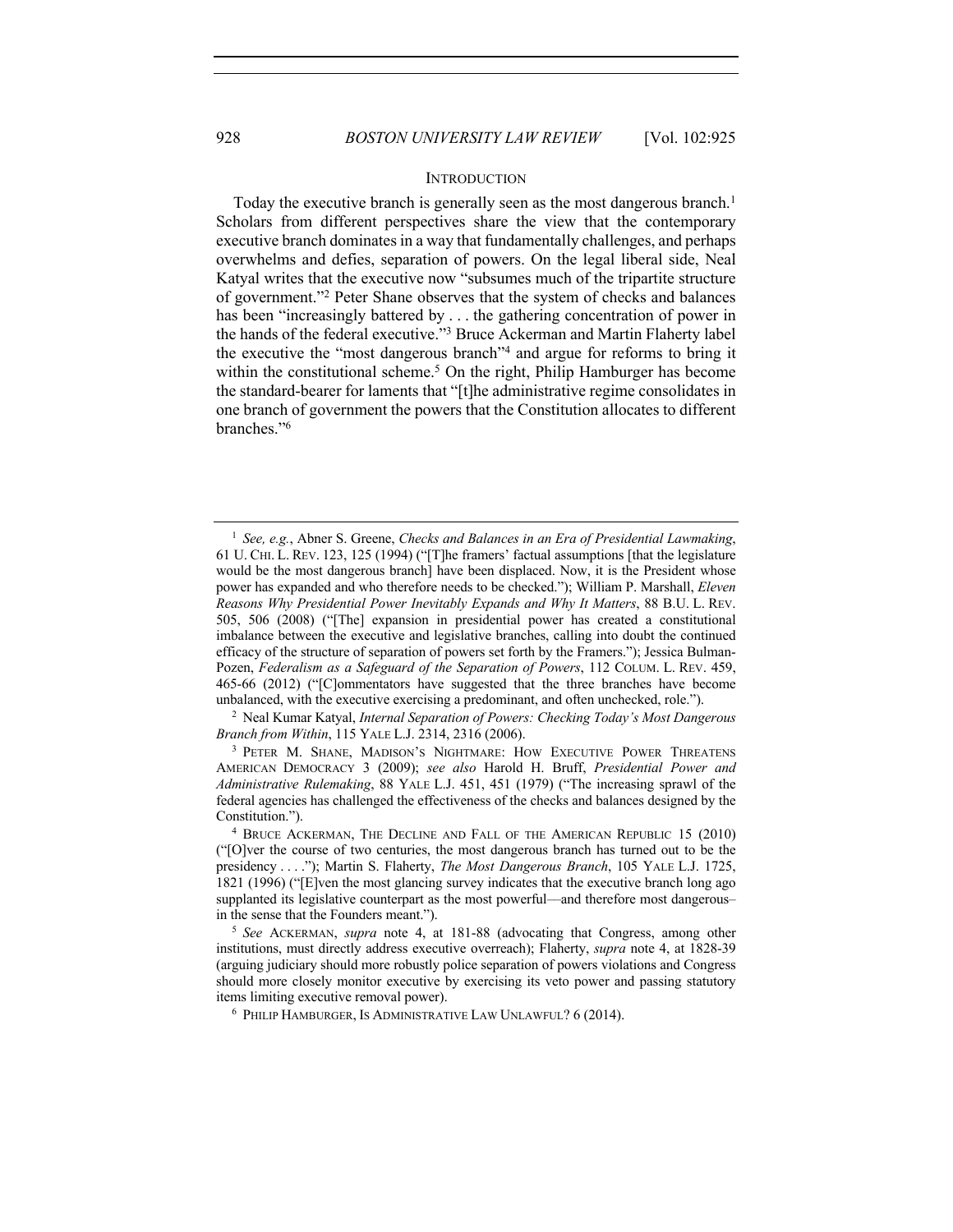The modern predominance of executive power is one of the most significant embarrassments to James Madison's vision of the Constitution.7 Interconnected with the rise of executive power—part cause, part effect, part exacerbator—is a second great embarrassment to the Madisonian vision: the rise of political parties. Madison assumed that the branches of government would have their own inherent and internal ambitions, with "[a]mbition . . . made to counteract ambition."8 In a path-breaking article, Daryl Levinson and Richard Pildes show that this supposed adversarial tension between the legislature and the executive has been "displaced by competition between [the] two major parties."9 Whereas Madison envisioned the political branches checking one another, in practice, the character—even the very existence—of their competition is largely a function of whether they are controlled by the same or different parties.10 In periods of divided government, the Madisonian regime is in evidence, but one might say it functions too well, as the "check" becomes a near complete barrier, leaving the president the choice between paralysis and overreaching. And in periods of unified government, the check largely disappears.

We do not contest this account. Our concern, rather, is with a common response to executive domination that is wholly misplaced. In the face of executive dominance and inconsistent congressional checking, scholars often articulate the view, not that the executive is too powerful in some absolute sense, but rather that the contemporary executive branch "toppl[es] . . . the framers' tripartite system."11 In response, some jurists and scholars propose reorganizing and/or eliminating functions of the executive branch to bring its operations into line. They contend that the separation-of-powers principles that determine the structure of the federal government as a whole apply with full force to the distribution and combination of powers *within* the executive branch.12 On this account, separation-of-powers law prohibits the accumulation of more than one

 $7$  Madison argued that the "the weakness of the executive" required that it be "fortified." THE FEDERALIST NO. 51, at 322-23 (James Madison) (Clinton Rossiter ed., 1961), against a legislature that is "everywhere extending the sphere of its activity and drawing all power into its impetuous vortex," THE FEDERALIST NO. 48, *supra*, at 309 (James Madison). *See* THE FEDERALIST NO. 47, *supra*, at 301 (James Madison).

<sup>8</sup> THE FEDERALIST NO. 51, *supra* note 7, at 322 (James Madison).

<sup>9</sup> Daryl J. Levinson & Richard H. Pildes, *Separation of Parties, Not Powers*, 119 HARV. L. REV. 2311, 2313 (2006).

<sup>10</sup> *Id.* at 2329-30.

<sup>11</sup> JON D. MICHAELS, CONSTITUTIONAL COUP: PRIVATIZATION'S THREAT TO THE AMERICAN REPUBLIC 54 (2017) [hereinafter MICHAELS, CONSTITUTIONAL COUP].

 $12$  As Gillian Metzger notes, internal separation-of-powers principles could also be applied to the legislature and the judiciary. Gillian E. Metzger, *The Interdependent Relationship Between Internal and External Separation of Powers*, 59 EMORY L.J. 423, 428 & n.21 (2009) [hereinafter Metzger, *Interdependent*]. However, the focus of the internal separation of powers literature is the executive branch, and, like Metzger, we use "internal separation of powers" to refer to separation within the executive branch.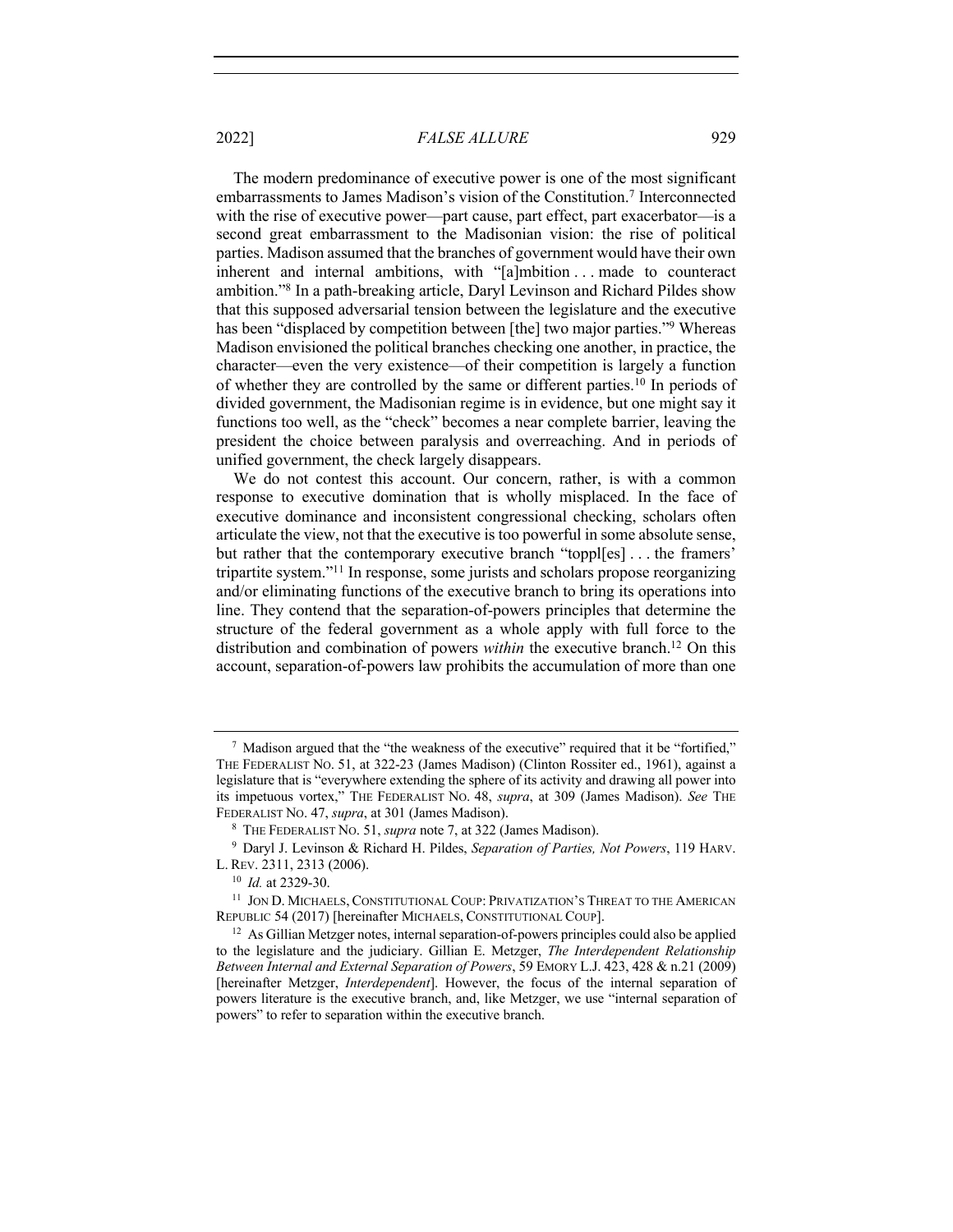type of power—legislative, executive, and judicial—in the same official or government entity. We refer to this as the *anti-accumulation principle*.

The anti-accumulation principle has intuitive appeal. Within our constitutional tradition, the prohibition on the accumulation of more than one type of governmental power in any single official or entity would appear to be fundamental. In one widely quoted passage in *The Federalist No. 47*, James Madison appears to say as much: "The accumulation of all powers, legislative, executive, and judiciary, in the same hands . . . may justly be pronounced the very definition of tyranny."13

Over the past decade, the anti-accumulation principle has been endorsed by Supreme Court Justices, other prominent jurists, and scholars. Justice Gorsuch, echoing Justice Scalia,<sup>14</sup> and with the support of Justices Thomas, Alito, and Kavanaugh,<sup>15</sup> has invoked this principle as a basis for challenging administrative law doctrines requiring judicial deference to agencies.<sup>16</sup> Chief Justice Roberts, too, has expressed general support for the anti-accumulation principle.17 These Justices have built, sometimes explicitly, on scholars who have elaborated the idea that the Constitution contains an independent separation-of-powers prohibition on the accumulation of different types of powers in the same hands.<sup>18</sup>

<sup>18</sup> *See, e.g.*, John F. Manning, *Constitutional Structure and Judicial Deference to Agency Interpretations of Agency Rules*, 96 COLUM. L. REV. 612, 654 (1996) [hereinafter Manning, *Constitutional Structure*] (invoking "the constitutional premise that lawmaking and law-

<sup>13</sup> *See, e.g.*, THE FEDERALIST NO. 47, *supra* note 7, at 301 (James Madison).

<sup>14</sup> Decker v. Nw. Env't Def. Ctr., 568 U.S. 597, 619 (2013) (Scalia, J., dissenting) (criticizing *Auer* deference on the ground that implying that "[an] agency can resolve ambiguities in its own regulations . . . would violate a fundamental principle of separation of powers—that the power to write a law and the power to interpret it cannot rest in the same hands" (citing Auer v. Robbins, 519 U.S. 452 (1997))).

<sup>15</sup> *See* Kisor v. Wilkie, 139 S. Ct. 2400, 2437 (2019) (identifying Justices who joined Justice Gorsuch's opinion).

<sup>16</sup> *See id.* at 2437-39 (Gorsuch, J., concurring, joined by Thomas, J., and in relevant part by Alito & Kavanaugh, JJ.) ("*Auer* thus means that, far from being 'kept distinct,' the powers of making, enforcing, and interpreting laws are united in the same hands—and in the process a cornerstone of the rule of law is compromised."); *see also* Gutierrez-Brizuela v. Lynch, 834 F.3d 1142, 1155 (10th Cir. 2016) (Gorsuch, J., concurring) ("Under [*Chevron*'s] terms, an administrative agency may set and revise policy (legislative), override adverse judicial determinations (judicial), and exercise enforcement discretion (executive). . . . It's an arrangement . . . that seems pretty hard to square with the Constitution of the founders' design . . . . " (citing Chevron U.S.A. Inc. v. Nat. Res. Def. Council, Inc., 467 U.S. 837 (1984))).

<sup>17</sup> City of Arlington v. FCC, 569 U.S. 290, 312-13 (2013) (Roberts, C.J., dissenting) ("[A]s a practical matter [administrative agencies] exercise legislative power, by promulgating regulations with the force of law; executive power, by policing compliance with those regulations; and judicial power, by adjudicating enforcement actions and imposing sanctions on those found to have violated their rules. The accumulation of these powers in the same hands is not an occasional or isolated exception to the constitutional plan; it is a central feature of modern American government.").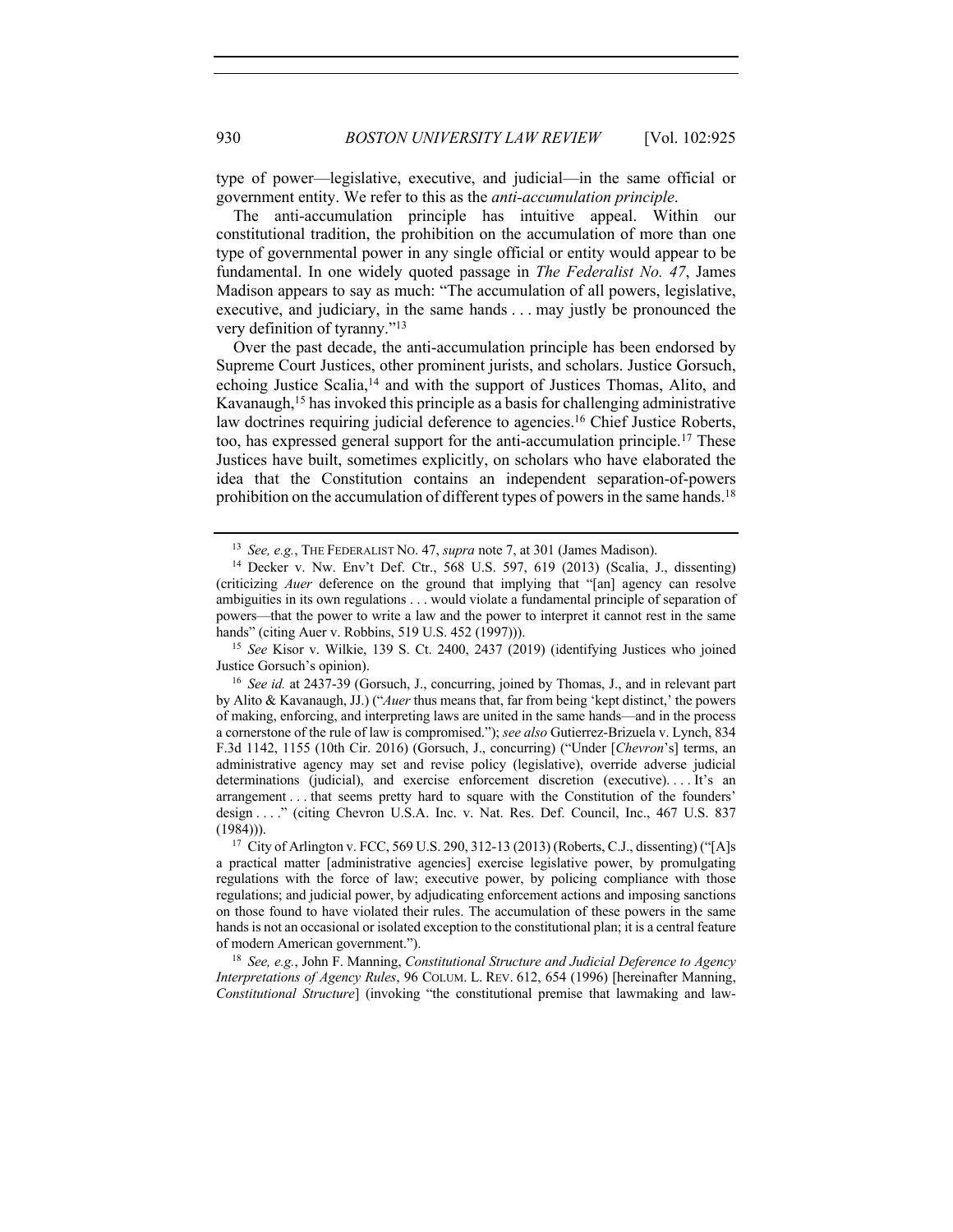The implications of applying the anti-accumulation principle to the executive branch as a matter of separation-of-powers law are vast. At a minimum, doing so would introduce a new wave of constitutional policing of agencies' internal organization and powers. The principle is present—sometimes front and center, sometimes lurking in the background—in contemporary debates over the agencies' combination of functions,<sup>19</sup> removal protections for independent agencies,<sup>20</sup> the appointment of Administrative Law Judges ("ALJs"), $^{21}$  and the Attorney General's "Refer and Review" authority in immigration.<sup>22</sup> Even more consequentially, it could require a dramatic sheering of the powers vested in many administrative agencies. For many proponents of this principle, that is exactly the point.<sup>23</sup>

This Article argues that the anti-accumulation principle, as applied internal to the executive branch or as a basis for challenging doctrines governing judicial review of agency action, misunderstands separation-of-powers law. No antiaccumulation principle prohibits the combination of powers exercised by the executive branch.<sup>24</sup> The Constitution provides modest constraints on the internal

<sup>19</sup> *See* Lawson, *supra* note 18, at 1248-49 (examining how combination of executive, legislative, and judicial functions in agency violates separation of powers).

<sup>20</sup> *See* Seila Law LLC v. CFPB, 140 S. Ct. 2183, 2203-04 (2020) (striking down removal protections for Director of CFPB while noting, with evident concern, that Director "may *unilaterally* . . . issue final regulations, oversee adjudications, set enforcement priorities, [and] initiate prosecutions").

<sup>23</sup> *See, e.g.*, HAMBURGER, *supra* note 6, at 7 (contending that administrative power and law is unlawful).

<sup>24</sup> In *Touby v. United States*, a unanimous Supreme Court, with Justice O'Connor writing, flatly rejected application of separation of powers internal to the branches: "The principle of separation of powers focuses on the distribution of powers *among* the three coequal Branches, *see Mistretta*, . . . ; it does not speak to the manner in which authority is parceled out within a single Branch." 500 U.S. 160, 167-68 (1991) (citing Mistretta v. United States, 488 U.S. 361, 382 (1989)). We aim to develop, in light of resurgent arguments for application of separation of powers internal to the executive branch, a full argument for the Court's position in *Touby.*  John Manning argues more generally that "the Constitution adopts *no freestanding principle of separation of powers*." John F. Manning, *Separation of Powers as Ordinary Interpretation*, 124 HARV. L. REV. 1939, 1944 (2011) [hereinafter Manning, *Ordinary Interpretation*]. Manning defends this position based on an examination of a broad array of historical sources and practices. *Id.* at 1978-85. We focus more narrowly on the invocation of one specific

exposition must be distinct" to critique *Auer*); Talk Am., Inc. v. Mich. Bell Tel. Co., 564 U.S. 50, 69 (2011) (Scalia, J., concurring) (citing *id.*); Gary Lawson, *The Rise and Rise of the Administrative State*, 107 HARV. L. REV. 1231, 1248 (1994) ("In Madison's famous words, '[t]he accumulation of all powers, legislative, executive, and judiciary, in the same hands, whether of one, a few, or many, and whether hereditary, self-appointed, or elective, may justly be pronounced the very definition of tyranny.' The destruction of this principle of separation of powers is perhaps the crowning jewel of the modern administrative revolution." (footnote omitted) (quoting THE FEDERALIST NO. 47, *supra* note 7, at 301 (James Madison))).

<sup>21</sup> *See infra* text accompanying notes 176-84.

<sup>22</sup> *See infra* text accompanying notes 185-98.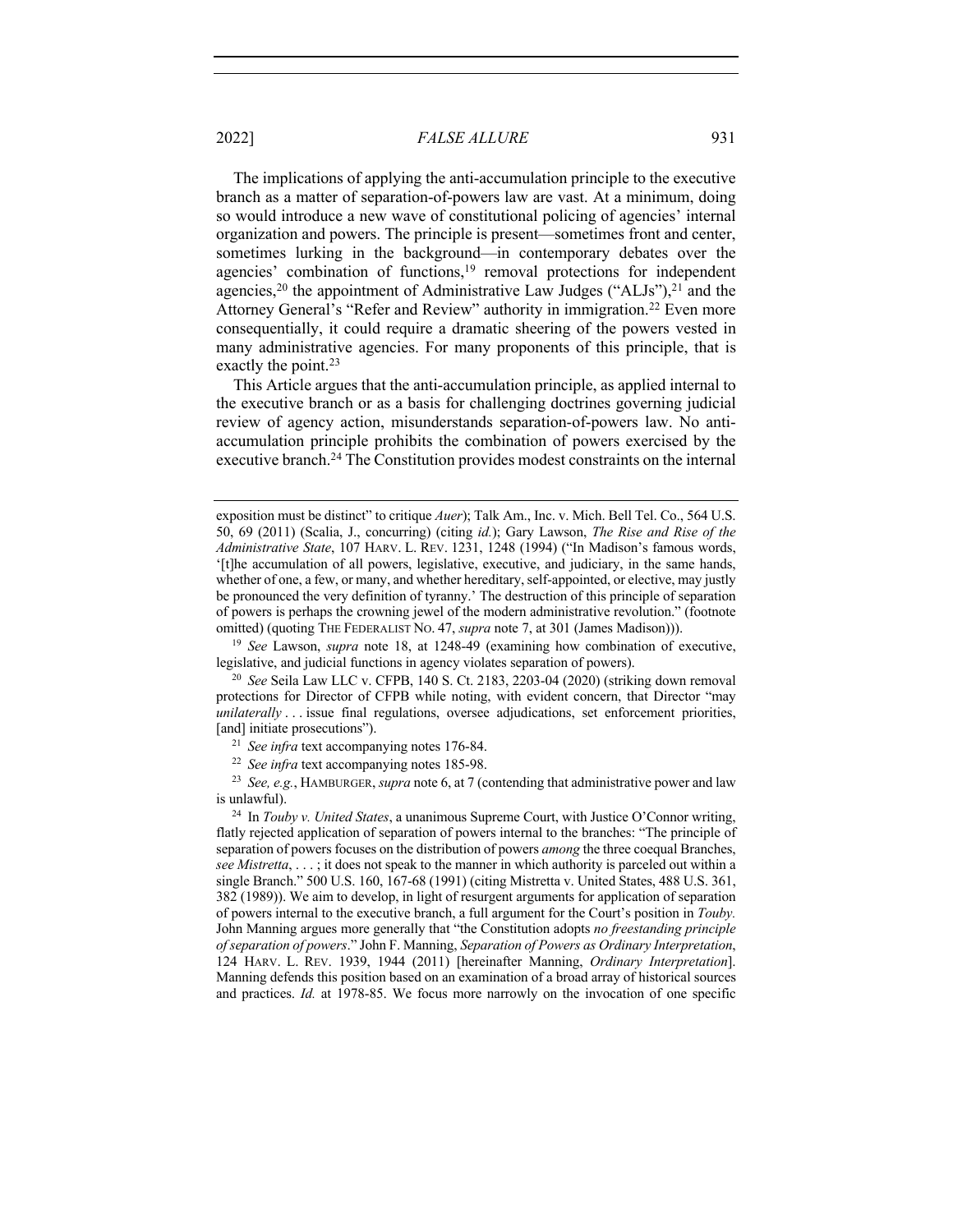structure of the branches; for instance, Congress must have two houses<sup>25</sup> and the President must appoint principal officers of the United States.<sup>26</sup> In other respects, it anticipates or authorizes particular structures; for instance, that the executive branch include principal and inferior officers, $27$  or that the judiciary include (optional) inferior courts in addition to the (mandatory) Supreme Court.28 But other than these modest constraints, internal structures are left to Congress (primarily through the Necessary and Proper Clause<sup>29</sup> and, with regard to itself, the Rules of Proceedings Clause) $30$  and the branches themselves. While the three-branch structure of the federal government as a whole of course reflects a general anti-accumulation idea, it is a large and unjustified step to conclude that such an anti-accumulation principle applies internally to the executive branch.<sup>31</sup>

The text most often invoked to justify such a step is found not in the Constitution (because no such text is to be found there) but in Madison's statement in *The Federalist No. 47* that "[t]he accumulation of all powers . . . may justly be pronounced the very definition of tyranny."32 This is a profound misreading, one that overlooks Madison's insistence that this maxim "has been totally misconceived and misapplied" and so illustrates the very error Madison cautions against.33 In *The Federalist No. 47*, Madison is at pains to show that blending of powers is *consistent* with separation of powers, not the opposite.34

Nor is such a principle justified on functionalist grounds.35 Federal agencies operate within a complicated and powerful web of checks and constraints, not least from the three constitutional branches themselves.

<sup>29</sup> U.S. CONST. art I, § 3, cl. 18.

<sup>34</sup> See id. at 302-03 (stressing that separation of powers is subverted by exercise of "whole power" of one branch by another).

<sup>35</sup> *See infra* Section II.C (discussing functional arguments).

freestanding separation-of-powers principle, the anti-accumulation principle, and its application internally to the executive branch.

<sup>&</sup>lt;sup>25</sup> U.S. CONST. art. I,  $\S$  1 ("All legislative Powers herein granted shall be vested in a Congress of the United States, which shall consist of a Senate and House of Representatives.").

<sup>&</sup>lt;sup>26</sup> *Id.* art. II, § 2, cl. 2 ("[The President] shall appoint Ambassadors, other public Ministers and Consuls, Judges of the supreme Court, and all other Officers of the United States *. . . .*").

<sup>&</sup>lt;sup>27</sup> *Id.* (vesting nomination of principal "Officers" in President, and granting power to Congress to vest nomination of "inferior Officers . . . in the President alone, in the Courts of Law, or in the Heads of Departments").

<sup>28</sup> *Id.* art. III, § 1 ("The judicial Power of the United States, shall be vested in one supreme Court, and in such inferior Courts as the Congress may from time to time ordain and establish."); *see also id.* art. I, § 8, cl. 9 (empowering Congress to create lower courts).

<sup>30</sup> *Id.* § 5, cl 2.

<sup>31</sup> *See* Manning, *Ordinary Interpretation*, *supra* note 24, at 1950-58, 1996 (arguing against invoking principles of higher level of generality in separation of powers).

<sup>32</sup> THE FEDERALIST NO. 47, *supra* note 7, at 301 (James Madison).

<sup>33</sup> *Id.*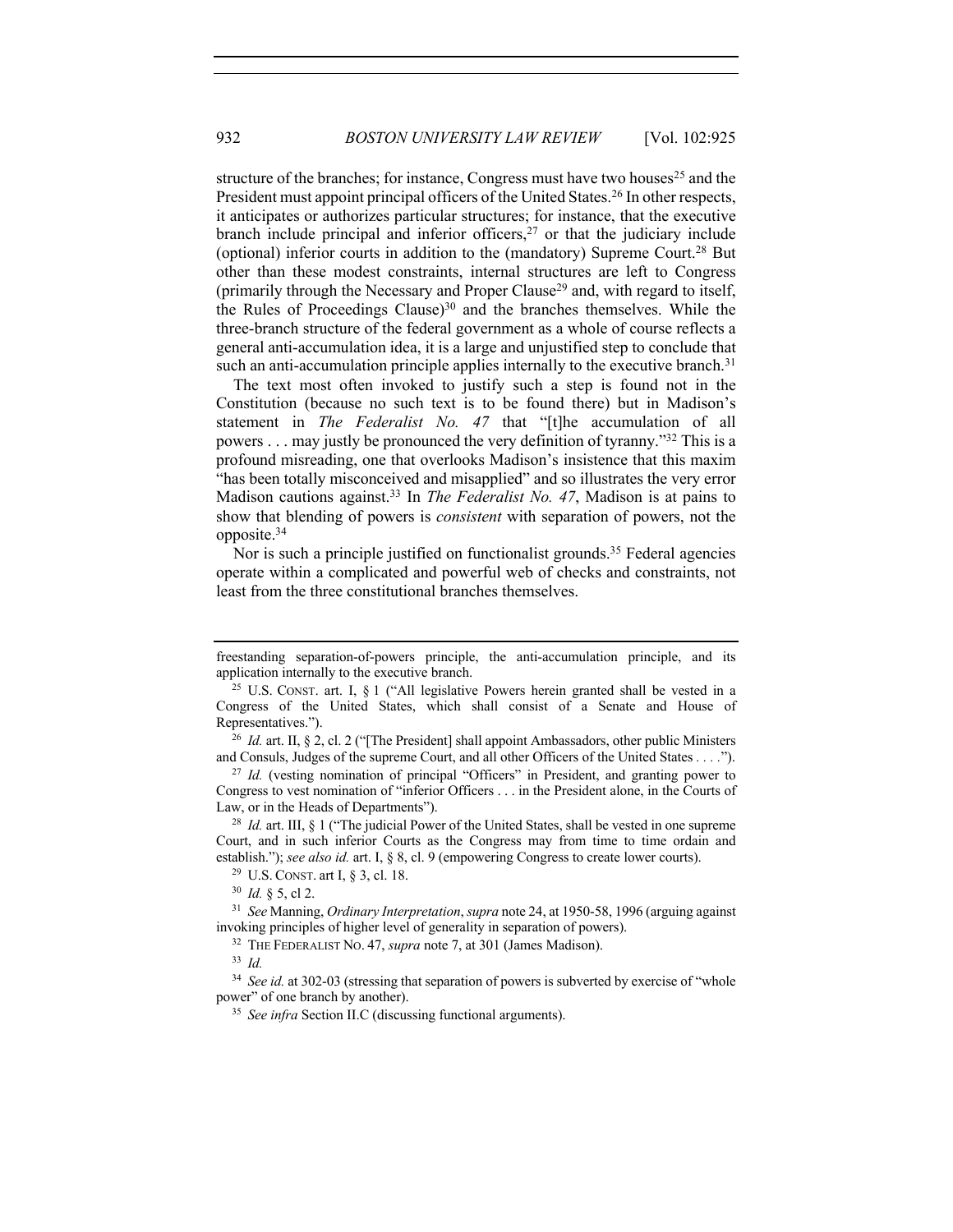Beyond rejecting the application of the anti-accumulation principle internally to the executive branch, this Article aims to clarify proper constitutional terms of argument over the growth of the executive in two ways. First, we note that the concerns animating invocation of this principle frequently are issues of due process, such as notice of the law and the right to a fair hearing. Indeed, in some cases, the anti-accumulation arguments simply collapse into due process claims under a separation-of-powers label. Intertwining separation-of-powers claims with due process concerns does not strengthen the separation-of-powers arguments. But it does suggest that the proper constitutional foothold to address the concerns animating these objections is due process, and they should be evaluated as due process questions.

Second, the underlying point that a freestanding separation-of-powers principle does not apply internally to the executive branch has implications for a variety of scholars who embrace separation of powers as a vocabulary for understanding and advocating for reform of the executive branch. Jon Michaels, for example, contends that "a separation of powers *within the administrative arena* is in many respects even more important than is a separation of powers within the traditional constitutional area."<sup>36</sup> Under the heading of internal separation of powers, Neal Katyal advocates for strengthening civil service protections as a source of friction and resistance to the abuse of power.37 The separation-of-powers vocabulary of these and other scholars creates the impression—even if disclaimed by the writers themselves—that a general principle of separation-of-powers law regulates the internal structure of the executive branch. Talk of separation of powers, even at the highest level of abstraction, implicitly provides a menu for thinking about internal executive branch constraint that is unhelpful and often misleading. Not only is such internal separation of powers wrong doctrinally but it also should not be a primary vocabulary or tool kit for constraints on the executive branch.

The Article is organized as follows. Part I documents the longer tradition of invoking an anti-accumulation principle, grounded in *The Federalist No. 47*, to challenge the internal structure of the executive branch, and notes its prominent contemporary advocates. Part II makes the case that there is no antiaccumulation principle of separation of powers that applies internal to the executive branch. What invocations of an anti-accumulation principle need is precisely what Madison and the constitutional design deny: a principle that the separation of powers present between the three branches of government must be replicated within any branch. Part II also argues that functional considerations like fairness, avoiding faction, and efficiency—do not justify the antiaccumulation principle. Part III turns to the ways in which the anti-accumulation principle is invoked to challenge judicial doctrines and particular institutional arrangements in the executive branch. It shows not only that the separation-ofpowers elements of these challenges lack merit but also that frequently they are

<sup>36</sup> MICHAELS, CONSTITUTIONAL COUP, *supra* note 11, at 19.

<sup>37</sup> Katyal, *supra* note 2, at 2331-35.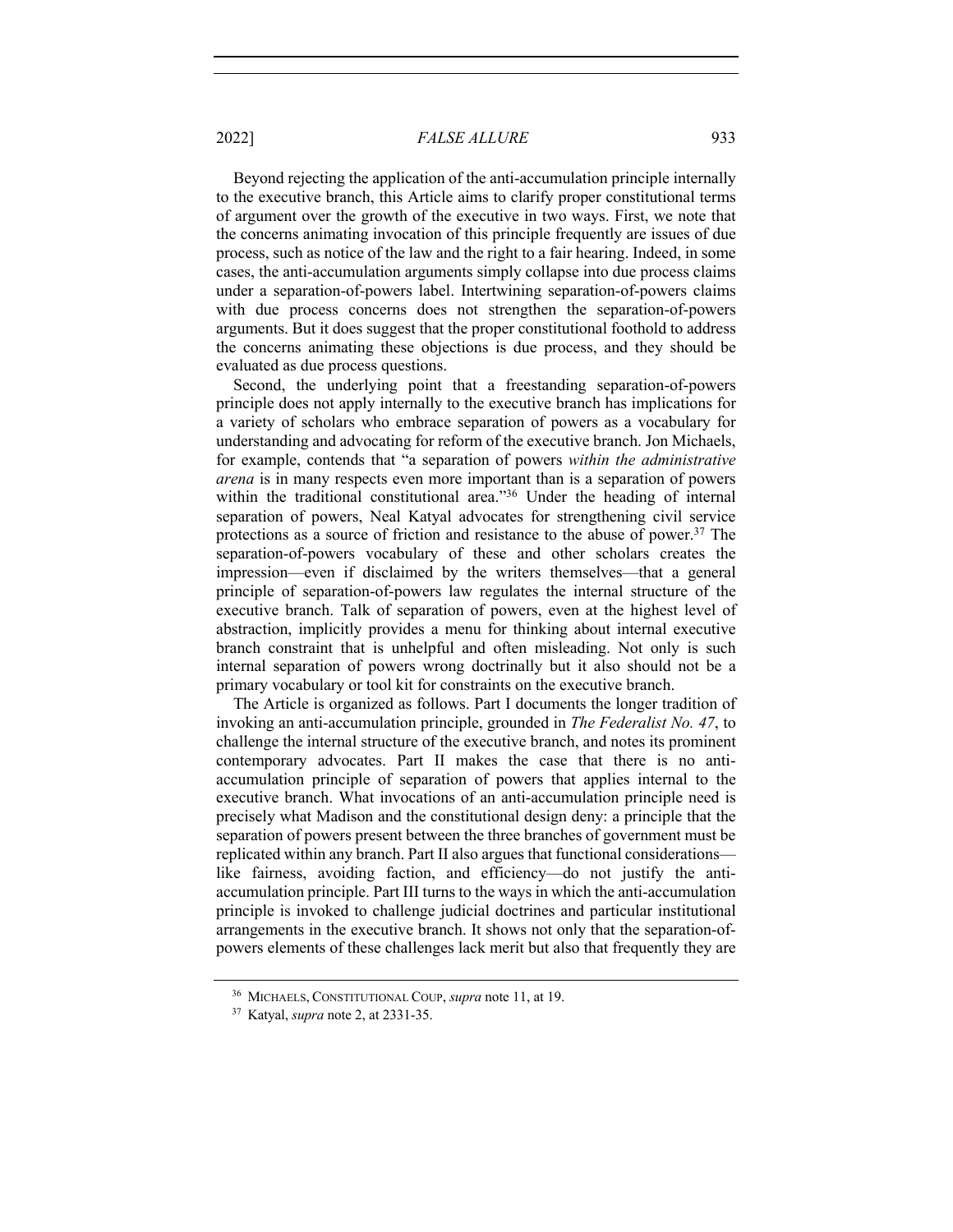animated by due process concerns. While sometimes constitutional clauses can combine to strengthen constitutional arguments, due process does not save the anti-accumulation principle or its applications. Rather, due process concerns, especially those concerning the separation of prosecutorial and adjudicative roles, should be addressed as such. Part IV shows more generally the ways in which the separation-of-powers vocabulary, while useful in some respects, also has costs and limits the menu for executive branch reform.

#### I. THE ANTI-ACCUMULATION PRINCIPLE

The anti-accumulation principle has two basic elements. First, it asserts that principles of separation of powers applicable to the structure of the federal government as a whole also apply within the executive branch. The antiaccumulation principle thus would operate as a principle of internal separation of powers, in the sense that it applies internally to the executive branch. Second, as to the content of this internal separation-of-powers principle, the antiaccumulation principle asserts a constitutional prohibition on the accumulation or consolidation of more than one type of power—legislative, executive, judicial—in any single official or government entity. The anti-accumulation principle first developed in challenges to the combination of functions in administrative agencies and has more recently been invoked to attack judicial doctrines.

Gary Lawson's 1994 formulation of the anti-accumulation principle and its application to the executive branch have gained a considerable following and provide a helpful point of entry.<sup>38</sup> Lawson begins, as do so many iterations of this point, by quoting James Madison's famous statement in *The Federalist No. 47*: "[T]he accumulation of all powers, legislative, executive, and judiciary, in the same hands, whether of one, a few, or many, and whether hereditary, selfappointed, or elective, may justly be pronounced the very definition of tyranny."39 Administrative agencies, Lawson then observes, "routinely combine all three governmental functions in the same body, and even in the same people within that body."<sup>40</sup> Lawson vividly depicts this combination with reference to the Federal Trade Commission:

The Commission promulgates substantive rules of conduct. The Commission then considers whether to authorize investigations into whether the Commission's rules have been violated. If the Commission authorizes an investigation, the investigation is conducted by the Commission, which reports its findings to the Commission. If the Commission thinks that the Commission's findings warrant an enforcement action, the Commission issues a complaint. The

<sup>38</sup> Lawson, *supra* note 18, at 1248-49 (section entitled "The Death of Separation of Powers").

<sup>39</sup> *Id.* at 1248 (quoting THE FEDERALIST NO. 47, *supra* note 7, at 301 (James Madison)). <sup>40</sup> *Id.*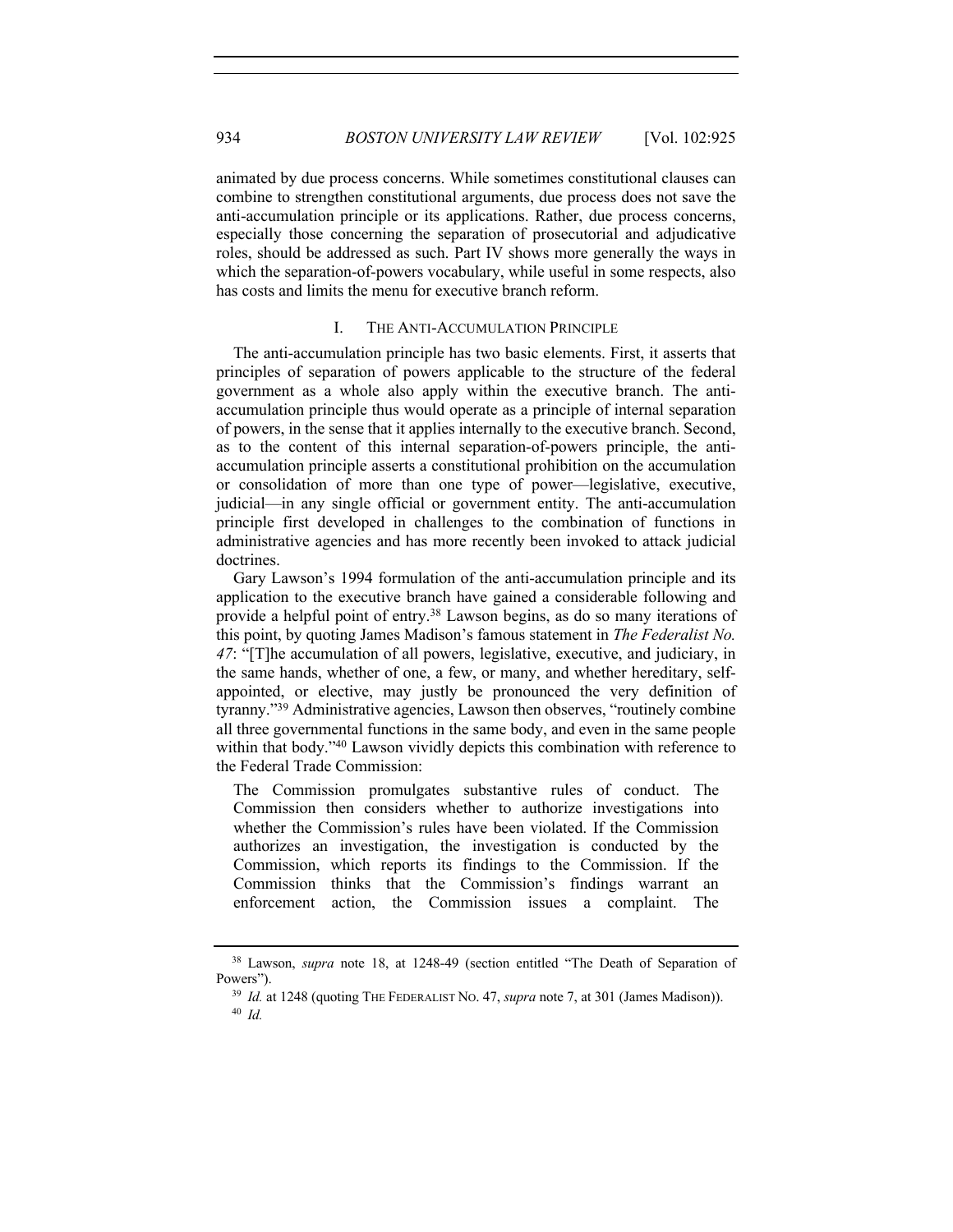Commission's complaint that a Commission rule has been violated is then prosecuted by the Commission and adjudicated by the Commission. This Commission adjudication can either take place before the full Commission or before a semi-autonomous Commission administrative law judge. If the Commission chooses to adjudicate before an administrative law judge rather than before the Commission and the decision is adverse to the Commission, the Commission can appeal to the Commission.<sup>41</sup>

For Lawson, this combination of functions amounts to the "destruction"<sup>42</sup> of the principle of separation of powers and is the "most jarring way in which the administrative state departs from the Constitution,"43 which for him is saying a lot.

Notice that this objection is distinct from the claim that it is unconstitutional for agencies to exercise the legislative and judicial powers they typically possess. Lawson also makes that argument.<sup>44</sup> But he treats the combination of functions internal to agencies as a distinct violation of a freestanding separationof-powers principle. Of course, problems with unconstitutional delegation and combination of functions are related. Combination arises only where more than one type of constitutional power is exercised. As a result, for an executive officer or agency to exercise combined powers requires that it have been granted legislative and/or judicial powers. Once that (unconstitutional, in Lawson's view) grant of legislative or judicial powers has taken place, the objection is that the combination of those powers creates a distinct and further violation of the constitutional principle of separation of powers.45

Lawson's formulation of this objection is part of a long-standing strain of thought. The canonical text is *The Federalist No. 47*, with its irresistable line about "the very definition of tyranny."46 Looming behind Madison is Montesquieu, particularly a passage quoted in part in *The Federalist No. 47*:

When the legislative and executive powers are united in the same person, or in the same body of magistrates, there can be no liberty . . . .

Again, there is no liberty, if the judiciary power be not separated from the legislative and executive. Were it joined with the legislative, the *life and liberty of the subject would be exposed to arbitrary control;* for the judge would be then the legislator. Were it joined to the executive power, the judge might behave with violence and oppression.

There would be an end of everything, were the same man or the same body, whether of the nobles or of the people, to exercise those three powers,

<sup>41</sup> *Id.*

<sup>42</sup> *Id.*

<sup>43</sup> *Id.* at 1249.

<sup>44</sup> *See id.* at 1237-48 (unconstitutional delegation of legislative power and unconstitutional grant of judicial power).

<sup>&</sup>lt;sup>45</sup> *Id.* at 1249 (combination of functions separately violates separation of powers).

<sup>46</sup> THE FEDERALIST NO. 47,*supra* note 7, at 301 (James Madison).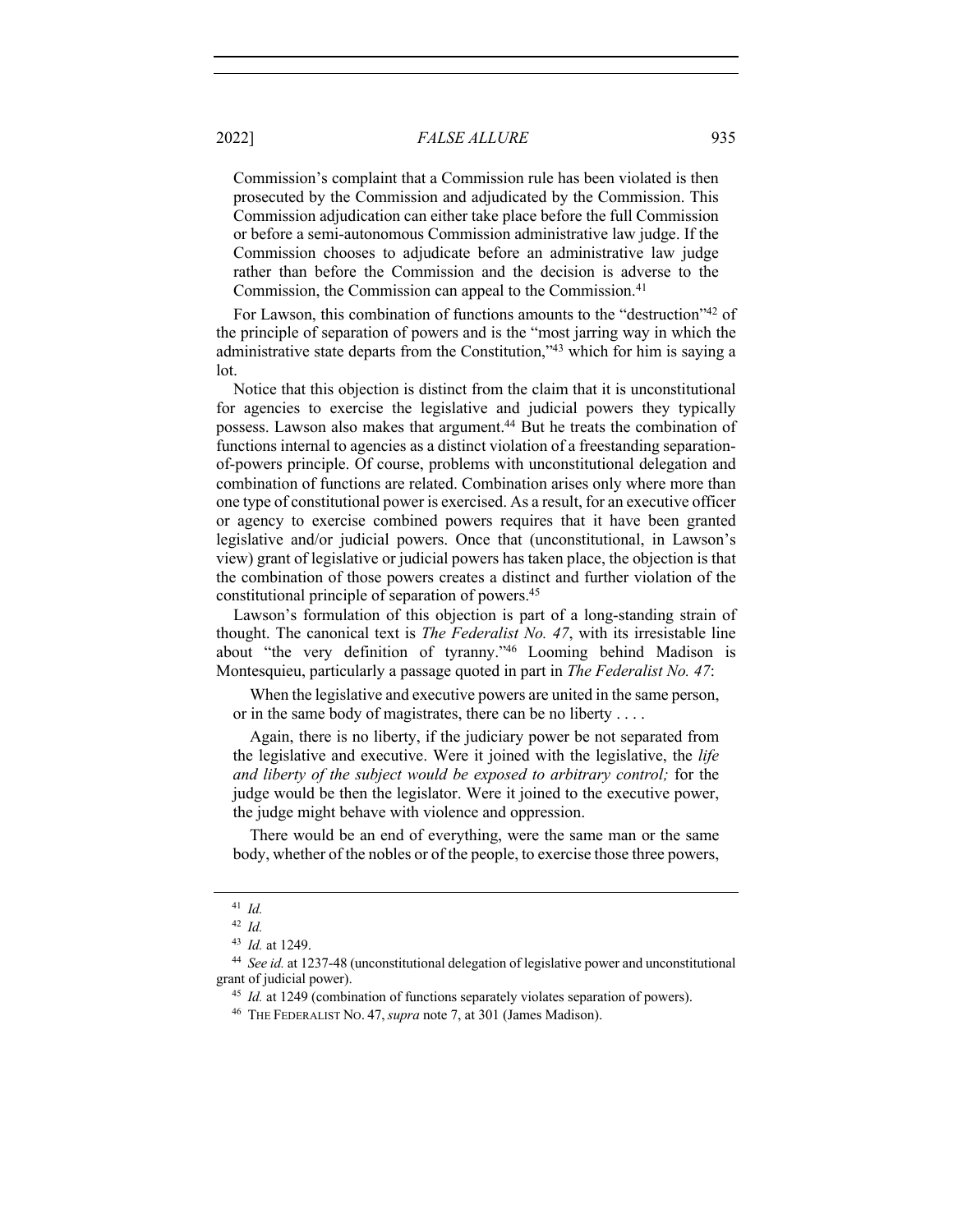that of enacting laws, that of executing the public resolutions, and of trying the causes of individuals.47

Throughout the twentieth century, and even before,<sup>48</sup> critics have invoked Madison in *The Federalist No. 47* or Montesquieu to make the case that the internal allocation of authority within the executive branch violated separation of powers. Writing in the late 1930s, for example, Robert Cushman considered the already lengthy pedigree of this objection.<sup>49</sup> He observed that "[e]very independent commission which has exercised any substantial regulatory power has been sharply attacked on this same ground."<sup>50</sup> Indeed, the late 1930s was a period of particular contention regarding the combination of functions.<sup>51</sup> As the

<sup>47</sup> 11 CHARLES DE SECONDAT, BARON DE MONTESQUIEU, THE SPIRIT OF THE LAWS 151-52 (Thomas Nugent trans., Hafner Pub. Co. 1949) (1748) (emphasis added); *see* Rebecca L. Brown, *Separation of Powers and Ordered Liberty*, 139 U. PA. L.REV. 1513, 1534-35 (1991).

<sup>48</sup> Congressional debate over the establishment of the Interstate Commerce Commission included quite modern-sounding objections on these grounds. For example, Representative Oates stated:

I believe that it is absolutely unconstitutional and void, because to my mind it is a blending of the legislative, the judicial, and perhaps, the executive powers of the Government in the same law. . . . In other words, the power of suspending the law is to be vested in the commissioners who are charged with construing the scope of the provisions of this bill, and the powers with which it invests them as well as with the execution of it. All these powers are concentrated in the same body of officers.

<sup>18</sup> Cong. Rec. 824, 848 (1887) (statement of Rep. William Oates).

<sup>49</sup> Robert E. Cushman, *Constitutional Status of the Independent Regulatory Commissions*, 24 CORNELL L.Q. 13, 15-21 (1938).

<sup>50</sup> *Id.* at 19.

<sup>51</sup> For example, a published JSD dissertation by Ward Lattin developed the point at book length (concluding, interestingly, that the solution was to separate functions *within* agencies). WARD E. LATTIN, FEDERAL ADMINISTRATIVE REGULATORY AGENCIES AND THE DOCTRINE OF THE SEPARATION OF POWERS (1938). This passage is typical:

Extensive exercise of the three distinct powers are placed in the same hands, with the result that instead of the greatest practical separation we have a most impracticable union of powers. It is this precise thing that the framers of the Constitution quite unanimously agreed was the very definition of tyranny.

And if it was tyranny than [sic] it is tyranny now!

*Id.* at 27; *see also* J. ROLAND PENNOCK, ADMINISTRATION AND THE RULE OF LAW 33 (1941) (finding it "clear that the combination of the various powers into one agency without the proper safeguards may be very dangerous indeed"); ROSCOE POUND, ADMINISTRATIVE LAW: ITS GROWTH, PROCEDURE, AND SIGNIFICANCE 54-55 (1942) ("The polity proposed by some, in which there is to be a fourth department, the administrative, in which full legislative, administrative, and judicial power is to be concentrated, is a reversion to the seventeenth and eighteenth-century type of absolute government, on the model of the old regime in France, and to the type of government in colonial America which led to the Revolution."); O.R. McGuire, *Federal Administrative Action and Judicial Review*, 22 A.B.A. J. 492, 492-93 (1936); O.R. McGuire, *Administrative Lawmaking*, 185 ANNALS AM. ACAD. POL. & SOC. SCI. 73, 83 (1936) (objecting to the combination of functions within administrative agencies and noting concern over resulting arbitrary decisions).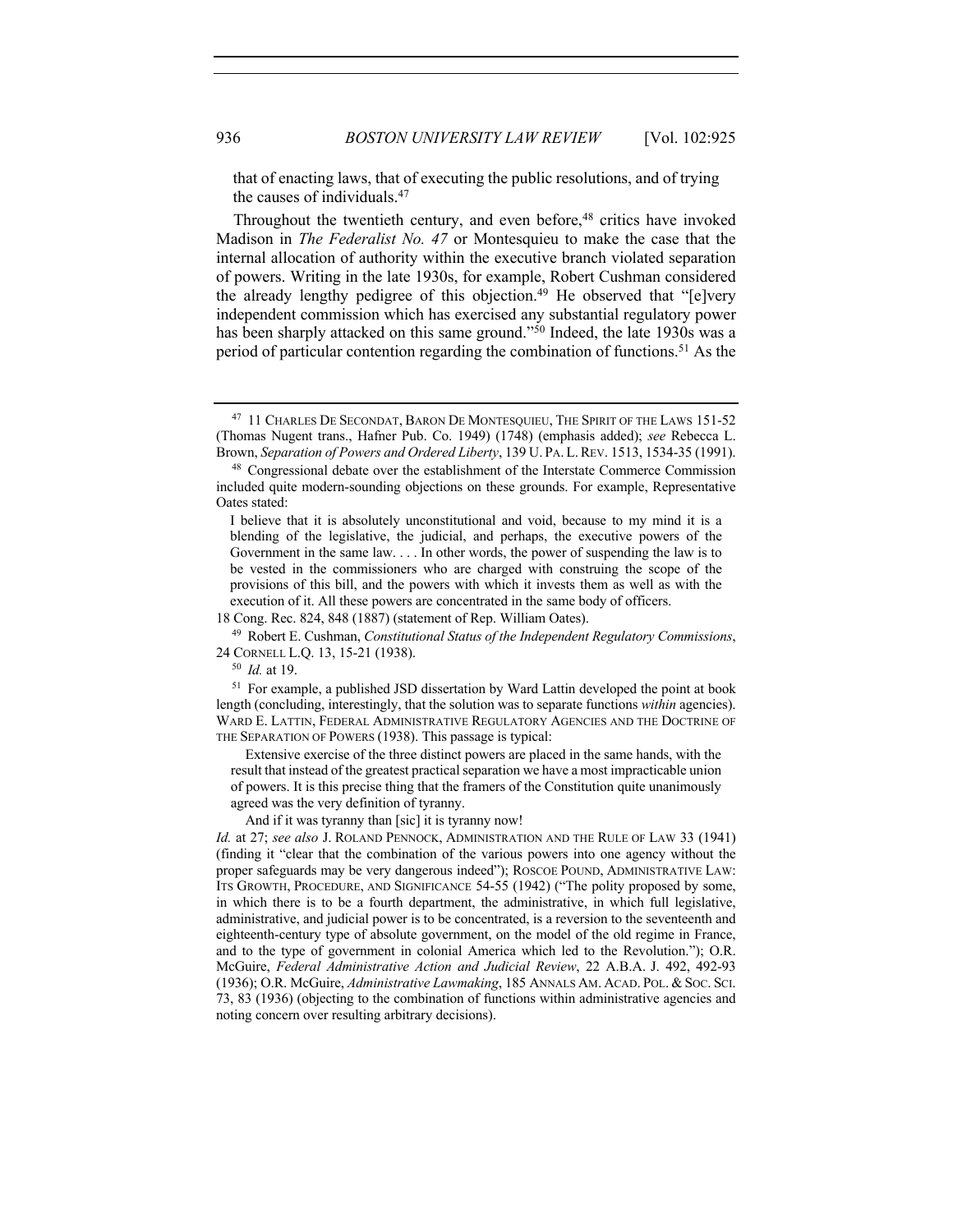federal bureaucracy ballooned, so did the number of agencies with combined functions.<sup>52</sup>

Perhaps the most prominent attack during the New Deal period came from the American Bar Association ("ABA"). The ABA's Special Committee on Administrative Law, established in 1933 and chaired first by O.R. McGuire and then by Roscoe Pound, pressed hard for a decade for legislative change.<sup>53</sup> The Committee's primary concern was administrative adjudication, and its central proposal was creation of a single administrative court for all agency adjudication.54 While "identifying constitutional infirmities with expanding administrative government was not the Special Committee's focus,"55 it repeatedly stressed the separation-of-powers point. In its 1936 report, for example, the Committee quoted the Supreme Court to the effect that separation of powers "is not merely a matter of convenience" but rather "basic and vital,"56 and then complained:

Paradoxically, it is precisely this forbidden commingling of the essentially different powers of government in the same hands that is today the identifying badge of an administrative agency. For years, the actual development was obscured by a variety of euphemisms, such as "quasilegislative," "quasi-judicial," and "administrative," sometimes with the implication that a *fourth* power of government was involved, not subject to the constitutional safeguards imposed on the other three. Little if any distinction was made between executive, legislative, and judicial functions

<sup>52</sup> For many the combination of functions was a feature, not a bug. *See, e.g.*, JAMES M. LANDIS, THE ADMINISTRATIVE PROCESS 11-12 (1938) ("[W]hen government concerns itself with the stability of an industry it is only intelligent realism for it to follow the industrial rather than the political analogue. It vests the necessary powers with the administrative authority it creates, not too greatly concerned with the extent to which such action does violence to the traditional tripartite theory of government organization.").

<sup>53</sup> *See generally* Gillian E. Metzger, *Foreword: 1930s Redux: The Administrative State Under Siege*, 131 HARV. L. REV. 1, 57-59 (2017) [hereinafter Metzger, *1930s Redux*] (examining the origins of the ABA Special Committee); Dan Ernst, *The Special Committee on Administrative Law*, LEGAL HIST. BLOG (Sept. 27, 2008, 12:38 PM), http://legalhistoryblog.blogspot.com/2008/09/special-committee-on-administrative-law.html [https://perma.cc/DF9F-FSK7] (recounting history of ABA's criticism and distrust of administrative agencies).

<sup>54</sup> Metzger, *1930s Redux*, *supra* note 53, at 58.

<sup>&</sup>lt;sup>55</sup> *Id.* In this respect, Metzger contrasts the Committee with the Liberty League, a ferociously anti-New Deal organization active from 1934 to 1940. *Id.* That organization seems not to have much focused on the separation-of-powers arguments. *See* Jared A. Goldstein, *The American Liberty League and the Rise of Constitutional Nationalism*, 86 TEMP. L. REV. 287, 288-89 (2014) ("[T]he Liberty League argued for a return to what the movement identified as the fundamental national values of self-reliance, individualism, hard work, property rights, and freedom from government . . . .").

<sup>56</sup> *Report of the Special Committee on Administrative Law*, 61 ANN. REP. A.B.A. 720, 727 (1936) (quoting O'Donoghue v. United States, 289 U.S. 516, 530 (1933)).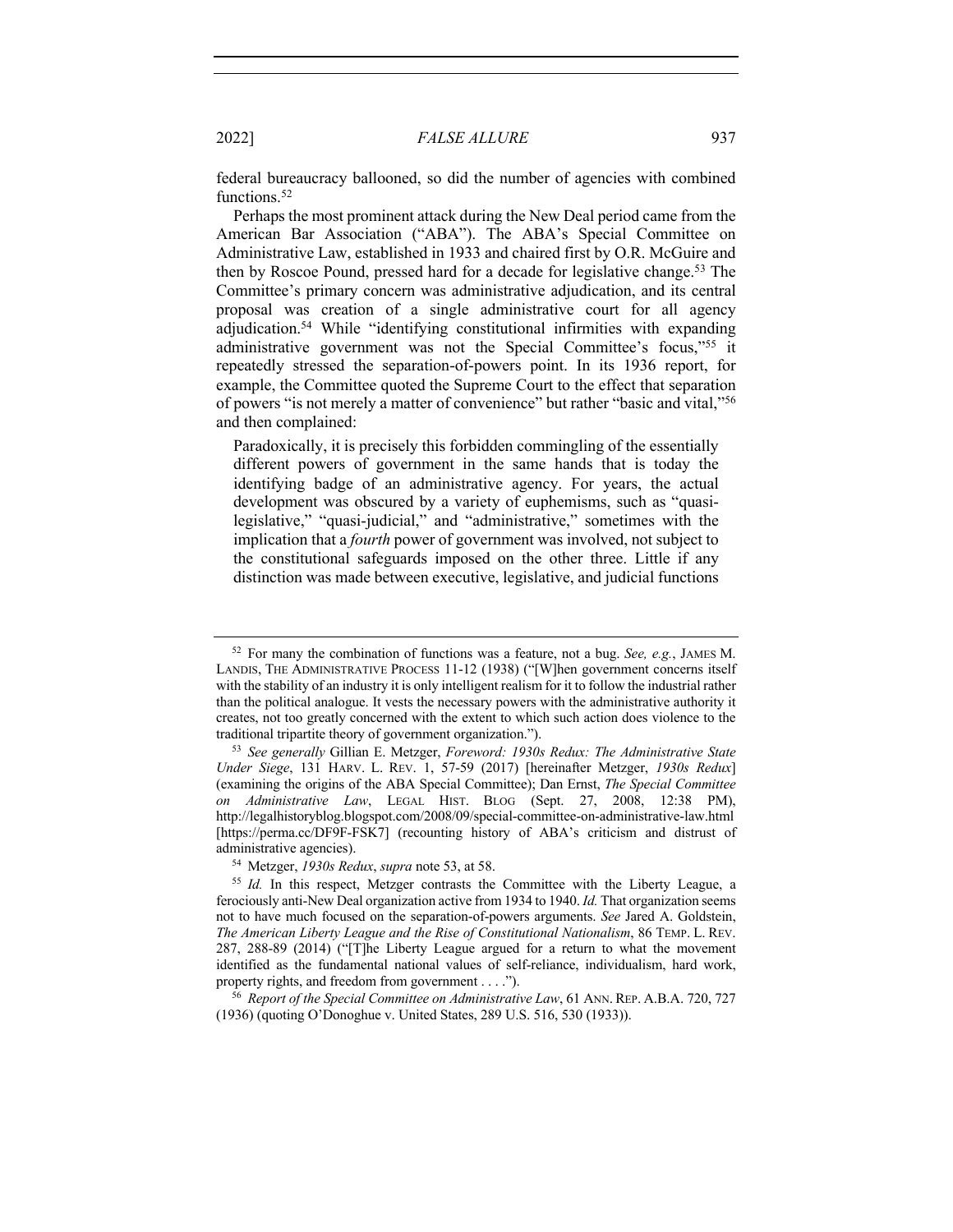when exercised by administrative agencies; the tendency was to confuse them and to treat them alike.<sup>57</sup>

The surge of separation-of-powers objections during the New Deal led to legislative requirements for separation of functions within agencies in the Administrative Procedure Act ("APA").<sup>58</sup> Based on the principle that a prosecutor cannot be an impartial judge,<sup>59</sup> the APA keeps adjudication apart from investigation and prosecution by requiring that those tasks be performed by different people.<sup>60</sup> ALJs cannot "be responsible to or subject to the supervision or direction of" enforcement staff, $61$  nor can they have communications with the enforcement staff relevant to the subject of their adjudications.62 The APA did not create a scheme of complete separation because the heads of agencies were still vested with ultimate authority on adjudications, investigations, enforcement, and rulemaking63 Below that level, strict separation of adjudicative and prosecutorial staff is required.

Although the compromise reflected in the APA did not satisfy everyone, for fifty years it seemed that the matter was reasonably settled. In a particular proceeding, the combination of functions—particularly that of judge and prosecutor—might create a plausible, or even actual, APA or due process

<sup>59</sup> *See* FINAL REPORT,*supra* note 58, at 56.

<sup>62</sup> *See id.* § 554(d)(1).

<sup>57</sup> *Id.*; *see also* O.R. McGuire, *Administrative Law and American Democracy*, 25 A.B.A. J. 393, 394 (1939) ("Should our present tri-partite system continue to weaken, we are faced with the only possible alternatives of anarchy or the introduction of the final phase of Utopianism, a form of government on the Russian, Italian or German models—and let no one tell you the contrary.").

<sup>58</sup> Most importantly, the Administrative Procedure Act, adopted in 1946, carves out protection for ALJs from influence by, or involvement with, investigators and prosecutors within the agency. 5 U.S.C. § 554(d); *see* Michael Asimow, *When the Curtain Falls: Separation of Functions in the Federal Administrative Agencies*, 81 COLUM.L.REV. 759, 761- 79 (1981); *see also* U.S. DOJ, FINAL REPORT OF THE ATTORNEY GENERAL'S COMMITTEE ON ADMINISTRATIVE PROCEDURE 55-60 (1941) [hereinafter FINAL REPORT] (recommending structural protections of hearing examiners in order to "insure internal but nevertheless real and actual separation of the adjudicating and prosecuting or investigating functions"); Joanna Grissinger, *Law in Action: The Attorney General's Committee on Administrative Procedure*, 20 J. POL. HIST. 379, 384-86 (2008) (discussing the committee's proposals for separation of adjudicatory and prosecutorial functions within agencies). The separation of functions provisions are one instance of a general characteristic of the APA, viz., that it embodies a set of compromises to allow agencies to function while still protecting against what Roscoe Pound termed "administrative absolutism." *See* POUND, *supra* note 51, at 28, 36; *see also* Jerry L. Mashaw, *Small Things Like Reasons Are Put in a Jar: Reason and Legitimacy in the Administrative State*, 70 FORDHAM L. REV. 17, 24-25 (2001).

<sup>60</sup> *Id.*

<sup>61</sup> *See* 5 U.S.C. § 554(d)(2).

<sup>63</sup> Asimow, *supra* note 58, at 761.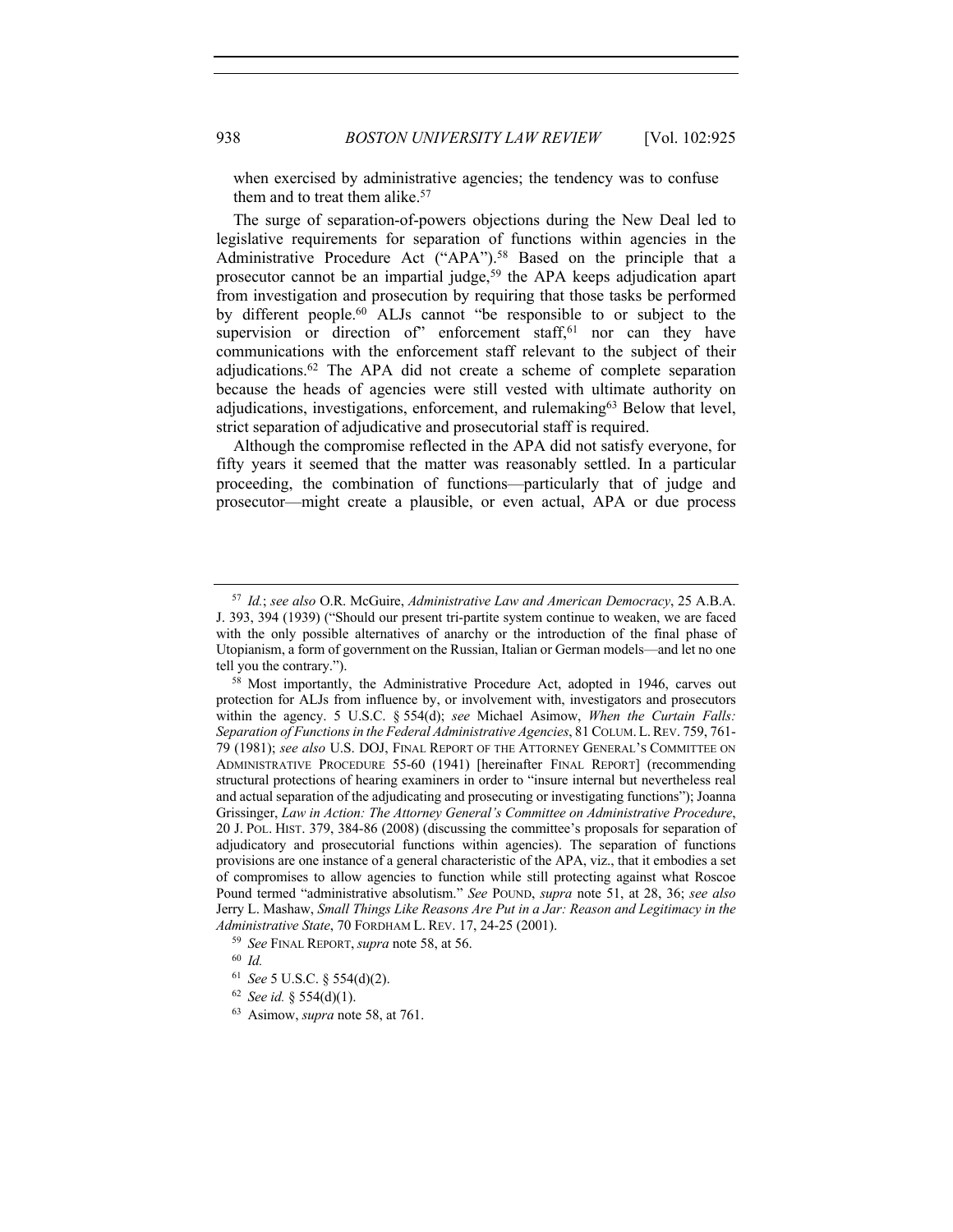problem.64 But viewed as an issue of constitutional law, it was widely accepted that combination of functions in individual agencies does not violate the constitutional principle of separation of powers.65 Accordingly, in 1994, Lawson lamented that agencies' combination of functions "typically does not even raise eyebrows" and "[t]he post-New Deal Supreme Court has never seriously questioned the constitutionality of this combination of functions in agencies."66

Yet in the quarter century since, the idea of an anti-accumulation principle that invalidates combinations of functions has gained considerably more adherents. Scholars from otherwise opposed perspectives have pressed these challenges. Consider Professors Michael Dorf and Charles Sabel, on the one hand, and Philip Hamburger, on the other. In arguing for decentralization of government power generally, Dorf and Sabel contend that agencies' combination of functions violates separation of powers.<sup>67</sup> Like Lawson, they invoke a Madisonian principle, drawn from *The Federalist No. 47*, prohibiting "the combination of executive, legislative, and judicial power in one branch of government."68 In the context of a wholesale challenge to the legality of

<sup>64</sup> *See, e.g.*, Ward v. Village of Monroeville, 409 U.S. 57, 58 (1972) (holding due process violated when mayor is responsible for village finances and major part of village income derives from traffic convictions in mayor's court); Tumey v. Ohio, 273 U.S. 510, 522-23 (1927) (holding mayor's personal financial interest in obtaining convictions in traffic court disqualifies him as disinterested adjudicator). As we discuss below, *see infra* text accompanying note 227, courts are fairly accepting of the combination of functions notwithstanding possible due process concerns. *See* Withrow v. Larkin, 421 U.S. 35, 47-48 (1975); Marcello v. Bonds, 349 U.S. 302, 311 (1955); FTC v. Cement Inst., 333 U.S. 683, 702 (1948). *But see* Wong Yang Sung v. McGrath, 339 U.S. 33, 46 (1950) ("But that the safeguards [the APA] did set up were intended to ameliorate the evils from the commingling of functions as exemplified here is beyond doubt."). Such a concern will only arise in an adjudication, not a rulemaking. Nat'l Small Shipments Traffic Conf., Inc. v. Interstate Com. Comm'n, 725 F.2d 1442, 1448 (D.C. Cir. 1984) ("Neither federal statute nor the due process clause imposes a general separation-of-functions requirement on informal rulemaking by an agency."); Lead Indus. Ass'n v. EPA, 647 F.2d 1130, 1172 (D.C. Cir. 1980).

<sup>65</sup> Metzger, *1930s Redux*, *supra* note 53, at 60 (noting that "[b]y 1937, the Court had implicitly sanctioned the combination of legislative, adjudicatory, and executive functions against separation of powers attack"); Kevin M. Stack, *Agency Independence After* PCAOB, 32 CARDOZO L.REV. 2391, 2394-97 (2011) (noting that "[s]eparation-of-powers law has been silent on the consolidation of functions within agencies" and that the Supreme Court "has not held that combination of functions within the agency violates separation of powers"); *cf.*  Lawson, *supra* note 18, at 1249 ("The post-New Deal Supreme Court has never seriously questioned the constitutionality of this combination of functions in agencies."). For an explicit rejection of the separation-of-functions objection under a state constitution, see Hickenbottom v. McCain, 181 S.W.2d 226, 229 (Ark. 1944).

<sup>66</sup> Lawson, *supra* note 18, at 1249; *see also* Brown, *supra* note 47, at 1556 (noting the "remarkable point . . . that the Supreme Court has never seriously questioned the validity of the commingling of legislative, executive, and judicial functions" in individual agencies).

<sup>67</sup> Michael C. Dorf & Charles F. Sabel, *A Constitution of Democratic Experimentalism*, 98 COLUM. L. REV. 267, 438-39 (1998).

<sup>68</sup> *Id.* at 438.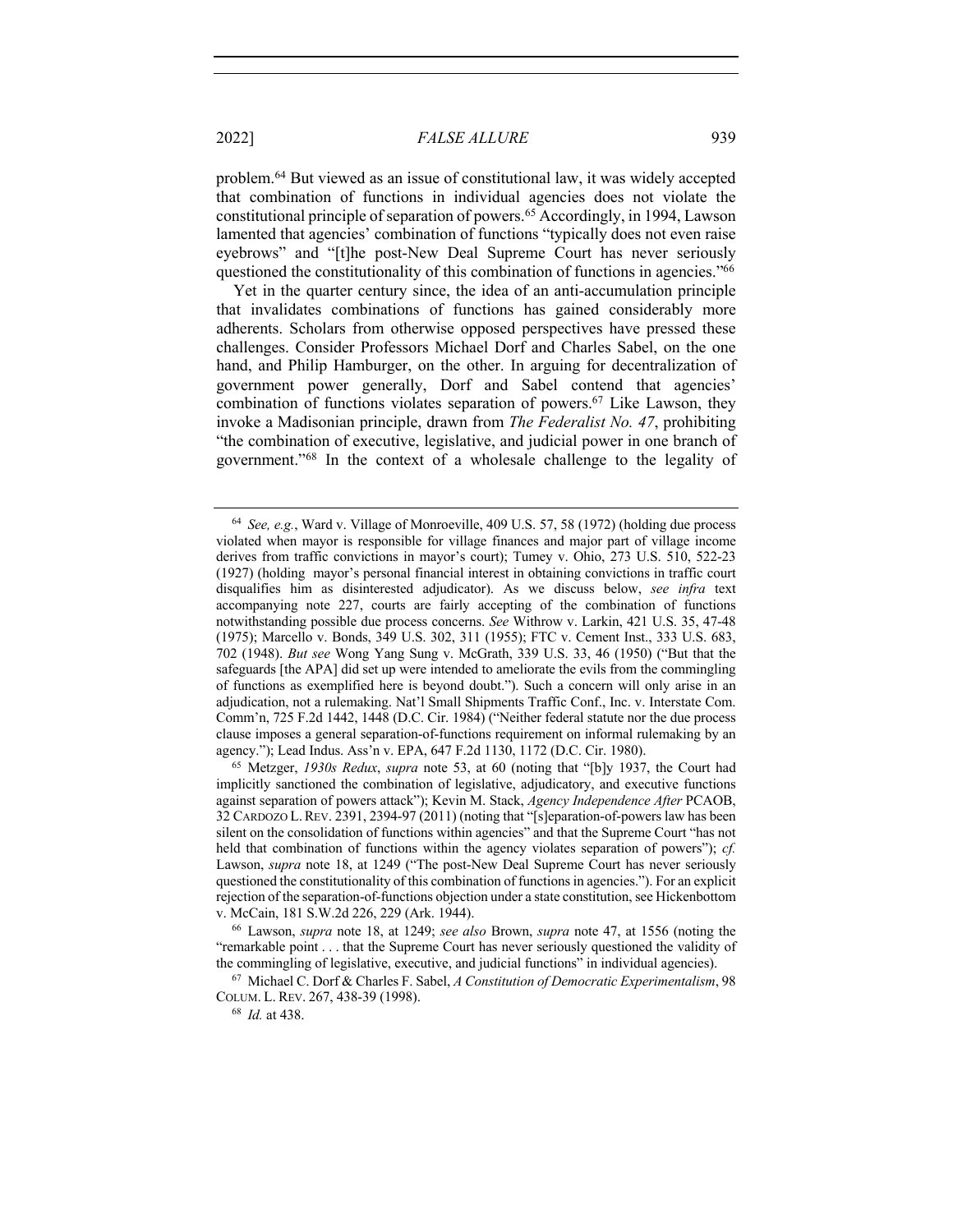administrative governance, Professor Hamburger objects to the administrative agencies' combination of functions in exactly the same terms. Noting that Montesquieu justified specialization of powers to prevent arbitrary decision making, Hamburger writes, "the combination of powers often leaves Americans at the mercy of administrative agencies."69 When agencies have combined functions, Hamburger continues, "they come to enjoy a nearly freestanding coercive power, only distantly limited by the external formalities of authorizing statutes and deferential judicial decisions."70

These objections have also been raised in a growing number of concurring and dissenting opinions, both on the Supreme Court and in the lower courts, that challenge specific doctrines. Perhaps the most prominent and general judicial endorsement of the combination-of-functions objection appears in Chief Justice Roberts's dissenting opinion, joined by Justices Kennedy and Alito, in *City of Arlington v. FCC.*<sup>71</sup> There, the Chief Justice began with the go-to quote from *The Federalist No. 47*<sup>72</sup> before lamenting that "[a]lthough modern administrative agencies fit most comfortably within the Executive Branch, as a practical matter they exercise legislative power . . . executive power . . . and judicial power."73 While the opinion stops well short of taking a view on the constitutionality of administrative agencies, the Chief Justice does note that this "accumulation" fits poorly with the "constitutional plan."74 Similarly, in *Seila*  Law LLC v. CFPB,<sup>75</sup> the Chief Justice invoked the combination of functions of the Director of the Consumer Financial Protection Bureau as part of the grounds

<sup>69</sup> HAMBURGER,*supra* note 6, at 335. Hamburger's work cites Pound and is reminiscent of Pound's assertion that the modern American administrative state is a return to the evils of the British monarchy circa the 18th century, a central feature of which, of course, was the concentration of power in one person, with no countervailing ambition to counter the king's. POUND, *supra* note 51, at 54-55. For an even more explicit invocation of the monarchical comparison, see generally F. H. BUCKLEY, THE ONCE AND FUTURE KING: THE RISE OF CROWN GOVERNMENT IN AMERICA (2015).

<sup>70</sup> Hamburger, *supra* note 6, at 335; *see also* Philip A. Hamburger, *Vermeule Unbound*, 94 TEX. L. REV. 205, 220 (2016) (noting that statutory requirements of separation of functions within agencies leave the glass "half empty," which "is a dangerous threat to due process"); David McIntosh & William J. Haun, *The Separation of Powers in an Administrative State*, *in* LIBERTY'S NEMESIS: THE UNCHECKED EXPANSION OF THE STATE 239, 240 (Dean Reuter & John Yoo eds., 2016) (similar objection); Richard Murphy & Afsheen John Radsan, *Notice and an Opportunity to Be Heard Before the President Kills You*, 48 WAKE FOREST L. REV. 829, 876 (2013) (stating that combination of functions is a "seemingly wholesale violation of separation of powers"); Richard A. Epstein, *Why the Administrative State Is Inconsistent with the Rule of Law*, 3 N.Y.U. J.L. & LIBERTY 491, 496 (2008) (rejecting the "claim that the Constitution authorizes the creation of independent agencies with aggregated powers of a legislative, executive, and judicial nature").

<sup>71</sup> 569 U.S. 290, 312-13 (2013) (Roberts, C.J., dissenting).

<sup>72</sup> *Id.* at 312 (quoting THE FEDERALIST NO. 47,*supra* note 7, at 301 (James Madison)).

<sup>73</sup> *Id.*

<sup>74</sup> *Id.* at 313.

<sup>75</sup> 140 S. Ct. 2183 (2020).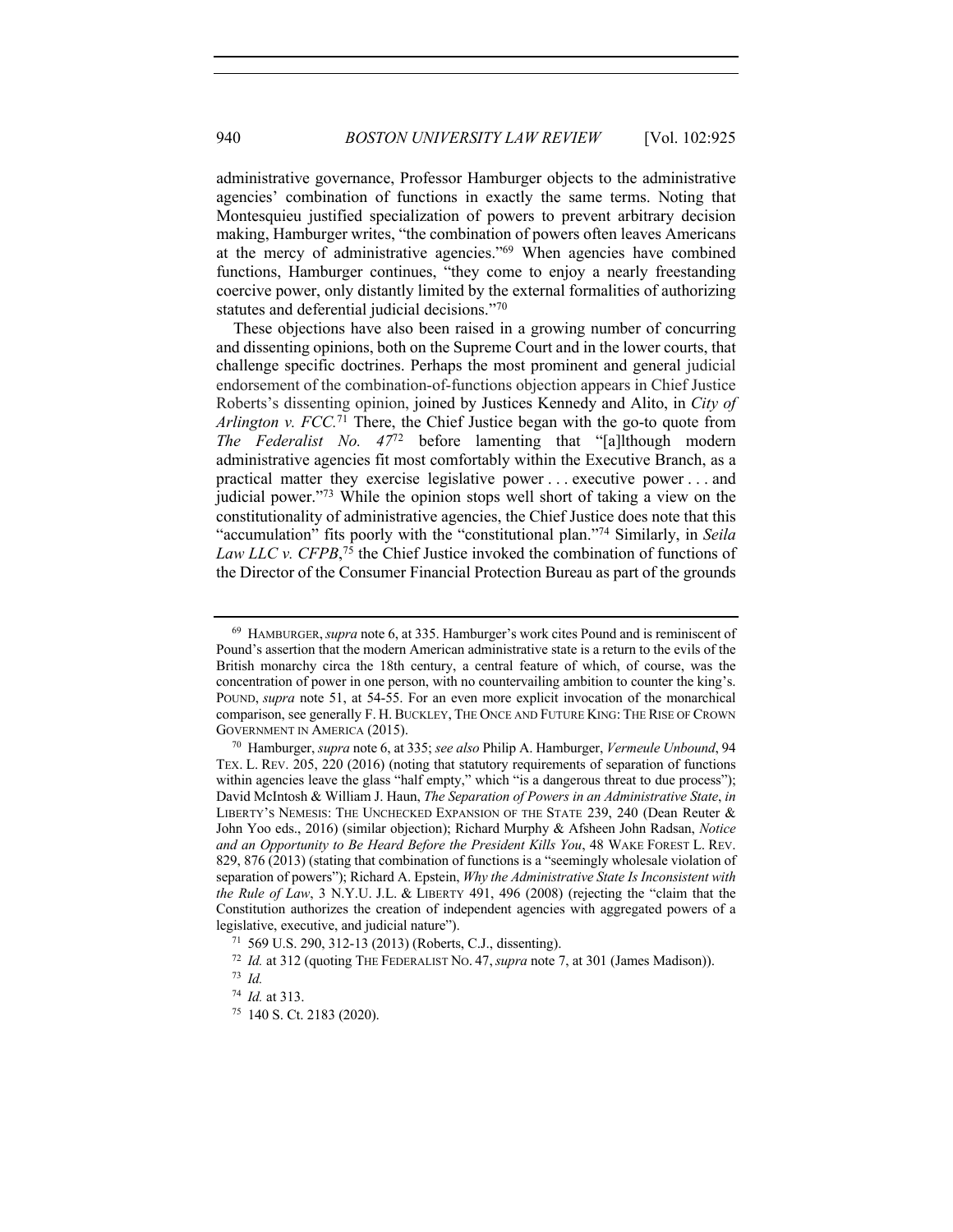for invalidating the Director's protection from removal.<sup>76</sup> In other opinions, as we address below,77 Supreme Court Justices invoke these ideas as a basis for challenging deference doctrines. Other critics invoke them to challenge how adjudication is performed in the executive branch.

#### II. THE ANTI-ACCUMULATION PRINCIPLE AND SEPARATION OF POWERS

This Part makes the case against the application of an anti-accumulation principle to the executive branch. In the absence of an actual provision in the text, the principle must be teased out of structural understandings. Most of those who do so are formalists; accordingly, this Part begins by arguing that a formal approach to separation of powers does not justify applying an anti-accumulation principle. Nor does *The Federalist No. 47*. This Part then argues that the accumulation of powers within an executive branch department or agency also is unproblematic under a more functional approach. In short, there is no antiaccumulation principle as a matter of constitutional law.

#### A. *A Constitutional Prohibition on Accumulation?*

Most defenders of the anti-accumulation principle associate their views with formalism.78 As such, they first determine what type of governmental power is being exercised and then insist that the entity exercising it be part of the constitutionally established branch vested with the relevant power.79 But the formalist argument against agency combination of functions fails on its own terms.

First, the premise—that the Constitution bars commingling of powers—is overstated. Formalists view the constitutional scheme as one of rigid, siloed separation. The Constitution establishes distinct branches, each with its own task; therefore these powers cannot be blended within any given entity. The Constitution, however, does not assign exclusive tasks to each branch, as every

<sup>76</sup> *Id.* at 2190, 2202, 2203-04 (noting that framers sought to "prevent the 'gradual concentration' of power in the same hands" and that the Director had been vested with powers to "issue final regulations, oversee adjudications, . . . [and] initiate prosecutions," an accumulation which the Court treated as strengthening the challenge to the Director's removal protection (quoting THE FEDERALIST NO. 51, *supra* note 7, at 321 (James Madison))).

<sup>77</sup> *See infra* Section VI.A (addressing invocation of these arguments to challenge deference doctrines).

<sup>78</sup> The leading example is surely self-described "fanatical" formalist Gary Lawson. *See*  Gary Lawson, *Prolegomenon to Any Future Administrative Law Course: Separation of Powers and the Transcendental Deduction*, 49 ST. LOUIS U. L.J. 885, 888 (2005) ("[V]irtually the entire structure of the modern administrative state is either suspect or flagrantly unconstitutional under any plausible formalist account.").

<sup>79</sup> *See, e.g.*, *id.* at 888-89.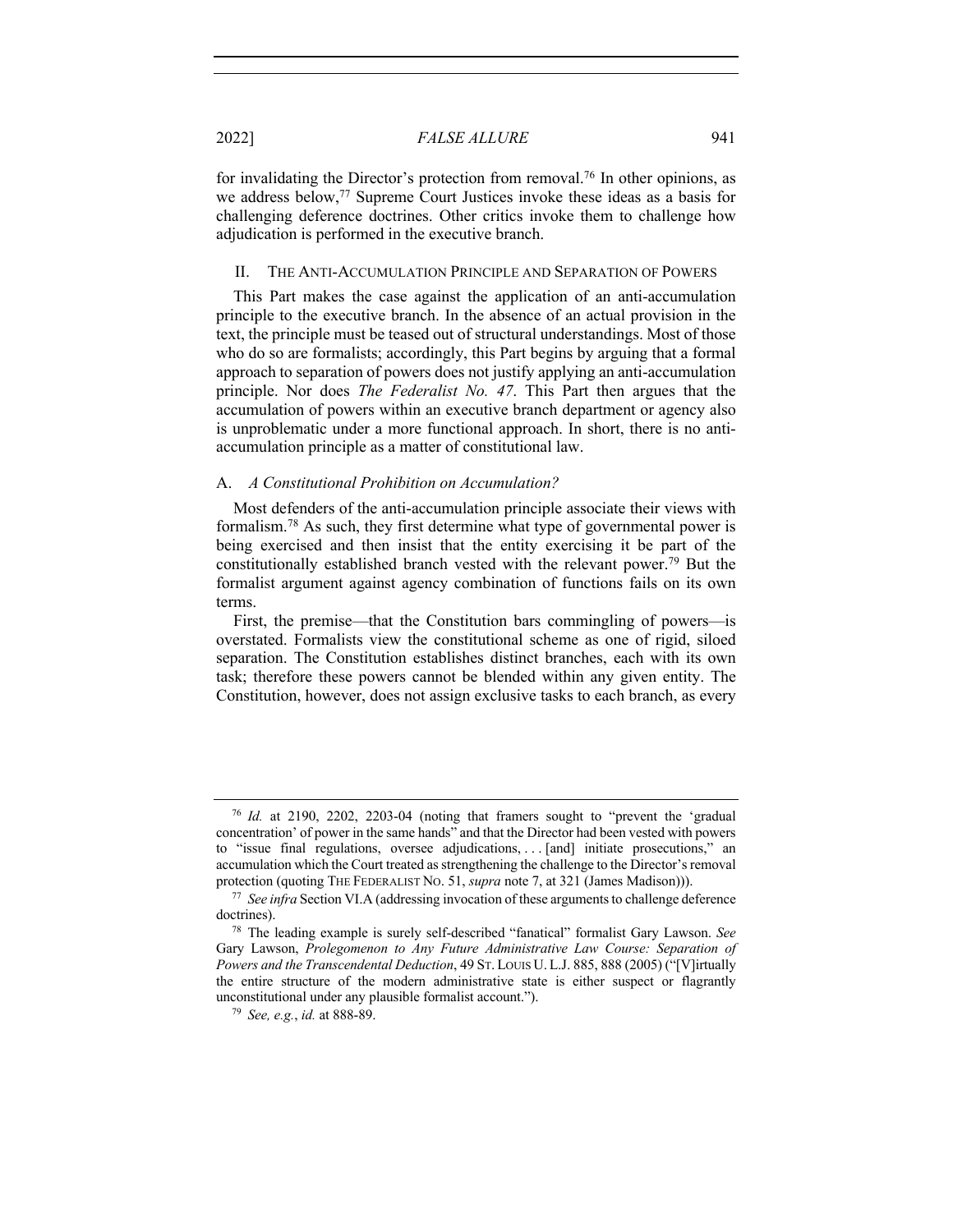observer since Madison has acknowledged.80 The president's veto power, his role in proposing legislation, and his ability to adjourn Congress are "legislative," as is the vice president's role as president of the Senate; the Senate's powers to confirm nominees and approve treaties are "executive" (unless the president's role in negotiating treaties is "legislative"); the House's impeachment power is executive; the Senate's "sole power" to try impeachments is judicial (alternatively the Chief Justice's role in presiding over presidential impeachment trials is "legislative"); and so on. The Constitution actually mingles powers quite a bit. Indeed, a prominent contemporary objection to the proposed Constitution was that it did so too much; but the strict separationists *lost* that argument.<sup>81</sup> It is still accurate to say that it does not mingle them as much as one finds at the top of a typical administrative agency, and perhaps that is the point. But it is far too simple to just note that the Constitution separates powers and agencies combine them.

Second, commingling at the agency level leaves the constitutional regime of separate powers entirely intact. Pursuant to that regime, Congress has passed legislation that created, empowered, constrained, and approved these agency structures.<sup>82</sup> It could eliminate them tomorrow. And through actual, threatened,

<sup>81</sup> *See, e.g.*, Cutler, *supra* note 80, at 485 ("[I]t is the fact that they did not achieve this sort of pristine separation that Montesquieu talked about, that was the principal ground of attack upon the Constitution during the ratification process."); William B. Gwyn, *The Indeterminacy of the Separation of Powers and the Federal Courts*, 57 GEO. WASH. L. REV. 474, 480-81 (1989) (describing objections to the Constitution on this ground).

<sup>82</sup> For some skeptics, the simple fact that agencies are created through and by the three constitutionally separated powers itself refutes the arguments of the Gary Lawsons of the world. *See* Cass R. Sunstein & Adrian Vermeule, *The Unbearable Rightness of* Auer, 84 U. CHI. L. REV. 297, 311-12 (2017) ("The separation of powers is fully satisfied so long as the principal institutions set out in the Constitution—Congress, president, and judiciary exercising their prescribed functions, devise and approve the scheme of agency authority that combines rulemaking and rule-interpreting power in the agency's hands. . . . If the constitutional institutions, operating as they were set up to operate, have decided that such an arrangement is both valid and wise, then respect for the separation of powers counsels approval of the arrangement."); Adrian Vermeule, *No*, 93 TEX. L. REV. 1547, 1564 (2015) (reviewing PHILIP HAMBURGER, IS ADMINISTRATIVE LAW UNLAWFUL? (2014)) ("Where on earth does Hamburger think combined agency functions come from? The combination of functions in agencies *results from* the operation of the system of separated legislative,

<sup>80</sup> *See* THE FEDERALIST NO. 48, *supra* note 7, at 308 (James Madison) (noting that unless the three "departments be so far connected and blended as to give to each a constitutional control over the others, the degree of separation which the [separation-of-powers] maxim requires . . . can never in practice be duly maintained"). In the words of Lloyd Cutler, given all the intermingling, "[t]he followers of Montesquieu at the Philadelphia Convention at best won half a Loaf." Lloyd N. Cutler, *Some Reflections About Divided Government*, 18 PRESIDENTIAL STUD. Q. 485, 485 (1988) (describing the constitutional regime as "much more a *sharing* of powers than . . . a separation of powers"). We discuss Madison's endorsement of blended powers more fully below in regard to misreadings of *The Federalist No. 47*. *See infra*  Section II.B.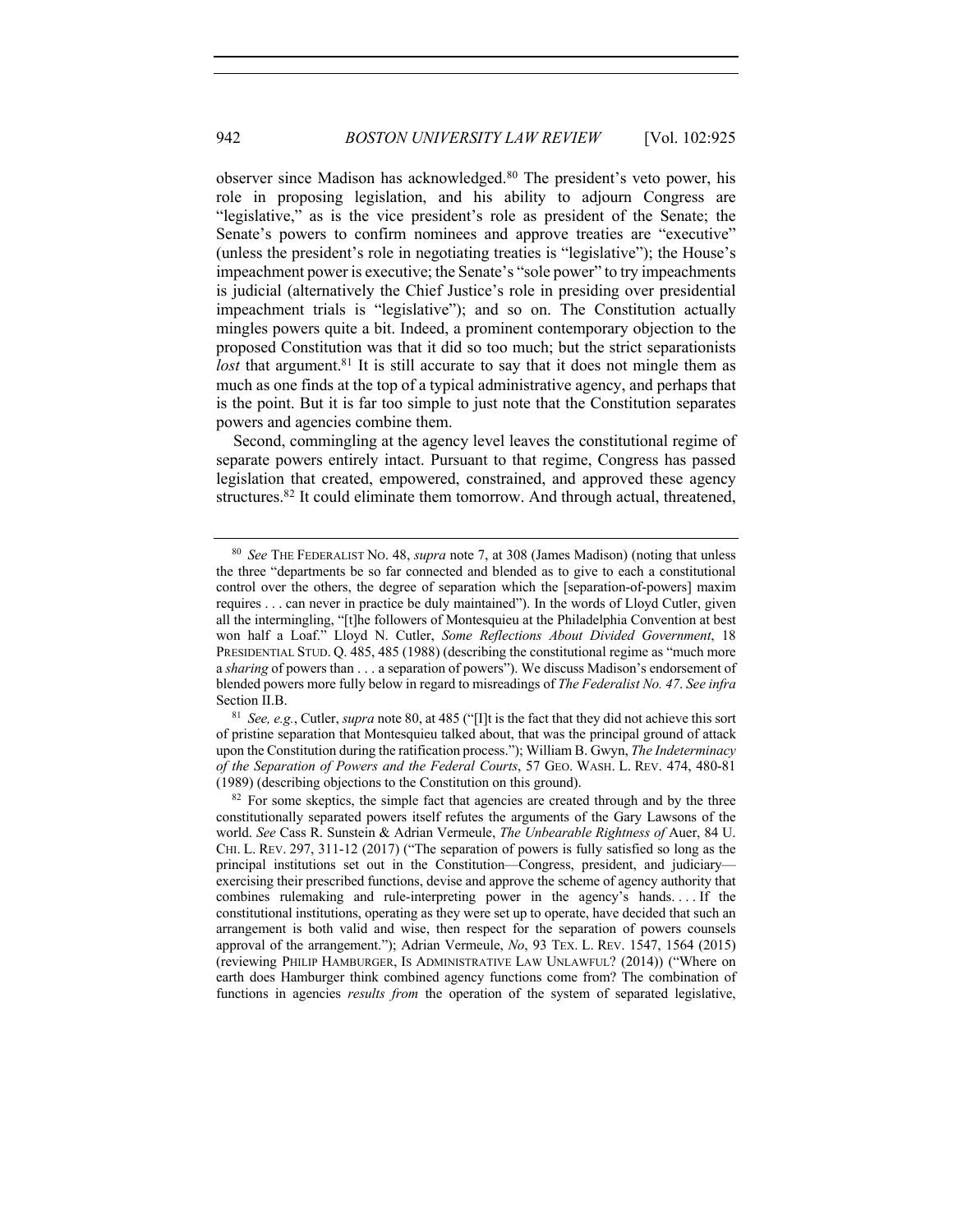or feared interventions, the three constitutional branches all impose meaningful oversight on agencies, exercising that power separately.

Third, like all formalist arguments, this one is subject to a formalist response: the supposed constitutional violation is simply not possible. On the standard formalist account, agencies always and by definition exercise *only* executive power. That is all they do and all they can do. As Justice Scalia put it in *City of Arlington v. FCC*, <sup>83</sup> when agencies make rules and conduct adjudications, "these activities take 'legislative' and 'judicial' forms, but they are exercises of indeed, under our constitutional structure they *must* be exercises of—the 'executive Power.'"84 From this perspective, the reason is straightforward: the Constitution does not permit officers of the executive branch—which agencies are—to exercise either Congress's "legislative" power, or the judiciary's "judicial" power. The Constitution vests "[a]ll legislative Powers . . . in a Congress,"85 and in *Whitman v. American Trucking Ass'ns*, <sup>86</sup> Justice Scalia, writing for the Court, declared that "[t]his text permits no delegation of those powers."87 If no legislative power may be constitutionally delegated, then agencies never (constitutionally) exercise legislative power. So too with judicial

executive, and judicial powers."); Adrian Vermeule, *Optimal Abuse of Power*, 109 NW. U. L. REV. 673, 691-92 (2015) [hereafter Vermeule, *Optimal Abuse*]. Vermeule and Sunstein are not arguing that the combination of functions is constitutional simply *because* it was set up and approved by the three branches. That argument eliminates judicial review. Rather, their claim is the narrower one that a separation-of-powers challenge in particular (not *any* claim of unconstitutionality) is unavailable against a structure that is itself the product of the constitutionally mandatory participation and agreement of the separate powers. Constitutional requirements have been met and purposes served by the process that produced the combination. We wonder whether this may still be too large a claim; taken to its full extension, it might mean that every judicial decision finding a statutory separation-of-powers violation was wrongly decided. In any event, for the reasons given in the rest of this article, we end up the same place as Sunstein and Vermeule even if from their point of view we have gone the long way round.

<sup>83</sup> 569 U.S. 290 (2013).

<sup>84</sup> *Id.* at 304 n.4 (quoting U.S.CONST. art. II, § 1, cl. 1); *see also* United States v. Shreveport Grain & Elevator Co., 287 U.S. 77, 85 (1932). This understanding is also central, for example, to *INS v. Chadha*, 462 U.S. 919 (1983). If the veto is "legislation" and so a single House cannot do it, why is it acceptable to leave it to the Attorney General, as *Chadha* did? *See id.* at 953-54. The answer is that it is only "legislation" if Congress (or part of Congress) does it. *See id.* at 953 n.16 (rejecting the argument that agency decision-making is an exercise of legislative power, even though it may "resemble 'legislative' action").

<sup>85</sup> U.S. CONST. art I, § 1.

<sup>86</sup> 531 U.S. 457 (2001).

<sup>&</sup>lt;sup>87</sup> *Id.* at 472. Justice Stevens, joined by Justice Souter, took issue with this characterization. Id. at 487-90 (Stevens, J., concurring) (calling for frank acknowledgement that agencies exercise legislative power, a fact that gave him no pause at all as long as they did so pursuant to a congressional delegation cabined by an intelligible principle). Of course, this view garnered only two votes and runs directly counter to the formalist principles we are discussing here.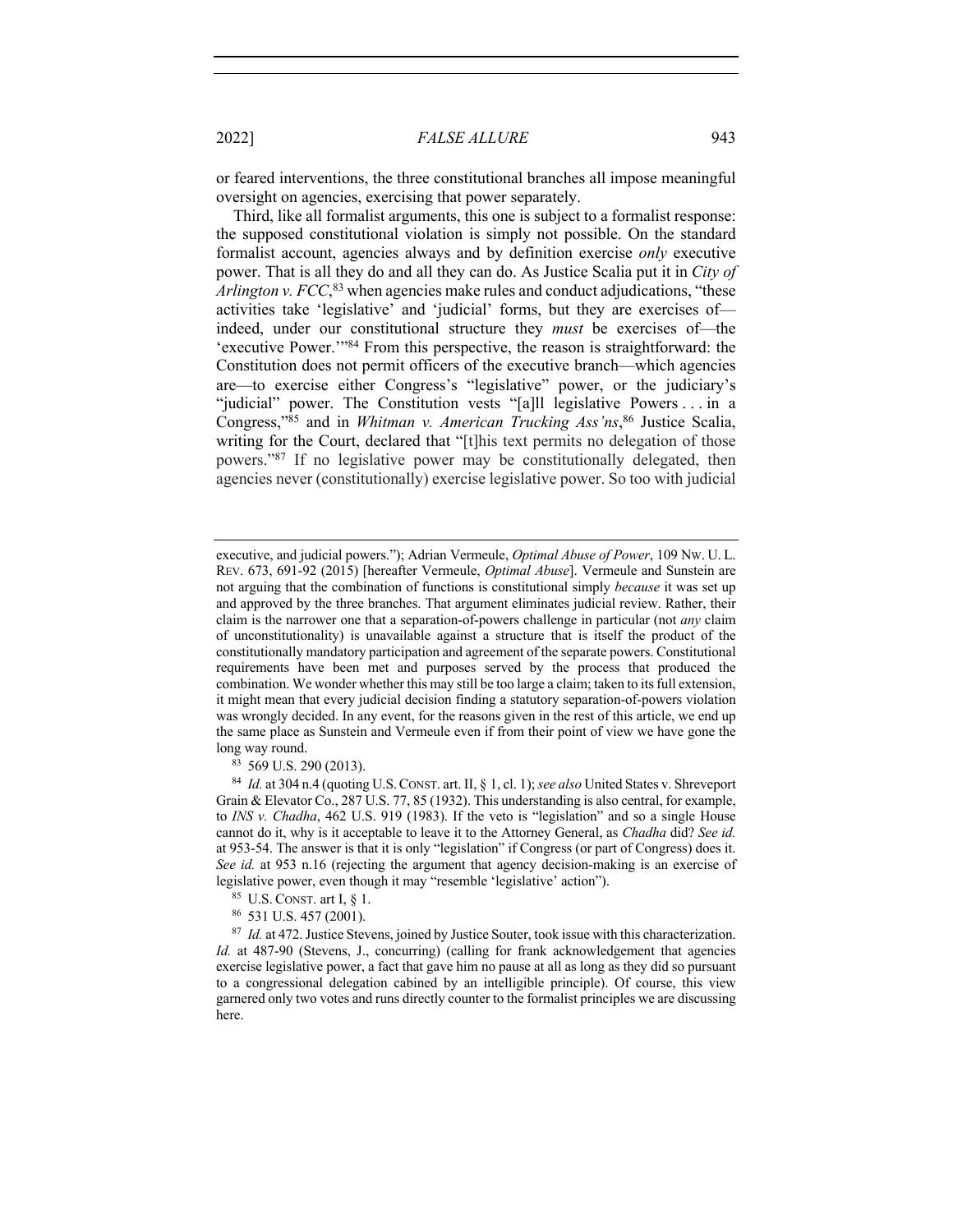power. As the Court declared in *Stern v. Marshall*,<sup>88</sup> Congress cannot confer "the Government's 'judicial Power' on entities outside Article III."89 Therefore, agency adjudication is not an exercise of the judicial power by definition. Writing for three other Justices, Justice Kagan embraced this position in her plurality opinion in *Kisor v. Wilkie*. 90

The conclusion from these premises is hard to resist (in formalist terms): if agencies cannot exercise "legislative power" (see *Whitman*) and cannot exercise "judicial power" (see *Stern v. Marshall*), then whatever they do is an exercise of executive power—and their combination of *functions* does not involve a combination of *powers*. The formalist understanding that each branch may exercise only its characteristic type of power precludes the possibility of an agency exercising a combination of constitutional powers. Combination cannot be a constitutional problem because it cannot *be*, period.<sup>91</sup>

This argument is formal in the extreme, perhaps convincing to property lawyers in England in the seventeenth century but too formal even for some committed contemporary formalists. The obvious functionalist response it to contend that *in effect* agencies are exercising not only executive by also legislative and judicial power. Recall the Chief Justice's remark that "as a practical matter" agencies *do* exercise legislative and judicial power.92 Suppose we accept that characterization. What, then, is the constitutional problem in formalist terms?

Most readily, it sounds in nondelegation. If an administrative agency is "as a practical matter" exercising not only executive but also legislative and judicial power, then, from the perspective of a formalist, there have been two constitutional violations: the executive branch is doing work exclusively vested with Congress and it is also doing work exclusively vested in the judiciary. As

<sup>91</sup> *See* Jack M. Beermann, *The Never-Ending Assault on the Administrative State*, 93 NOTRE DAME L. REV. 1599, 1607 (2018) ("[T]he accepted view is that agency heads may employ all three forms of governmental action because, . . . as the *Chadha* Court recognized, agencies are actually performing only executive functions when they make rules and adjudicate whether the rules, or a statute, have been violated.").

<sup>88</sup> 564 U.S. 462 (2011).

<sup>89</sup> *Id.* at 484. The Court has waffled on this point on some occasions. *See, e.g.*, Freytag v. Comm'r, 501 U.S. 868, 889 (1991) ("[T]he legislative courts possess and exercise judicial power . . . although not conferred in virtue of the third article of the Constitution." (quoting Williams v. United States, 289 U.S. 553, 565-567 (1933))).

<sup>90</sup> 139 S. Ct. 2400, 2422 (2019) (Kagan, J., joined by Breyer, Ginsburg, & Sotomayor, JJ.) ("It does not violate the separation of powers, we have explained, because even when agency 'activities take "legislative" and "judicial" forms,' they continue to be 'exercises of[] the "executive Power"'—or otherwise said, ways of executing a statutory plan." (alteration in original) (quoting City of Arlington v. FCC, 569 U.S. 290, 304-05 (2013))).

<sup>92</sup> *Arlington*, 569 U.S. at 312 (Roberts, C.J., dissenting); *see also Whitman*, 531 U.S. at 488 (Stevens, J., concurring) (disagreeing with majority's description of an EPA regulation as an exercise of "executive power" and asserting that "it would be both wiser and more faithful to what we have actually done in delegation cases to admit that agency rulemaking authority is 'legislative power'").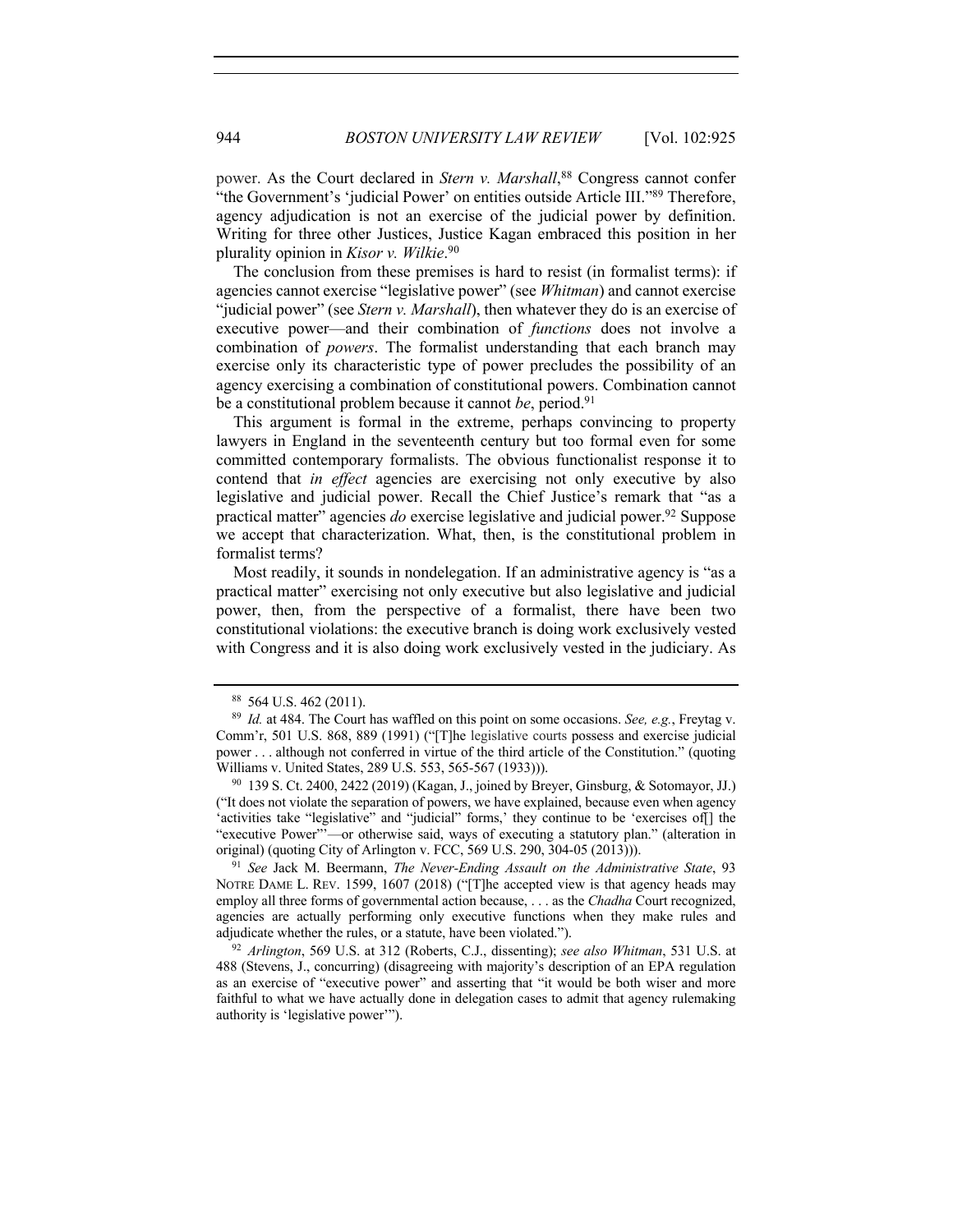a logical matter if there is a combination of functions then there must have been a delegation (one that is, for the formalist, unconstitutional). In this sense, combination may work to flag a violation of the delegation doctrine. But the combination itself is not the violation; at a minimum to describe it that way is a form of double counting.

To conclude this Section, consider the following argument, or thought experiment. The Constitution vests legislative authority in Congress; it also divides the Congress into two houses.<sup>93</sup> The latter was a conscious decision, part and parcel of the separation of powers more generally. Indeed, for the framers, the division between the House and Senate was absolutely central to the overall structure of separated powers. In *The Federalist No. 10*, Madison stresses the advantages of a large republic divided into states in avoiding the triumph of faction.94 In *The Federalist No. 51*, he constructs a corresponding argument about the separation of powers within the federal government.<sup>95</sup> Bicameralism was at the heart of this argument.<sup>96</sup> For Madison, the House and the Senate were themselves different "branches."97 Given that under the Constitution legislation must be enacted by a bicameral body, we might draw the lesson that when an agency writes regulations—an essentially legislative task—it must recreate the bicameral structure. Perhaps, for example, all agencies could have two heads: say one who served at the pleasure of the president and one who could be fired only for cause, whose mutual agreement was necessary for the promulgation of a regulation. In this way we would ensure that the constitutional plan was being observed.

To our knowledge, no one has made this argument. That is not a surprise; it is not a very good argument. It has no textual basis; it creates a freestanding requirement out of a particular structural arrangement that applies in a separate and distinct context to other entities; and it is hard to see what would be accomplished other than making regulations harder to produce. But in its method

<sup>93</sup> *See* U.S. CONST. art. I, § 1.

<sup>94</sup> *See* THE FEDERALIST NO. 10,*supra* note 7, at 77 (James Madison).

<sup>95</sup> THE FEDERALIST NO. 51, *supra* note 7, at 322 (James Madison).

<sup>96</sup> *See id.*

<sup>&</sup>lt;sup>97</sup> *See id.* ("In republican government, the legislative authority necessarily predominates. The remedy for this inconveniency is to divide the legislature into different branches; and to render them, by different modes of election and different principles of action, as little connected with each other as the nature of their common functions and their common dependence on the society will admit."). As Larry Kramer explains, "Madison's original theory of constitutional enforcement was political in nature, and the 'departments' Madison had in mind when he wrote about separation of powers were the House, the Senate, and the Executive." Larry D. Kramer, *"The Interest of the Man": James Madison, Popular Constitutionalism, and the Theory of Deliberative Democracy*, 41 VAL. U. L. REV. 697, 735 (2006); *see also* Seila Law LLC v. CFPB, 140 S. Ct. 2183, 2203 (2020) ("[Having divided the federal government into three branches, the framers] did not stop there. Most prominently, the Framers bifurcated the federal legislative power into two Chambers: the House of Representatives and the Senate . . . .").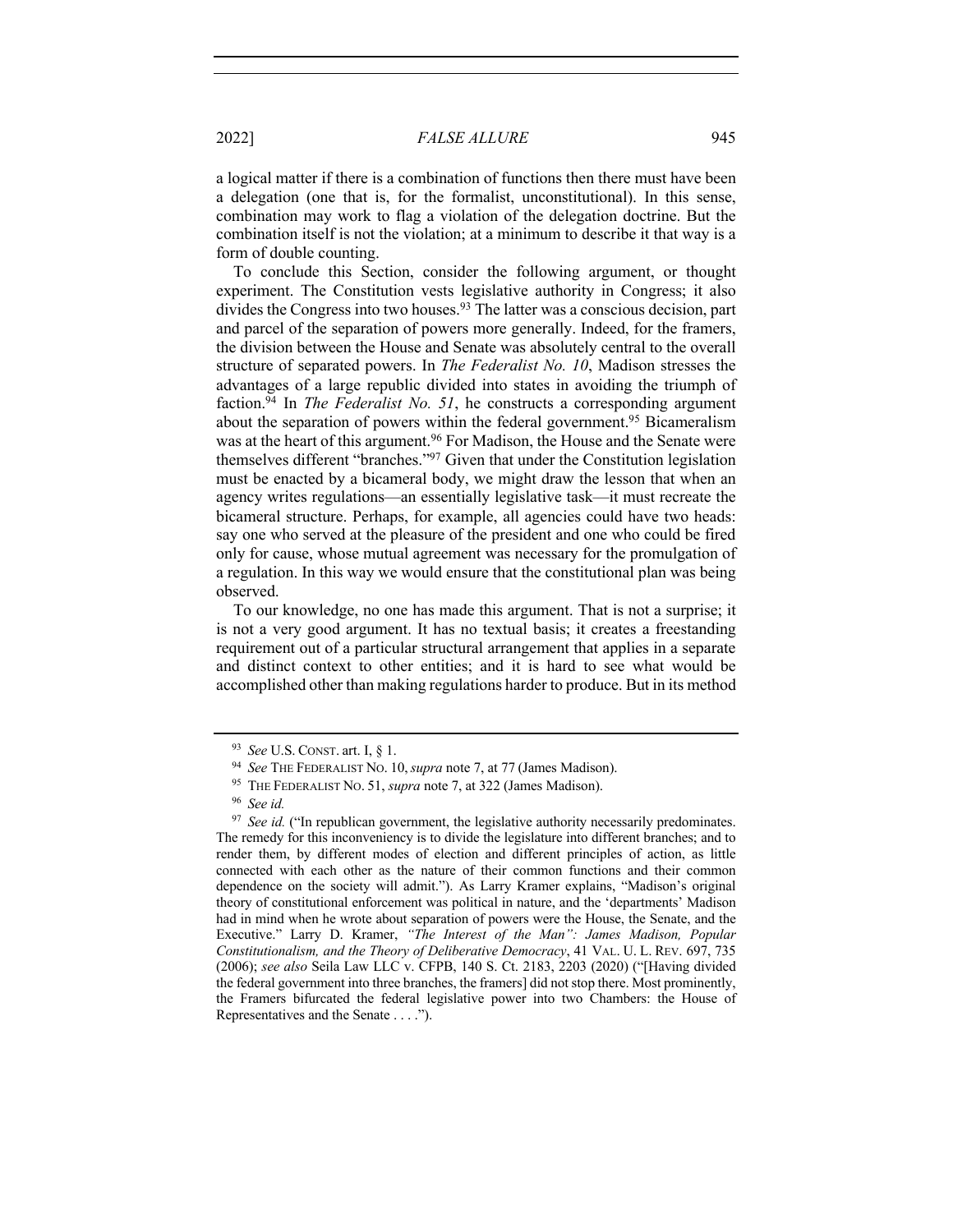and premises this argument is identical to the claims of those invoking the antiaccumulation principle. If separation of powers applies at the agency level, so does bicameralism; they are equivalent principles—indeed, bicameralism is an aspect of separation of powers. But bicameralism applies to *Congress*, not to other governmental entities. So too for other instantiations of the principle of separation of powers, such as the anti-accumulation principle.

#### B. *Misreading Madison*

Proponents of the anti-accumulation principle have a problem: there just is no piece of text on which to hang the argument. The Constitution contains no separation of powers clause.<sup>98</sup> It reflects separation-of-powers principles through certain specific provisions but does not impose them beyond those specific provisions.<sup>99</sup>

Undaunted, proponents of the anti-accumulation principle *do* routinely invoke a text, almost as a matter of protocol. That text just is not in the Constitution. Rather, it is Madison's famous caution in *The Federalist No. 47* against the "accumulation" of "all powers, legislative, executive, and judiciary . . . in the same hands."<sup>100</sup> Stripped of its context, Madison's highly quotable aphorism appears to state a comprehensive rule of separation that would prohibit combination of functions in agencies. But that is a flagrant misreading of *The Federalist No. 47*. Madison's basic point is that one branch must not exercise the "whole" or the "complete" power of another branch, and that "the oracle," Montesquieu, did not propound a maxim prohibiting the blending of powers

<sup>98</sup> *See* Manning, *Ordinary Interpretation*, *supra* note 24, at 1944 (noting that the "Constitution contains no Separation of Powers Clause" and "adopts *no freestanding principle of separation of powers*"). Gary Lawson and Patricia Granger argue that the Necessary and Proper Clause provides a textual foundation for general separation-of-powers principles in the design of government institutions. *See* Gary Lawson & Patricia B. Grander, *The 'Proper' Scope of Federal Power: A Jurisdictional Interpretation of the Sweeping Clause*, 43 DUKE L.J. 267, 333-35 (1993). In particular, they suggest that for a law to be "proper" for "carrying into execution the powers of any department of the national government [it] must confine that department to its peculiar jurisdiction." *Id.* at 333. Accordingly, it might be argued that insofar as there exists (or existed) a freestanding separation-of-powers principle that prohibits the combination of different types of government power, that principle might be policed through the Necessary and Proper Clause's limitation on Congress. As argued in this Part, we do not believe there is such a freestanding principle, and therefore no restriction to attend to in determining whether a law is "proper."

<sup>99</sup> Manning, *Ordinary Interpretation*, *supra* note 24, at 1944-45.

<sup>100</sup> THE FEDERALIST NO. 47, *supra* note 7, at 301 (James Madison).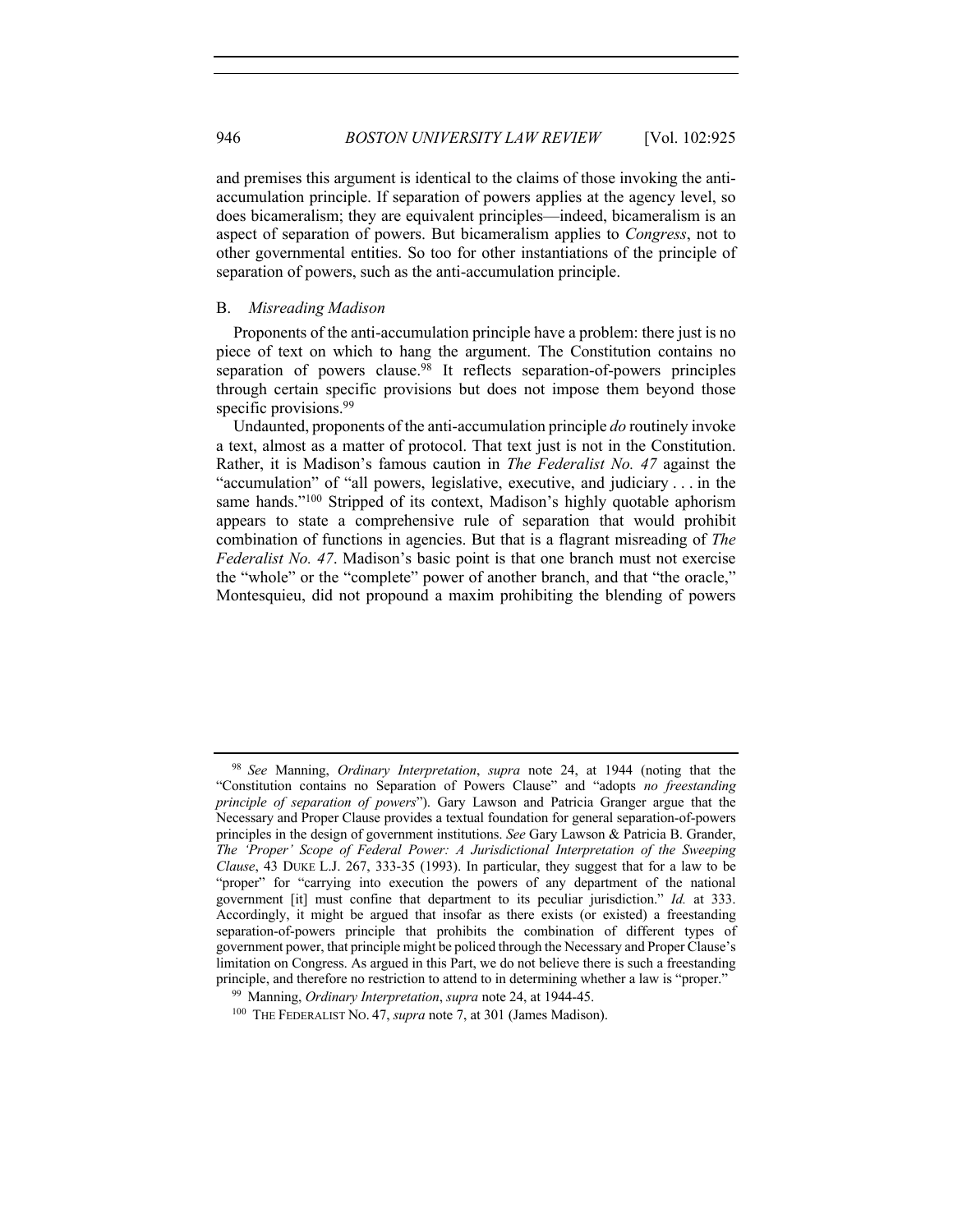among the branches.101 Properly read, *The Federalist No. 47* undercuts more than it supports a freestanding principle of complete separation.<sup>102</sup>

The argument in *The Federalist No. 47* is responsive. Madison seeks to counter the objection that the Constitution does not adequately heed "the political maxim that the legislative, executive, and judiciary departments ought to be separate and distinct," and goes too far in "blend[ing]" the powers among the departments.103 The first step in Madison's response is to forcefully endorse the broad principle that the "accumulation of all powers, legislative, executive, and judiciary, in the same hands, whether of one, a few, or many, and whether hereditary, self-appointed, or elective, may justly be pronounced the very definition of tyranny."104 Madison admits that if the federal Constitution were "chargeable with this accumulation" it would be a decisive objection.105 But he goes on to explain that "the maxim on which [this objection] relies has been totally misconceived and misapplied."106 Madison then devotes the remainder of *The Federalist No. 47* to explaining how this maxim has been misunderstood, first in relation to Montesquieu and then in the context of the constitutions of the states.107 Ironically, many modern invocations of the Madisonian principle do not recognize that his point in *The Federalist No. 47* was to argue against a broad understanding of the principle, and in defense of the ways in which the federal Constitution provides for only partial separation.

Madison recognized that the objection to the federal Constitution in his day, like objections to combination of functions, derives from readings of Montesquieu, "the oracle who is always consulted and cited" on this subject.<sup>108</sup> As Madison points out, Montesquieu developed his principles of government power in relation to the British Constitution<sup>109</sup> (perhaps an idealized version of it).110 Yet under the British Constitution, Madison explains, the legislative,

<sup>101</sup> *Id.* at 303. *Cf. Seila Law LLC*, 140 S. Ct. at 2227 n.2 (Kagan, J., concurring in part and dissenting in part) (noting that according to Madison, principle of separation of powers is subverted only "where the *whole* power of one department is exercised by the same hands which possess the *whole* power of another department" (quoting THE FEDERALIST No. 47, *supra* note 7, at 302-03 (James Madison))).

<sup>102</sup> *Cf*. Manning, *Ordinary Interpretation*, *supra* note 24, at 2004 (noting that Madison provides no basis for a freestanding principle of separation that prohibits any blending and mixing of powers among departments).

<sup>103</sup> THE FEDERALIST NO. 47, *supra* note 7, at 301 (James Madison); *see also supra* note 81 and accompanying text.

<sup>104</sup> THE FEDERALIST NO. 47, *supra* note 7, at 301 (James Madison).

<sup>105</sup> *Id.*

<sup>106</sup> *Id.*

<sup>107</sup> *See id.* at 304.

<sup>108</sup> *Id.* at 301.

<sup>109</sup> *See id.* at 301-02.

<sup>110</sup> *See* M.J.C. VILE, CONSTITUTIONALISM AND SEPARATION OF POWERS 93 (2d ed. 1998) ("When Montesquieu wrote of 'England' . . . he was writing of an imaginary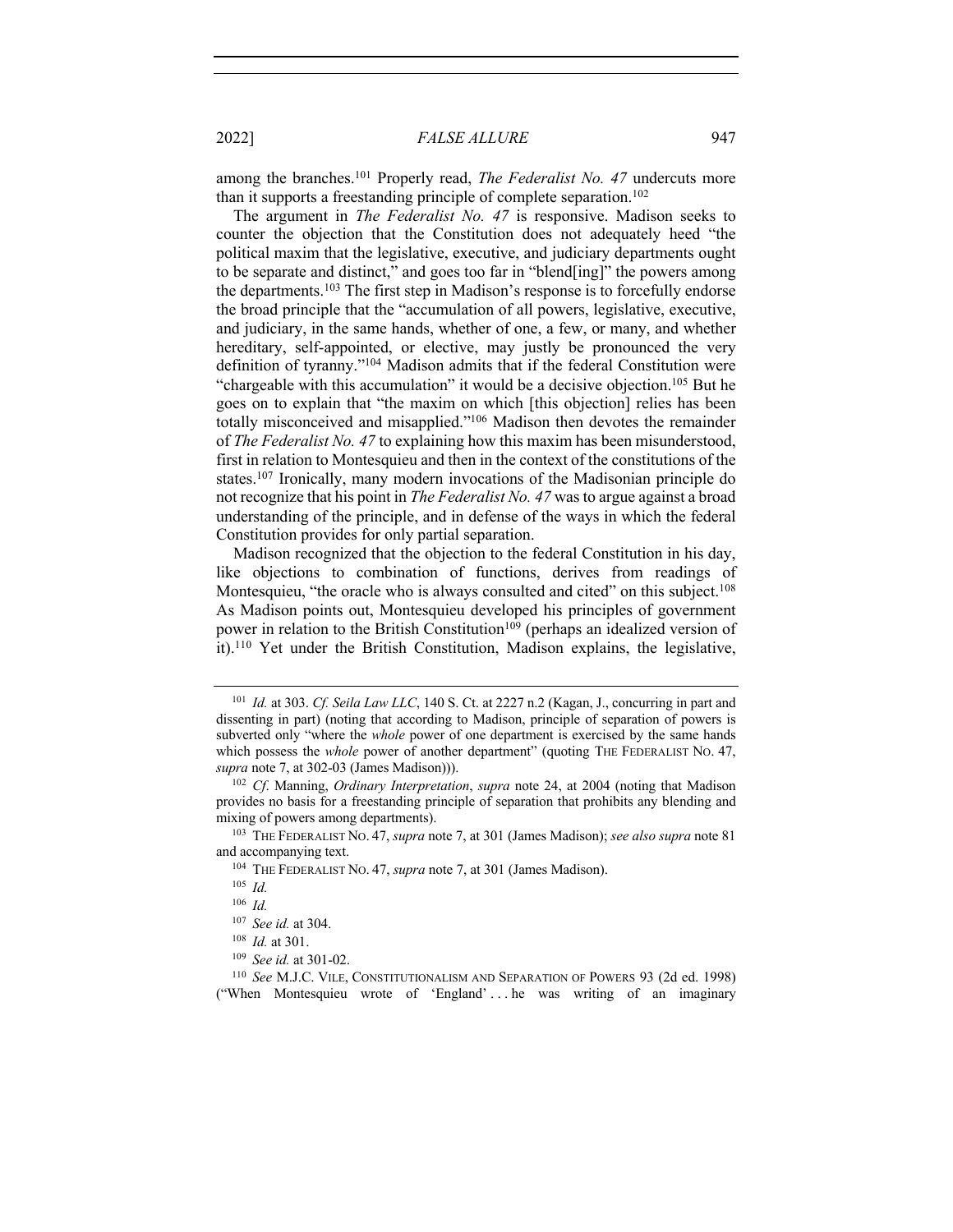executive and judicial powers are "by no means totally separate and distinct from each other."111 Madison goes on to cite a host of ways in which the powers of one branch are shared with others; for instance, not only is the executive magistrate part of the legislative authority, but also one house of the legislature is the sole repository of judicial power in cases of impeachment.112 Montesquieu could not have been ignorant of these obvious features of the British Constitution—rather, Madison writes, it was "[f]rom these facts" that Montesquieu must be read.<sup>113</sup> Specifically, Madison argues that when Montesquieu writes that "'[t]here can be no liberty where the legislative and executive powers are united in the same person' . . . he did not mean that these departments ought to have no *partial agency* in, or no *control* over, the acts of each other."<sup>114</sup>

In light of the blending of these powers in the British Constitution, Madison argues that Montesquieu's prohibition "can amount to no more than this, where the *whole* power of one department is exercised by the same hands which possess the *whole* power of another department, the fundamental principles of a free constitution are subverted."115 Madison makes very clear that he views Montesquieu's prohibition to apply to the exercise of the *entire* or *whole* power of one branch by another. This maxim, Madison writes, would be violated in the British context "if the king, who is the sole executive magistrate, had possessed also the complete legislative power . . . or if the entire legislative body had possessed the supreme judiciary  $\dots$ <sup>116</sup> By the same token, the Madisonian prohibition likewise does not bar the exercise by one branch of powers characteristic of another, but rather the accumulation of "all powers" or the "entire" or "complete" power of the legislature, executive, or judiciary "in the same hands."<sup>117</sup>

<sup>117</sup> THE FEDERALIST NO. 47, *supra* note 7, at 301 (James Madison). Indeed, Madison is correcting against misreading two of Montesquieu's most famous passages in precisely the way that combination-of-functions objectors do, as described above. *See supra* text accompanying notes 38-47. Madison writes that "[t]he reasons on which Montesquieu

country . . . Montesquieu's statements in this chapter differ considerably from what he actually knew to be the case in England.").

<sup>111</sup> THE FEDERALIST NO. 47, *supra* note 7, at 302 (James Madison).

<sup>112</sup> *See id.*

<sup>113</sup> *Id.*

<sup>114</sup> *Id.*

<sup>115</sup> *Id.* at 302-03; *see* Manning, *Ordinary Interpretation*, *supra* note 24, at 2004 (noting too that in *The Federalist No. 47* Madison reads Montesquieu as prohibiting only exercise of the *entire* power of one branch by another, not partial agency or absence of any controls over one another).

<sup>116</sup> THE FEDERALIST NO. 47, *supra* note 7, at 303 (James Madison); *see also* THE FEDERALIST NO. 48, *supra* note 7, at 308 (James Madison) ("It is agreed on all sides that the powers properly belonging to one of the departments ought not to be directly and completely administered by either of the other departments.").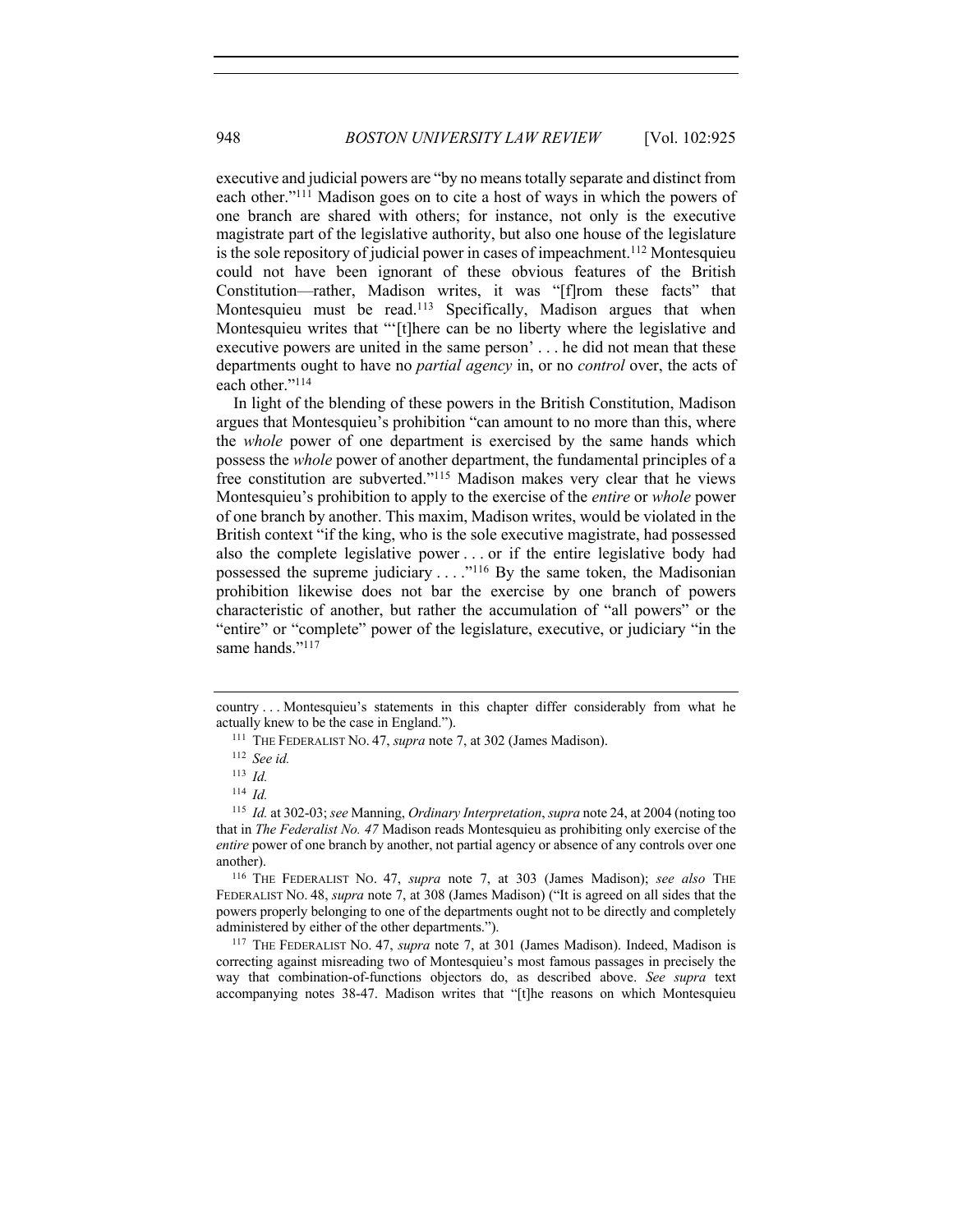Madison then turns to showing that in the constitutions of the states, in no instance are the powers of the several departments "absolutely separate and distinct" despite the fact that the maxim of separation of powers is stated "emphatically" and in some instances, "unequivocally."118 After this compilation of state practice, Madison concludes:

What I have wished to evince is that the charge brought against the proposed Constitution of violating the sacred maxim of free government is warranted neither by the real meaning annexed to that maxim by its author, nor by the sense in which it has hitherto been understood in America.<sup>119</sup>

This clarification prevents reliance on the Madisonian prohibition as a ground to object to agencies' combination of functions. One could imagine the far-flung scenario in which the entire power of one branch was vested in another suppose Congress enacted a statute that purposed to vest all judicial power in administrative agencies (or in Congress!). Such an extreme arrangement would violate the Madisonian prohibition properly understood. But no one claims that the combination of functions in administrative agencies amounts to agencies exercising the whole of the legislative or judicial power. Madison was at pains to show that the mere combination of some legislative and some judicial power in an executive office does not violate separation of powers. <sup>120</sup> It is intriguing, and a little worrisome, just how frequently the courts and commentators, for decades, have latched on to snippets of *The Federalist No. 47* in ways that entirely neglect Madison's essential point, which was to correct the broad misreading of the maxims by his own contemporaries, misreadings commentators and jurists—including members of the Supreme Court perpetuate.121

<sup>119</sup> *Id.* at 308.

grounds his maxim are a further demonstration of his meaning." THE FEDERALIST NO. 47, *supra* note 7, at 303 (James Madison). He then cites Montesquieu's statement, adding emphasis: "When the legislative and executive powers are united in the same person or body . . . there can be no liberty because apprehensions may arise lest *the same* monarch or senate should *enact* tyrannical laws to *execute* them in a tyrannical manner." *Id.* (quoting MONTESQUIEU, *supra* note 47, at 173). Madison then quotes again: "Were the power of judging joined with the legislative, the life and liberty of the subject would be exposed to arbitrary control, for *the judge* would then be *the legislator*. Were it joined to the executive power, *the judge* might behave with all the violence of *an oppressor*." *Id.* (quoting MONTESQUIEU,*supra*, at 173); *see also* VILE, *supra* note 110, at 93-96.

<sup>118</sup> THE FEDERALIST NO. 47,*supra* note 7, at 304 (James Madison).

<sup>120</sup> *See id.* at 302 (noting that departments could have partial agency in each other, and some controls over each other).

<sup>121</sup> *See, e.g.*, Patchak v. Zinke, 138 S. Ct. 897, 905 (2018) (Thomas, J., plurality opinion) (citing THE FEDERALIST NO. 47, *supra* note 7, at 301 (James Madison) for support in noting that separated powers "prevents '[t]he accumulation of all powers, legislative, executive, and judiciary, in the same hands,'—an accumulation that would pose an inherent 'threat to liberty'" (citation omitted)); Clinton v. City of New York, 524 U.S. 417, 450 (1998)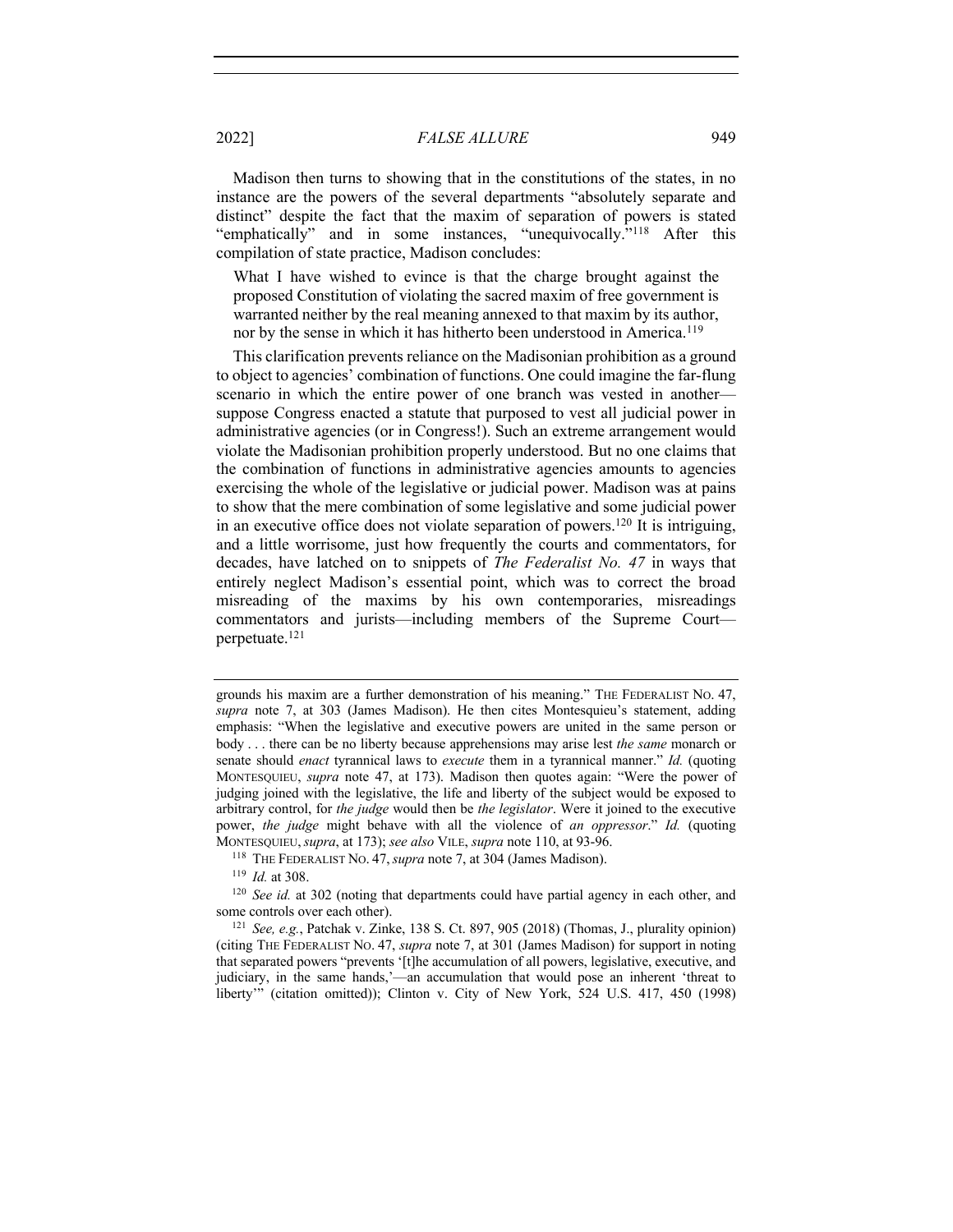#### C. *Functional Failures*

Even if there is no formal separation-of-powers prohibition on the consolidation of functions in an agency, there might still be some functional separation-of-powers argument against such accumulations.

The functional objection might be stated as follows: the three constitutionally identified players are not actually wielding their constitutional authority; instead, agencies are wielding an amalgamation of all three types of authority. If such a broad power is exercised by administrative agencies, then having separation at the constitutional level is no protection. The formalities have been preserved, but in practice, agencies are wielding commingled government power that the Constitution means to be kept separate.122 The premise of this argument is that commingling in an agency poses similar risks to commingling at the constitutional apex, or to the elimination of two branches of government, leaving one to do all the work. This Section argues that premise is false; commingling of functions within an agency does not pose the same dangers as the destruction of separation at the constitutional level.

Why might the commingling of functions be problematic? Perhaps because the unconstitutionality of agency combination of functions seems so self-evident to those who object to it, there is remarkably little effort to explain what exactly the functional problem is. Indeed, in general the benefits of separated powers are taken as so self-evident that, other than knowing but undeveloped references to tyranny and liberty, it is rare that the underlying justifications are fully worked out. As John Manning has written, "to the extent one can discern the purposes underlying . . . separation of powers, those purposes are vague, numerous, unranked, and often self-contradictory."123

Nonetheless, some recurrent themes are found in the writings of the framers and later judges and commenters. Three justifications dominate: fairness, protection against the triumph of faction or other wrong-headed or abusive policies, and efficiency.124 We consider each in turn.

<sup>124</sup> In this discussion, we focus on separation of powers in particular, not the

<sup>(</sup>Kennedy, J., concurring) (citing THE FEDERALIST NO. 47, *supra* note 7, at 301 (James Madison) for "axiom" that "[s]eparation of powers was designed to implement a fundamental insight: Concentration of power in the hands of a single branch is a threat to liberty").

<sup>122</sup> *See* Cass R. Sunstein, *Constitutionalism After the New Deal*, 101 HARV. L. REV. 421, 446-47 (1987) ("There is little competition among different administrative functionaries within agencies, with 'ambition' operating to 'check ambition.' More often, the administrators are expected and believed to act in concert; indeed, that expectation was one of the reasons for the creation of the agency.").

<sup>123</sup> John F. Manning, *The Means of Constitutional Power*, 128 HARV. L.REV. 1, 55 (2014); *see also* M. Elizabeth Magill, *The Real Separation in Separation of Powers Law*, 86 VA. L. REV. 1127, 1156, 1183-84 (2000) ("Other than declaring that the accumulation of functions is the 'very definition of tyranny,' courts and commentators rarely specify why governmental functions must be parceled out to separate institutions." (footnote omitted) (quoting THE FEDERALIST NO. 47, *supra* note 7, at 301 (James Madison))).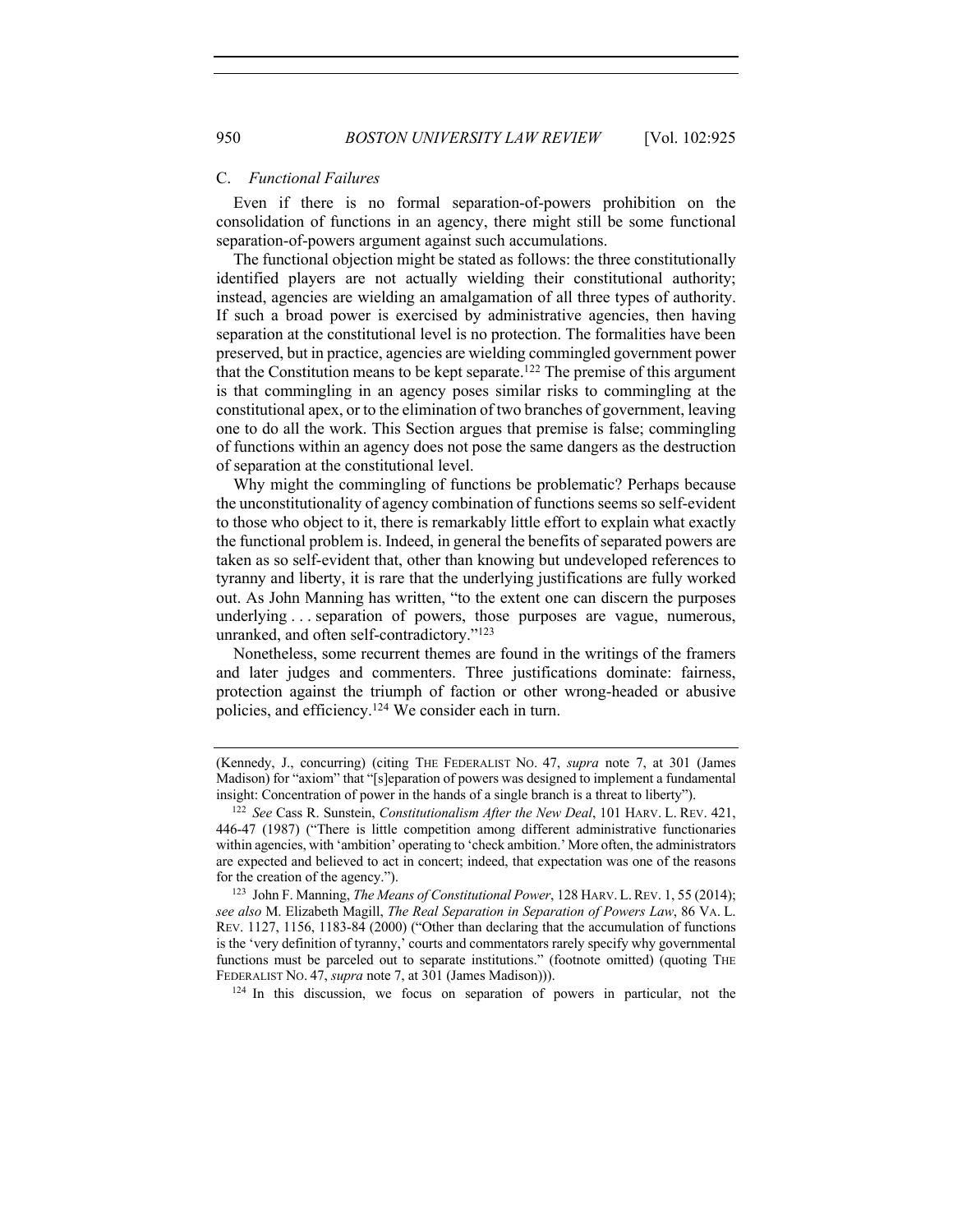# 1. Fairness

Separation-of-powers arguments frequently rest on concerns about fairness. Most obviously, for example, the prosecutor should not also be the judge. This principle is absolutely applicable to agency operations and often merits, and receives, a structural response. The APA's separation of functions provisions directly address this concern.<sup>125</sup> In the present day, not everyone considers ALJs' guarantees of independence sufficient; private litigants do not trust them and think the proceeding is rigged in the agencies' favor.126 Separation of powers may be invoked in these arguments, but the fundamental issue is not the separation-of-powers abstraction but the tangible, intuitive concern over fairness.127 As we discuss below in Section III.C, this concern is best evaluated as a due process, not as freestanding separation-of-powers, issue.128

#### 2. Faction

The triumph of faction that so preoccupied the framers, or at least James Madison,<sup>129</sup> also does not require division of agency functions.

Consider the risk that an agency might come to represent or be unduly responsive to a particular faction. Decades of debate over agency capture suggests that factional sway is a serious concern at the agency level.<sup>130</sup> Because the relevant interests are narrower, interest groups may be better defined, less diffuse, more focused, and more motivated than at the overall political level. Indeed, much of the consternation regarding deregulation by the Trump administration rests on the understanding that the agencies (and the White

complementary but distinct principle of checks and balances. We do not dispute the value indeed, necessity—of intra-governmental checks to avoid abuse, but one can have checks without separating functions. We consider the functional arguments sounding in checks and balances in Section III.C.

<sup>125</sup> *See* 5 U.S.C. § 554(d)(2).

<sup>126</sup> *See infra* notes 176-84 and accompanying text; *see also* Editorial, *Trump Is Politicizing the Federal Government Even Further. Step in, Congress.*, WASH. POST (July 22, 2018), https://www.washingtonpost.com/opinions/trump-is-politicizing-the-federal-governmenteven-further-step-in-congress/2018/07/22/eb4ce8ee-8ac1-11e8-8aea-86e88ae760d8\_story.html.

<sup>127</sup> *See, e.g.*, Michael B. Rappaport, *Replacing Agency Adjudication with Independent Administrative Courts*, 26 GEO. MASON L. REV. 811, 815 (2019) (noting, in the context of objections to the affront agencies pose to separation of powers, "serious causes for concern about the ALJ's impartiality").

<sup>128</sup> *See infra* Section III.C.2.

<sup>129</sup> *See* THE FEDERALIST NO. 10, *supra* note 7, at 77 (James Madison).

<sup>130</sup> *See, e.g.*, Richard A. Posner, *The Concept of Regulatory Capture: A Short, Inglorious History*, *in* PREVENTING REGULATORY CAPTURE: SPECIAL INTEREST INFLUENCE AND HOW TO LIMIT IT 49, 54 (Daniel Carpenter & David A. Moss eds., 2013).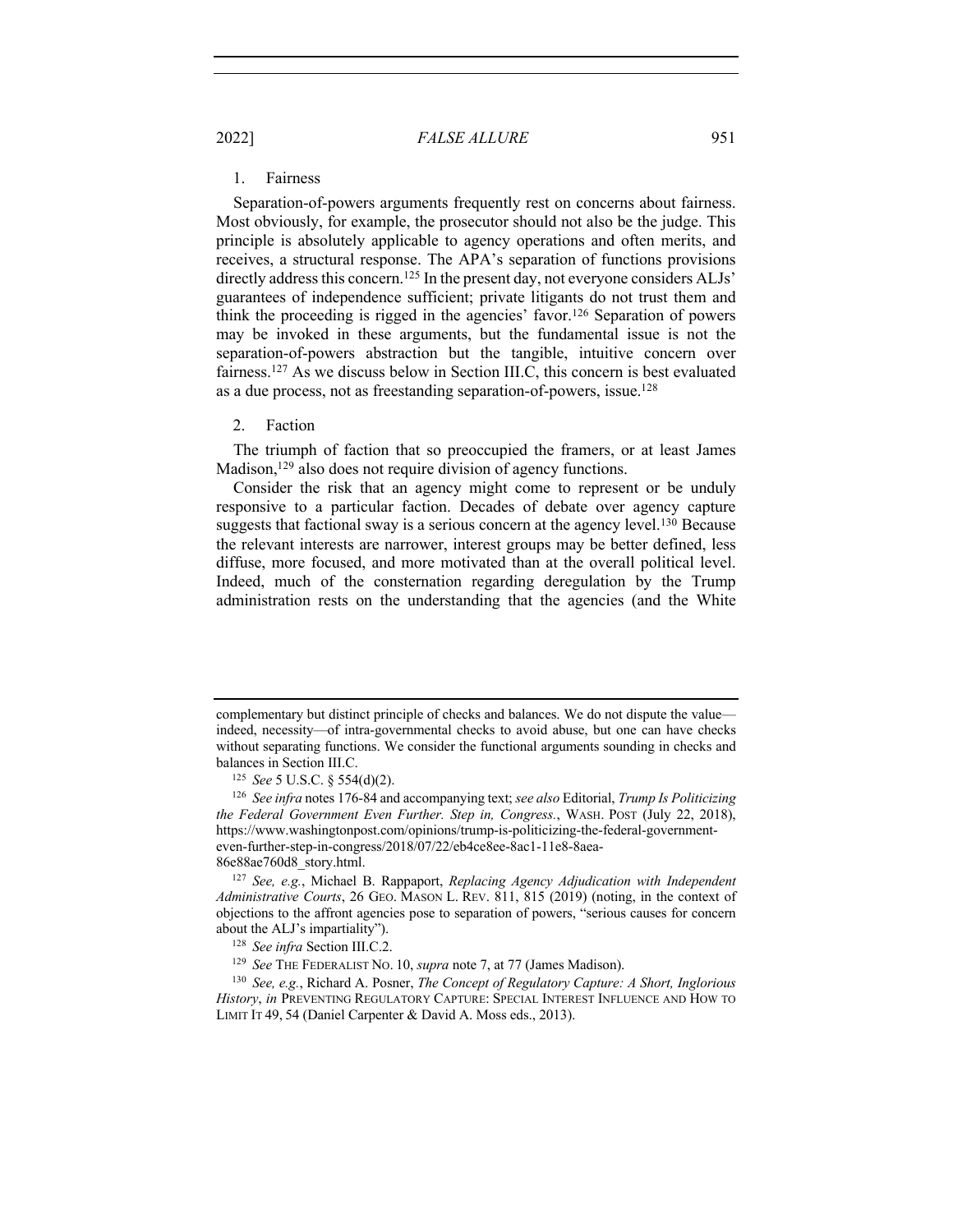House) are in the pockets of particular industries,<sup>131</sup> and those concerns resonate with many decades of concern over agency capture.<sup>132</sup> If separation of powers is a cure for capture, then arguably it is *especially* important for agencies.

But that is a big "if." It is not clear that separating functions is or would be an effective remedy to agency capture. A three-branch EPA, or three EPAs (one for writing regulations, one for adjudicating, one for enforcement), would have three heads all appointed by and serving at the pleasure of the president. They would all have exactly the same likelihood or extent of capture by specific interests; they could be fired if they failed to be responsive to those interests. All the motivations and mechanisms through which interest groups might capture commingled agencies would be equally potent with regard to distinct, noncommingled agency entities. Moreover, the determinants of capture are multiple and complex, including the scope and nature of the agency's mission, the extent of White House oversight and involvement, the relationship to Congress and congressional committees, the particular interests within the agency's jurisdiction, and others. Commingling functions seems a very small and easily overwhelmed aspect of the capture problem.

Nor does separation of powers offer a remedy to the problem, voiced in some quarters, that tyranny results from too much government and not enough market.<sup>133</sup> It is undeniable that the modern federal regulatory regime is vast, that it sometimes goes too far, and that it would not be possible without administrative agencies. Thus, one standard argument for an enhanced nondelegation doctrine is that such a doctrine would result in less law, period; for some delegation opponents, the problem is that Supreme Court's refusal to police delegations has facilitated an amount of regulation that would be

<sup>131</sup> *See, e.g.*, David Roberts, *Donald Trump Is Handing the Federal Government Over to Fossil Fuel Interests*, VOX (June 14, 2017, 7:56 AM), https://www.vox.com/energy-andenvironment/2017/6/13/15681498/trump-government-fossil-fuels [https://perma.cc/W58Z-VME3]; Rachel Wilson, *Oil, Gas, and Coal Interests Filling Donald Trump's "Swamp" with Cash*, CTR. FOR PUB. INTEGRITY (May 2, 2017), https://publicintegrity.org/politics/oil-gasand-coal-interests-filling-donald-trumps-swamp-with-cash/ [https://perma.cc/4JYN-XFD7] (noting heavy inauguration donations and lobbying activities by particular industries that were (in turn, it is implied) benefiting from regulatory rollbacks).

<sup>132</sup> *See generally* Sheldon Whitehouse, *How Government Can Root Out Agency Capture*, REGUL. REV. (June 15, 2016), https://www.theregreview.org/2016/06/15/whitehouse-howgovernment-can-root-out-regulatory-capture/ [https://perma.cc/GGR7-DEWX]; Thomas W. Merrill, *Capture Theory and the Courts: 1967-1983*, 72 CHI.-KENT L. REV. 1039 (1997) (providing an overview of ebb and flow of the conviction that regulators are in the pocket of the regulated).

<sup>133</sup> *See, e.g.*, J. Kennerly Davis, *Regulating Under the Rule of Law*, 19 FEDERALIST SOC'Y REV. 162, 171 (2018) (reviewing THOMAS A. LAMBERT, HOW TO REGULATE: A GUIDE FOR POLICYMAKERS (2017)) (lamenting the "consolidation of once separate government functions" as an aspect of a regulatory regime that is essentially "arbitrary").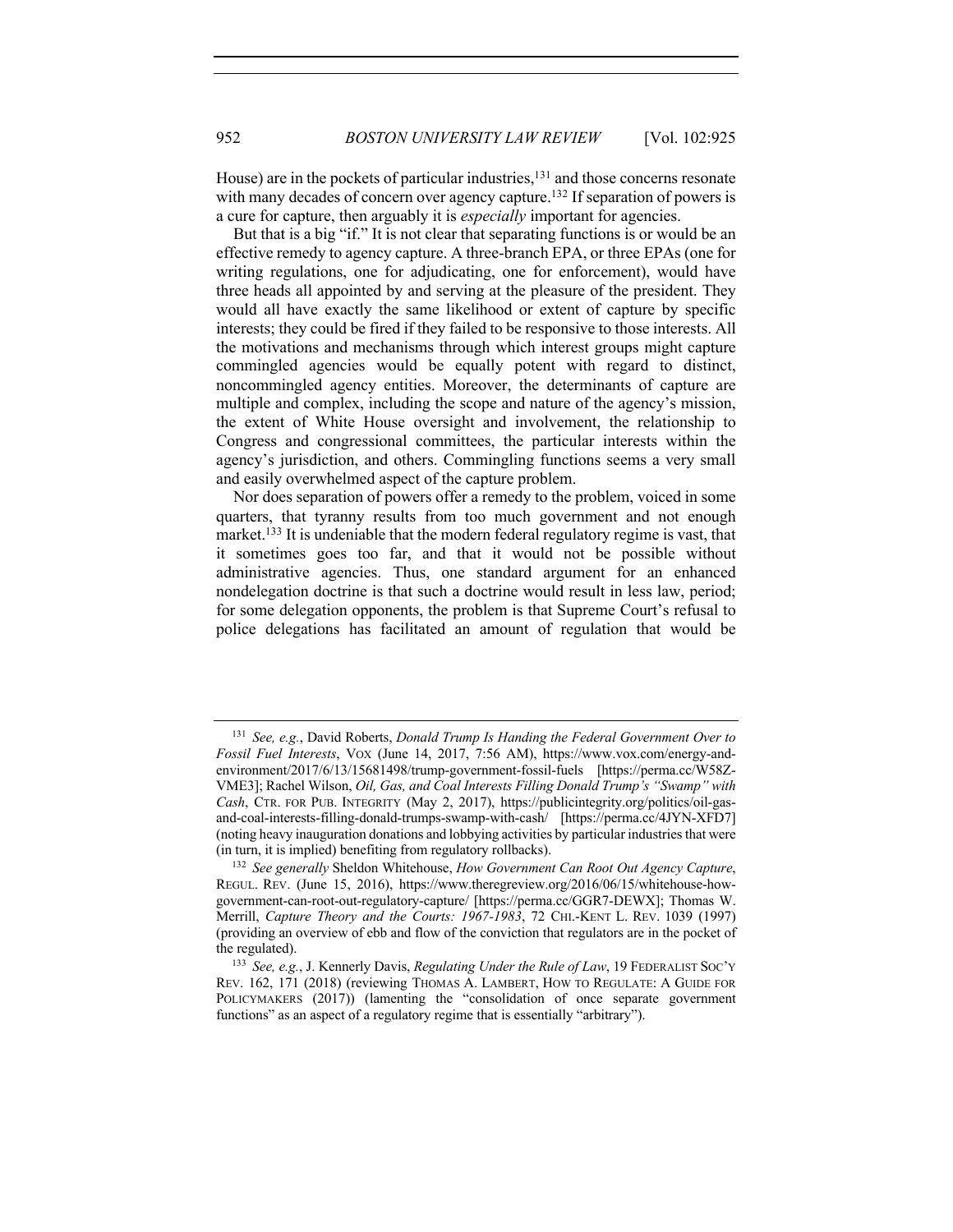impossible if Congress had to make all rules itself.134 But that it is not a separation-of-powers problem; it is a delegation problem. The same overregulation concern would arise if Congress created a "junior-varsity Congress," empowered *only* to write regulations and not to enforce them or adjudicate their violation.135 Surely, for example, no OSHA critic breathes sighs of relief that the agency is less tyrannical, and regulates less than it otherwise would, because it lacks the adjudicatory powers most agencies have and so is less of an offense to separation-of-powers principles.<sup>136</sup>

### 3. Efficiency

Separation of powers also has been justified on the quite distinct ground of efficiency. This seems counterintuitive given the familiar story that the framers sought to err on the side of inefficiency and stalemate so as to preserve liberty. But separation of powers is also a synonym for "division of labor," the essential goal of which is that jobs are done efficiently and effectively by people who know what they are doing and have a comparative advantage over other actors in doing them.137

Efficiency lacks the rhetorical power of appeals to liberty and against tyranny, so Supreme Court justices tend to ignore or reject it. Many oft-quoted and reverberant statements from the Supreme Court directly deny that separation of powers has anything to do with efficiency.138 Nonetheless, the case for separated

<sup>134</sup> *See, e.g.*, *Environmental Regulations, the Economy, and Jobs: Hearing Before the Subcomm. on Env't and the Econ. of the H. Comm. on Energy and Com.*, 112th Cong. 44 (2011) (statement of Christopher DeMuth, American Enterprise Institute) ("The size, scope, reticulation, and minuteness of the modern 'nanny state' is an artifact of regulatory delegation: it could not have been achieved and it could not be managed through direct legislation.").

<sup>135</sup> Mistretta v. United States, 488 U.S. 361, 427 (1989) (Scalia, J., dissenting) (arguing that U.S. Sentencing Commission is unconstitutional precisely because it exercises *only* a legislative function and Constitution prohibits creation of such a "junior-varsity Congress").

<sup>136</sup> *See* George Robert Johnson, *The Split-Enforcement Model: Some Conclusions from the OSHA and MSHA Experiences*, 39 ADMIN. L. REV. 315, 315 (1987).

<sup>137</sup> *See generally* Louis Fisher, *The Efficiency Side of Separated Powers*, 5 J. AM. STUD. 113 (1971) (asserting that framers' goals included efficiency and that they sought to realize that goal with separate executive).

<sup>138</sup> Justice Brandeis's dissent in *Myers* sets the tone: "The doctrine of the separation of powers was adopted by the convention of 1787, not to promote efficiency but to preclude the exercise of arbitrary power. The purpose was, not to avoid friction, but, by means of the inevitable friction incident to the distribution of the governmental powers among three departments, to save the people from autocracy." Myers v. United States, 272 U.S. 52, 293 (1926) (Brandeis, J., dissenting); *see also* Youngstown Sheet & Tube Co. v. Sawyer, 343 U.S. 579, 613-14 (1951) (Frankfurter, J., concurring) (quoting *id.*). That sentiment is often echoed. *See, e.g.*, INS v. Chadha, 462 U.S. 919, 944 (1982) ("[T]he fact that a given law or procedure is efficient, convenient, and useful in facilitating functions of government, standing alone, will not save it if it is contrary to the Constitution. Convenience and efficiency are not the primary objectives—or the hallmarks—of democratic government . . . ."); United States v.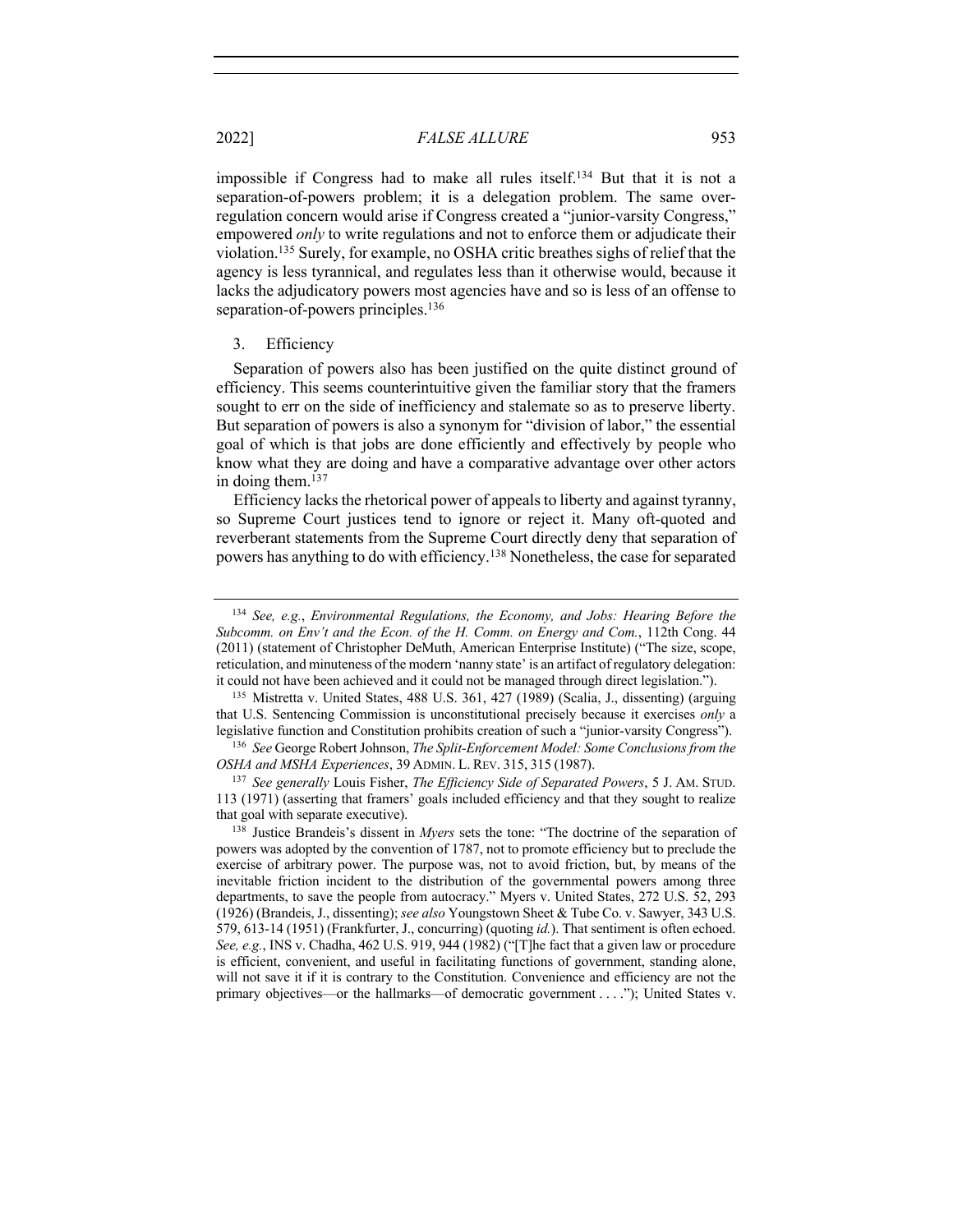powers *also* sounds in efficiency.139 And now and again the Court acknowledges that there is something to this idea.<sup>140</sup>

Efficiency is in some tension with the other two goals. The Constitution's method for avoiding tyranny and the triumph of faction is to render lawmaking and enforcement inefficient.<sup>141</sup> But efficiency is relevant in three ways. First, as Aziz Huq and Jon Michaels point out, it does not necessarily conflict with the goals of avoiding tyranny and advancing liberty.142 To the extent government acts to advance liberty, we should want it to do so efficiently. Second, inefficiency may be a value, but one can have too much of a good thing. The idea is to have the right amount.<sup>143</sup> Third, the goal of division of labor is not just speed but the quality that flows from specialization.<sup>144</sup>

So in inquiring whether agencies' combination of functions is problematic given the goals of separating powers, part of the inquiry is whether the combination is efficient. The traditional and still generally accepted answer is that it is. Indeed, the idea that agencies' work is enhanced by housing all three sorts of powers under one roof is one of the founding tenets of the modern

- <sup>140</sup> *See, e.g.*, *Schor*, 478 U.S. at 841.
- <sup>141</sup> *See Myers*, 272 U.S. at 292-93.
- <sup>142</sup> *See* Huq & Michaels, *supra* note 139, at 351.
- <sup>143</sup> *Cf.* Vermeule, *Optimal Abuse*, *supra* note 82, at 676.

Brown, 381 U.S. 437, 443 (1965) ("This 'separation of powers' was obviously not instituted with the idea that it would promote governmental efficiency. It was, on the contrary, looked to as a bulwark against tyranny."); Commodity Futures Trading Comm'n v. Schor, 478 U.S. 833, 863 (1986) (Brennan, J., dissenting) (arguing that value of judicial independence should not be traded off against concerns with efficiency).

<sup>139</sup> *See* William C. Banks, *Efficiency in Government: Separation of Powers Reconsidered*, 35 SYRACUSE L. REV. 715, 717 (1984); N.W. Barber, *Prelude to the Separation of Powers*, 60 CAMBRIDGE L.J. 5, 65 (2001) ("[I]t is efficiency, not liberty, which is at the heart of the separation of powers."); Aziz Z. Huq & Jon D. Michaels, *The Cycles of Separation-of-Powers Jurisprudence*, 126 YALE L.J. 346, 383-85 (2016) (describing Supreme Court's inconsistent reliance on "effective administration" as justification for separation of powers); Leslie M. Kelleher, *Separation of Powers and Delegations of Authority to Cancel Statutes in the Line Item Veto Act and the Rules Enabling Act*, 68 GEO. WASH. L. REV. 395, 408 (2000); Arthur Selwyn Miller, *An Inquiry into the Relevance of the Intentions of the Founding Fathers, with Special Emphasis upon the Doctrine of Separation of Powers*, 27 ARK. L. REV. 583, 587 (1973) ("Powers were separated in 1787 as much to promote efficiency as anything else."); Peter M. Shane, *Presidents, Pardons, and Prosecutors: Legal Accountability and the Separation of Powers*, 11 YALE L.&POL'Y REV. 361, 393 (1993) ("[T]he Constitution divides governmental powers both to permit the checking and balancing of each branch by the others, and also to insure that the mission assigned to each branch is most likely to be implemented effectively."); Jonathan Zasloff, *Taking Politics Seriously: A Theory of California's Separation of Powers*, 51 UCLA L. REV. 1079, 1125 (2004) ("To be sure, the separation of powers does not only serve to filter majority sentiment. Hamilton and Madison argued that it enhanced governmental efficiency." (footnote omitted)).

<sup>144</sup> *See* Kelleher, *supra* note 139, at 408.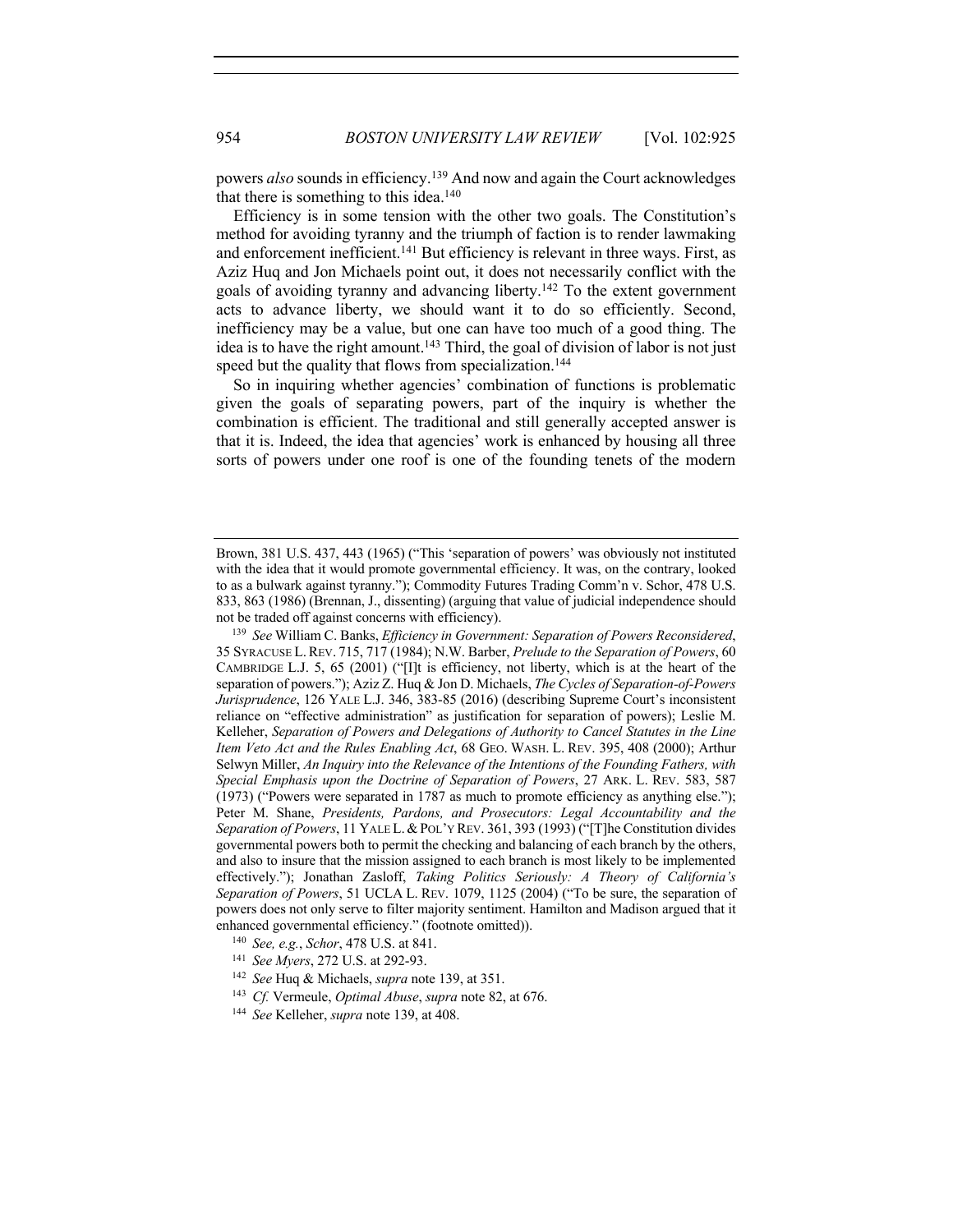administrative state.<sup>145</sup> For example, an agency that can both write regulations and adjudicate regulatory and statutory violations can choose the optimal policymaking form;<sup>146</sup> one or the other may be preferable depending on the circumstances.147 Similarly, enforcement may be more effective and appropriate when carried out by those with expertise in the meaning and purpose of the regulations being enforced. And the combination of functions will promote consistency and coordination. A full, empirical assessment of these putative benefits is well beyond the scope of this project; but they are legitimate considerations.

In short, in the agency setting, separation of powers would be *in*efficient, and it is the combination of powers that promotes efficiency. The efficiency from specialization is achieved instead by a jurisdictional separation of subject matter.

### 4. Summary

The foregoing suggests that no functional separation-of-powers argument requires separation of functions with the agency. Concerns about fairness can be addressed by due process. Separation at the functional level in the agency does not address concerns about agency capture, and the efficiency value may actually be better achieved by commingling of functions. Functional concerns offer no more justification for the anti-accumulation principle than do formal arguments.

#### III. THE ANTI-ACCUMULATION PRINCIPLE AT THE MARGINS

The previous Part argued that there is no constitutional foundation for the antiaccumulation principle as applied to the overall structure of executive departments and agencies. Here we turn to instances in which the same principle is invoked to challenge not the basic structure but the allocation of specific responsibilities. A number of current controversies regarding agency power are debated at least in part in separation-of-powers terms, with skeptics arguing that this or that judicial doctrine is invalid because it makes an agency wear two hats. That is, these doctrinal debates all involve a choice between one approach that accentuates, or increases the degree of, the commingling versus an approach that minimizes the commingling.

Before turning to these specific doctrines, it is worth emphasizing one general point. If one accepts the constitutionality of the combination of agency functions

<sup>145</sup> *See, e.g.*, LANDIS, *supra* note 52, at 10-11 ("If in private life we were to organize a unit for the operation of an industry, it would scarcely follow Montesquieu's lines."); BERNARD SCHWARTZ, ADMINISTRATIVE LAW § 1.5 (3d ed. 1991).

<sup>146</sup> The point in this paragraph is developed in Vermeule, *Optimal Abuse*, *supra* note 82, at 691-92.

<sup>147</sup> SEC v. Chenery Corp. (*Chenery II*), 332 U.S. 194, 202-03 (1947). *See generally* M. Elizabeth Magill, *Agency Choice of Policymaking Form*, 71 U. CHI. L. REV. 1383 (2004) (noting that agencies can use array of policy-making tools that may be similar to legislating, enforcing, and adjudicating).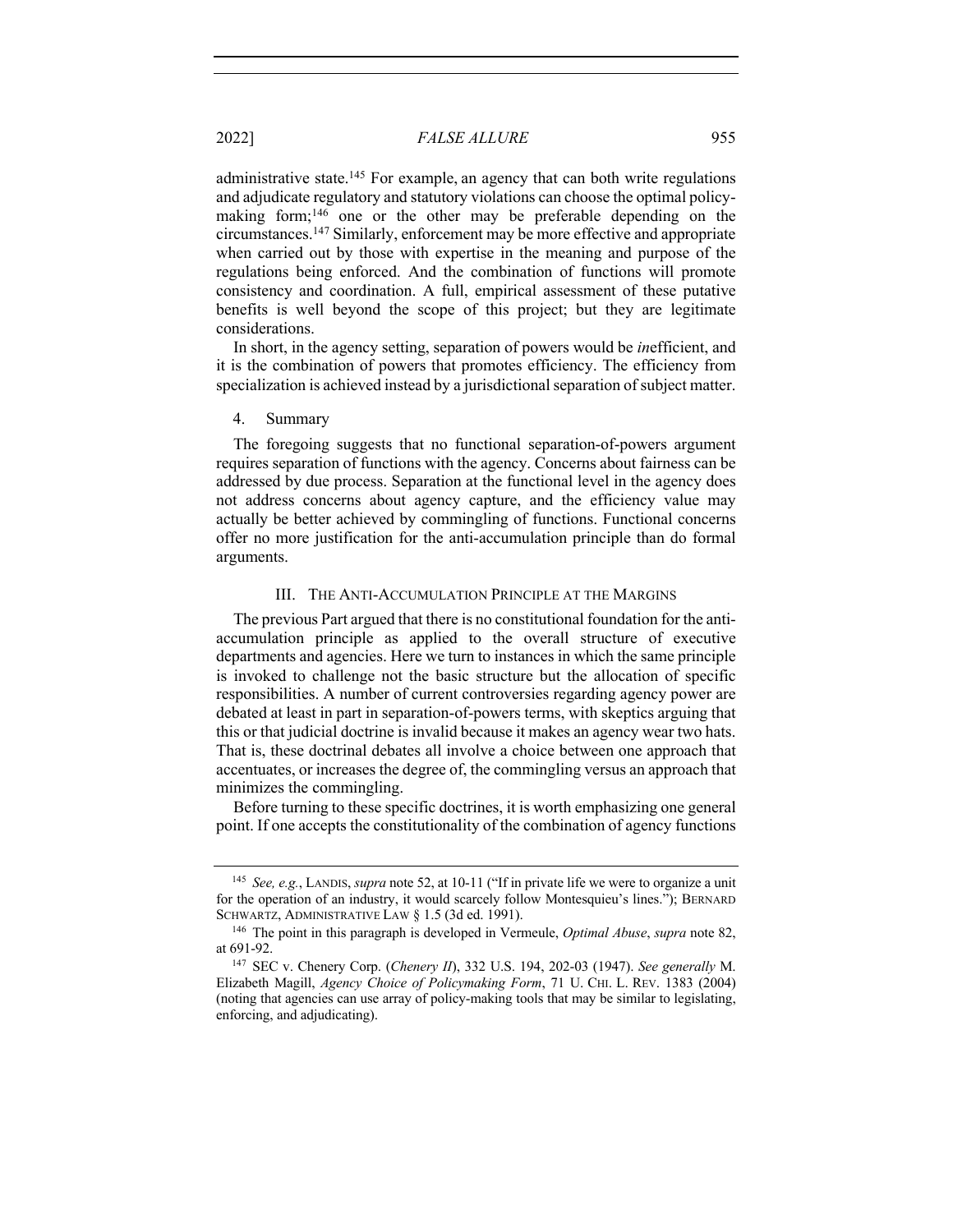as a general matter, as we have argued, then invoking the anti-accumulation principle at the margins—that is, arguing that this or that specific activity or authority is invalid because it combines different powers or increases consolidation as compared to a chance baseline—is a nonstarter. These more specific instances are *a fortiori* given the general principle. In the discussion that follows, we do not repeat that there is no stand-alone separation-of-powers requirement that prohibits individual instances any more than there is such a requirement that prohibits overall structure. But that is still the case.

This is not to say that the particular doctrines discussed here are beyond question. Some raise difficult issues. But they are not separation-of-powers issues—they are due process issues. As we shall see, even those who purport to rely on separation-of-powers principles are in fact most concerned about fairness.

#### A. *Deference Doctrines*

The starkest example of invoking separation of powers to challenge an administrative law doctrine involves the deference doctrine articulated in *Auer v. Robbins*<sup>148</sup> and *Bowles v. Seminole Rock & Sand Co*. <sup>149</sup> *Auer* requires that a reviewing court give "controlling" weight to an agency's interpretation of its own regulation unless that interpretation is "plainly erroneous or inconsistent with the regulation."<sup>150</sup>

In an important article, John Manning challenged *Seminole Rock* on the ground that it contradicts the fundamental "constitutional premise that lawmaking and law-exposition must be distinct."<sup>151</sup> Justice Scalia agreed, invoking Montesquieu when writing in a concurring opinion that it "seems contrary to fundamental principles of separation of powers to permit the person who promulgates a law to interpret it as well."<sup>152</sup> A few years later, Justice Scalia expressed the point more forcefully, arguing that *Auer* violates a "fundamental principle of separation of powers," namely that "the power to write a law and the power to interpret it cannot rest in the same hands,"153 again with support from the same passage from Montesquieu.

<sup>148</sup> 519 U.S. 452, 461-62 (1997).

<sup>149</sup> 325 U.S. 410, 414 (1945).

<sup>150</sup> *Auer*, 519 U.S. at 461 (quoting Robertson v. Methow Valley Citizens Council, 490 U.S. 332, 359 (1989)).

<sup>151</sup> *See* Manning, *Constitutional Structure*, *supra* note 18, at 654.

<sup>152</sup> Talk Am., Inc. v. Mich. Bell Tel. Co., 564 U.S. 50, 68 (2011) (Scalia, J., concurring) ("When the legislative and executive powers are united in the same person, or in the same body of magistrates, there can be no liberty; because apprehensions may arise, lest the same monarch or senate should enact tyrannical laws, to execute them in a tyrannical manner." (quoting MONTESQUIEU,*supra* note 47, at 151-52)).

<sup>153</sup> Decker v. Nw. Env't Def. Ctr., 568 U.S. 597, 619 (2013) (Scalia, J., concurring in part and dissenting in part) (quoting MONTESQUIEU,*supra* note 47, at 151-52).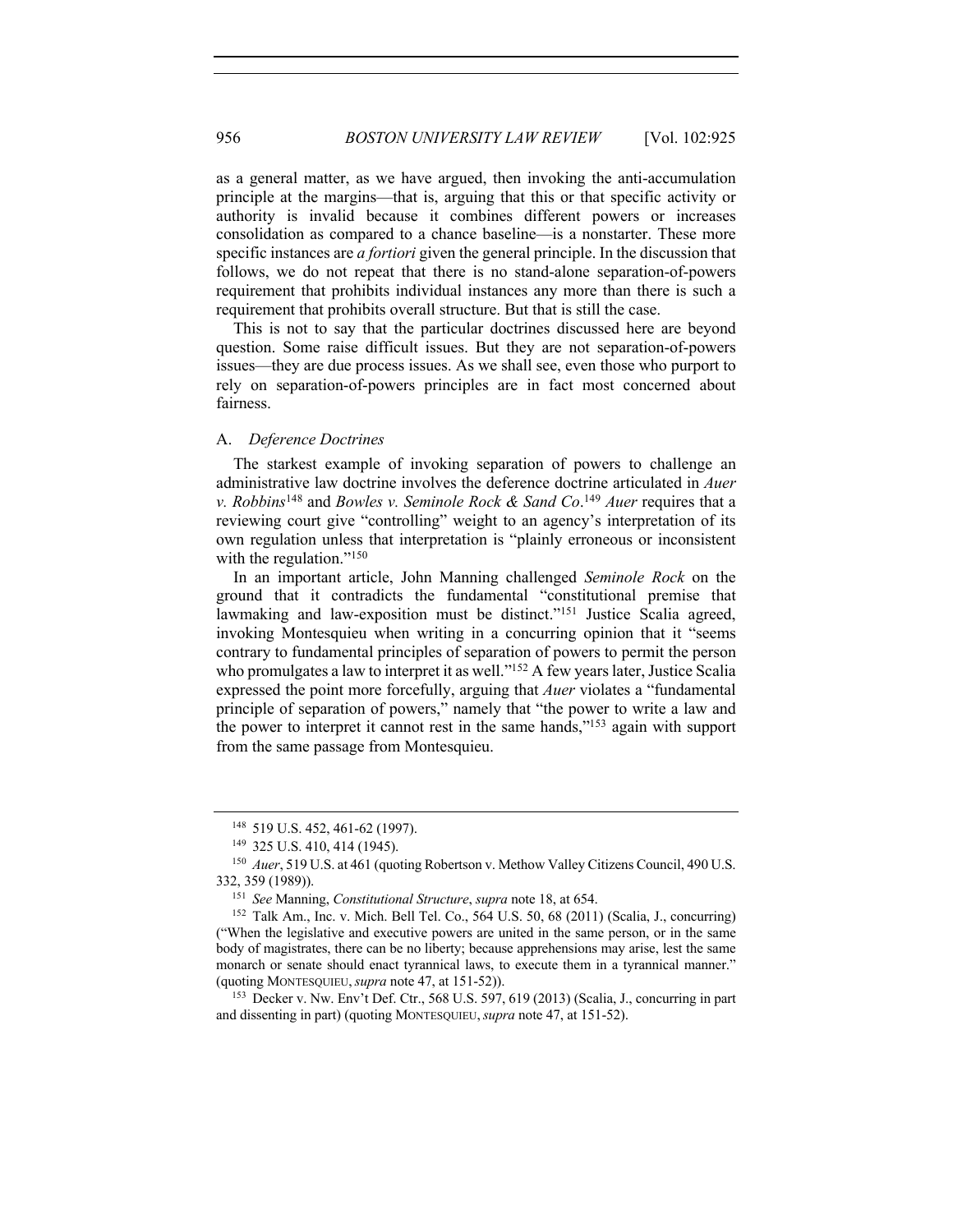Before and since Justice Scalia's death, Justice Thomas has endorsed versions of the same argument.154 More recently Justice Gorsuch has pressed it with particular force. In *Kisor v. Wilkie*, <sup>155</sup> the Supreme Court upheld *Auer* by a vote of five to four, with the Chief Justice joining the four more liberal Justices to form a majority.156 However, there were five votes only for the judgment and portions of Justice Kagan's opinion that set out: (a) *limitations* on *Auer*'s application; and (b) the stare decisis justifications for not overruling it.<sup>157</sup> Justice Kagan's actual defense of *Auer* on the merits and rejection of the separation-ofpowers objection attracted the votes of only three other Justices.158 Justice Gorsuch, writing in concurrence for himself and three others, embraced the view that *Auer* "sits uneasily with the Constitution."159 After recounting the distinct roles of each branch in our system of separated powers, Justice Gorsuch wrote: "*Auer* thus means that, far from being 'kept distinct,' the powers of making, enforcing, and interpreting laws are united in the same hands—and in the process a cornerstone of the rule of law is compromised."160

As an invocation of separation-of-powers law, this makes no sense for the reasons given above. But it is not even clear that for Justice Gorsuch separation of powers is the heart of the matter. Rather, the core concern seems to be adjudicatory fairness. Justice Gorsuch views *Auer* as requiring judges to interpret laws "to mean not what [the judge] thinks they mean, but what an executive agency says they mean."161 That is a problem because executive officials, Justice Gorsuch explains, are not, and are not supposed to be, "wholly impartial."162 As a result of the *Auer* doctrine, Justice Gorsuch strongly suggests, the individual is deprived of a fundamental aspect of a fair proceeding—an

<sup>154</sup> *See* Perez v. Mortg. Bankers Ass'n, 575 U.S. 92, 126 (2015) (Thomas, J., concurring in the judgment) (challenging *Auer* because it results in "accumulation of government powers"); Garco Constr., Inc. v. Speer, 138 S. Ct. 1052, 1053-54 (2018) (Thomas, J., joined by Gorsuch, J., dissenting from the denial of certiorari) (same).

<sup>155</sup> 139 S. Ct. 2400 (2019).

<sup>156</sup> *Id.* at 2405-06.

<sup>&</sup>lt;sup>157</sup> Justice Kagan delivered an opinion for the Court only with regard to Parts I (factual and procedural background), II-B (limitations of *Auer*), III-B (stare decisis), and IV (conclusions as applied). *Id.* at 2405.

<sup>158</sup> *See id.* at 2421 (rejecting this challenge). For a general account, emphasizing the closeness of the outcome, see Michael Herz, *Symposium: In "*Gundy II*,"* Auer *Survives by a Vote of 4.6 to 4.4*, SCOTUSBLOG (June 27, 2019, 11:30 AM), https://www.scotusblog.com/2019/06/symposium-in-gundy-ii-auer-survives-by-a-vote-of-4- 6-to-4-4/ [https://perma.cc/3JZC-YKK4].

<sup>159</sup> *Kisor*, 139 S. Ct. at 2437 (Gorsuch, J., concurring, joined by Thomas, Alito, and Kavanaugh, JJ.).

<sup>160</sup> *Id.* at 2439.

<sup>161</sup> *Id.*

<sup>162</sup> *Id.* (citing Archibald Cox, *Judge Learned Hand and the Interpretation of Statutes*, 60 HARV. L. REV. 370, 390 (1947)).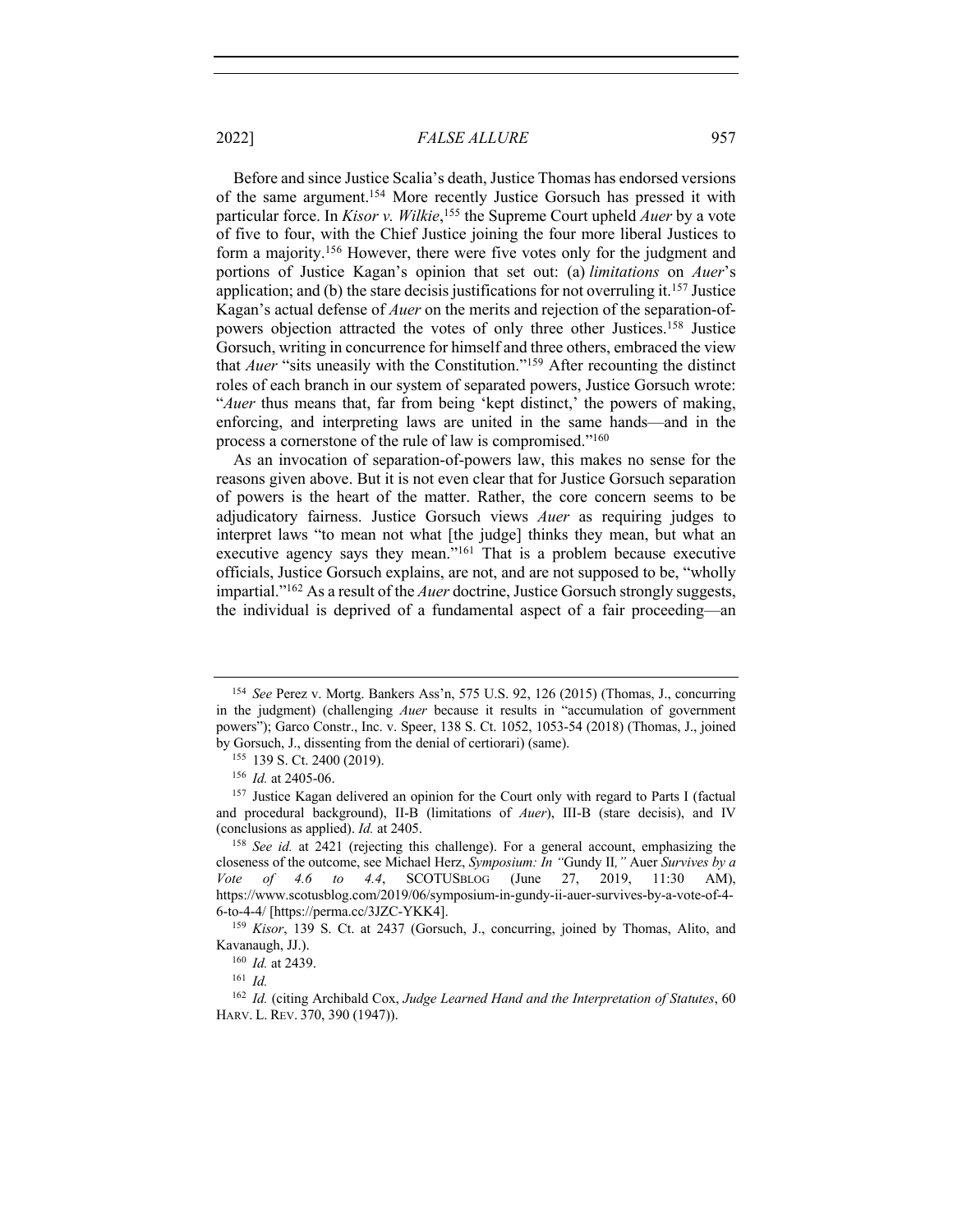impartial adjudicator.<sup>163</sup> A due process concern is thus at the heart of the formalist internal separation-of-powers objection to *Auer*.

The same is true of challenges to the *Chevron* doctrine. *Chevron*, as is familiar to all students of administrative law, requires courts to accept any reasonable agency interpretation of an ambiguous statute the agency administers.164 Justice (then-Judge) Gorsuch's concurring opinion in *Gutierrez-Brizuela v. Lynch*<sup>165</sup> argues that *Chevron* violates the prohibition on delegation of legislative power,<sup>166</sup> is an "abdication of the judicial duty,"<sup>167</sup> and violates a freestanding separation-of-powers principle.<sup>168</sup> As Justice Gorsuch sees it, "[u]nder [*Chevron*'s] terms, an administrative agency may set and revise policy (legislative), override adverse judicial determinations (judicial), and exercise enforcement discretion (executive)."<sup>169</sup> He frames this problem in terms of separation of powers: while "[n]one of this is to suggest that *Chevron* is 'the very definition of tyranny,'" it is "an arrangement . . . that seems pretty hard to square with the Constitution of the founders' design."<sup>170</sup> Again, if the problem is the commingling of functions, there is no formal or functional constitutional prohibition on that arrangement.

Justice Gorsuch's actual objection to *Chevron*, like the objections to *Auer*, sounds in due process. Justice Gorsuch makes the due process concern explicit: "Transferring the job of saying what the law is from the judiciary to the executive," which is what he understands *Chevron* to do, "unsurprisingly invites the very sort of due process (fair notice) and equal protection concerns the framers knew would arise if the political branches intruded on judicial functions."171 For Justice Gorsuch, what *Chevron* threatens is notice of the law. Under *Chevron*, he writes, the public is not charged with awareness of the "the fairest reading of the law that a detached magistrate can muster" but with awareness of whether the statute would be deemed ambiguous and the agency's interpretation reasonable.172 The problem with deference, then, is that it undercuts the principle that those who may be penalized for failure to comply with a law must have notice of what the law requires. Justice Gorsuch also identifies a related retroactivity concern with *Chevron*. Under *Chevron*, the individual must also be alert to the prospect that the agency will adopt new

<sup>163</sup> *Id.*

<sup>164</sup> Chevron U.S.A. Inc. v. Nat. Res. Def. Council, Inc., 467 U.S. 837, 843-44 (1984).

<sup>165</sup> 834 F.3d 1142, 1149 (10th Cir. 2016) (Gorsuch, J., concurring).

<sup>166</sup> *Id.* at 1154-55 ("But even taking the forgiving intelligible principle test as a given, it's no small question whether *Chevron* can clear it.").

<sup>167</sup> *Id.* at 1152.

<sup>168</sup> *Id.* at 1154.

<sup>169</sup> *Id.* at 1155.

<sup>170</sup> *Id.*

<sup>171</sup> *Id.* at 1152.

<sup>172</sup> *Id.*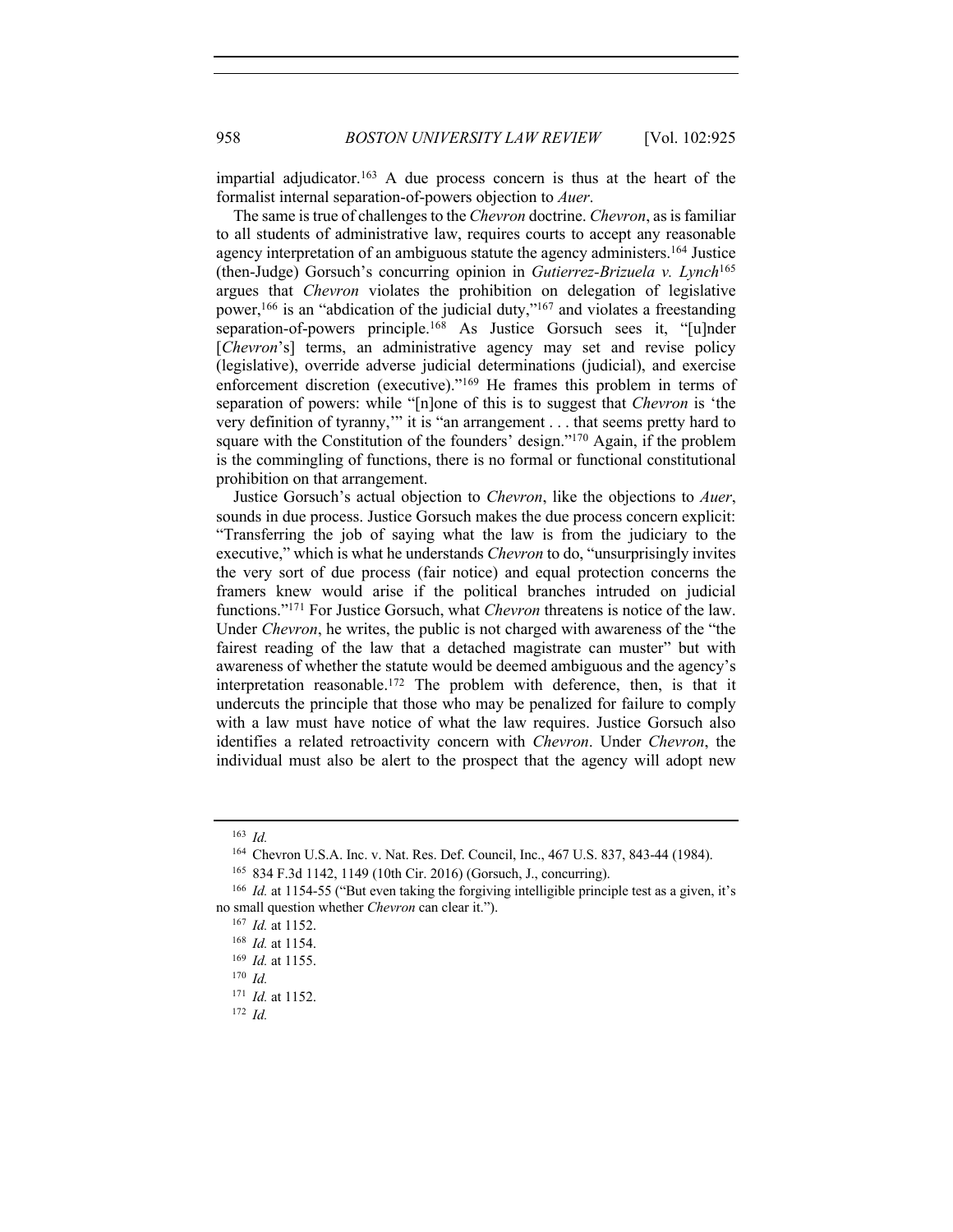interpretations "only retroactively in administrative adjudications."173 *Chevron*'s structural failure, on this view, is the due process problem of failure to give adequate notice of the law.

For Justice Gorsuch, the due process problems of *Chevron* run deeper still, including undermining the fairness of proceedings before the agency. He argues that the rationale for withholding *Chevron* deference in criminal matters174 also applies to civil matters. If the court will not defer to the prosecutor's interpretation of a criminal statute because doing so would be unfair to the defendant, the fairness concern also applies in civil matters where the consequences for individuals can also be grave.175

#### B. *Agency Powers*

The anti-accumulation principle has also been invoked by commentators to challenge specific agency powers. For illustrative purposes, we focus on two of those challenges: agency adjudication and the Attorney General's "refer-andreview" authority in immigration matters.

Recent years have seen extensive litigation over the appointment, removability, and use of ALJs, particularly by the Securities and Exchange Commission ("SEC"). <sup>176</sup> In *Lucia v. SEC*, <sup>177</sup> the Supreme Court held that SEC ALJs are officers of the United States and therefore can only be appointed in accordance with the Appointments Clause.178 Alongside this litigation, commentators have argued that granting an agency adjudicative power violates

<sup>173</sup> *Id.*

<sup>&</sup>lt;sup>174</sup> Abramski v. United States, 573 U.S. 169, 191 (2014) ("[C]riminal laws are for courts, not for the Government, to construe."). *But see* Dan M. Kahan, *Is* Chevron *Relevant to Federal Criminal Law?*, 110 HARV. L. REV. 469 (1996) (arguing in favor of applying *Chevron* in the criminal setting).

<sup>175</sup> *Gutierrez-Brizuela*, 834 F.3d at 1156 (Gorsuch, J., concurring) ("And try as I might, I have a hard time identifying a principled reason why the same rationale doesn't also apply to statutes with purely civil application."). Philip Hamburger presses this point as well. In applying *Chevron*, as Hamburger sees it, judges "exercise systematically biased judgment," which violates not only their basic duties as judicial officers but also the Fifth Amendment's guarantee of due process. Philip Hamburger, Chevron *Bias*, 84 GEO. WASH. L. REV. 1187, 1211 (2016).

<sup>176</sup> *See, e.g.*, Ilan Wurman, *Constitutional Administration*, 69 STAN. L. REV. 359, 372 (2017) (referring to the SEC as "perhaps the worst offender" among federal agencies that enforce their own rules in adjudications before their own judges, who obligingly always rule in favor of the agency).

<sup>177</sup> 138 S. Ct. 2044 (2018).

<sup>&</sup>lt;sup>178</sup> *Id.* at 2053. In a straightforward opinion by Justice Kagan, the Court ruled that ALJs were doing essentially the same sort of work, with the same sort of supervision and authority, as the special trial judges on the U.S. Tax Court that were held to be inferior officers in *Freytag v. United States*, 501 U.S. 868 (1991). *Id.* at 2053-56. Justice Breyer would have reached the same result on statutory grounds. *Id.* at 2057 (Breyer, J., concurring). Justice Sotomayor, joined by Justice Ginsburg, dissented, arguing that ALJs are mere employees. *Id.* at 2066 (Sotomayor, J., dissenting).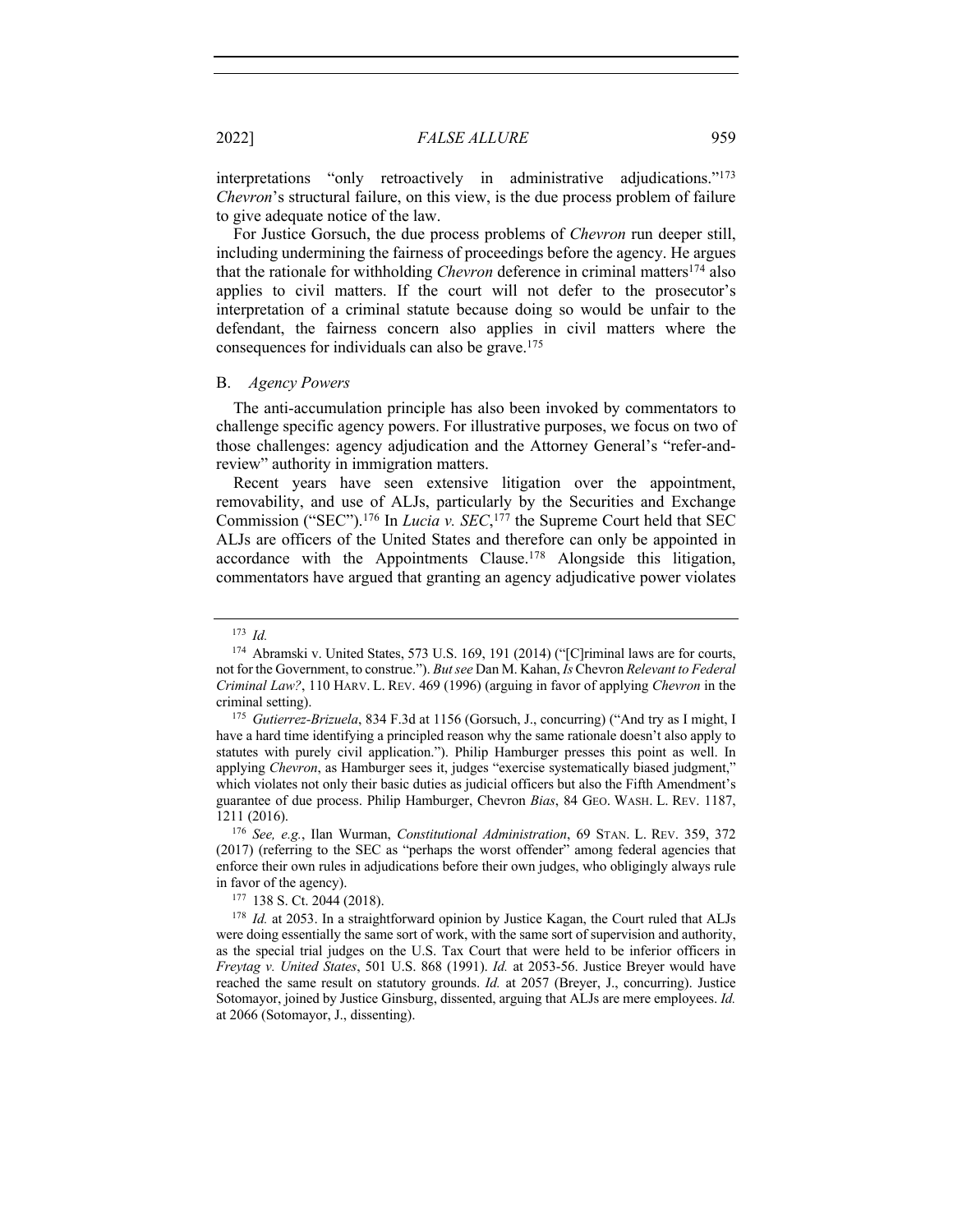separation of powers.<sup>179</sup> In this vein, Richard Epstein criticizes the "cozy arrangement" under which the SEC "promulgates extensive regulations that have the force of law, which it then enforces against individual defendants, often in an SEC tribunal."180 While Epstein describes the problem as one of separation of powers,<sup>181</sup> his actual concern throughout is with fairness.<sup>182</sup> His title complains of a "miscarriage of justice." He wants litigants to have "the procedural protection given by an Article III court" and insists that "major enforcement actions intended to curtail the liberties of the ordinary people of the United States" be adjudicated by an Article III court (though social security and immigration cases need not be—a distinction that reflects pure due-process balancing rather than any distinction sounding in the nature of the power exercised).183 And he decries—the greatest outrage—the SEC's handpicking the ALJ for a particular matter rather than relying on random assignment.<sup>184</sup>

To take a second example, the Attorney General's authority over immigration decisions has also prompted challenges invoking separation of powers. Outside of the Social Security Administration ("SSA"), the nation's largest regime of administrative adjudication and mass justice are the immigration courts. There are sixty-six such courts, staffed by 535 judges, located around the country.185 Immigration Judges ("IJs") are not ALJs; they are Department of Justice ("DOJ") attorneys appointed by the Attorney General and "subject to such supervision and [required to] perform such duties as the Attorney General shall prescribe."186 Immigration Judges hold hearings and make the initial

<sup>179</sup> Oliver J. Dunford, *SEC ALJs and the Accumulation of Power*, DAILY J. (Jan. 22, 2018), https://www.dailyjournal.com/articles/345761-sec-aljs-and-the-accumulation-of-power [https://perma.cc/WVL2-XRFC] (arguing that the appointments clause problem arises

precisely because "Congress has granted to these *executive* agents vast *legislative* and *judicial* authority without requiring their appointment through the appointments clause").

<sup>&</sup>lt;sup>180</sup> Richard A. Epstein, *Miscarriage of Justice at the SEC*, DEFINING IDEAS (Apr. 30, 2018), https://www.hoover.org/research/miscarriage-justice-sec [https://perma.cc/2S6V-WCJA].

<sup>&</sup>lt;sup>181</sup> *See id.* ("Even if the ALJ had been appointed by the SEC, separation of powers is heavily compromised if any executive branch official can appoint a judicial officer to decide cases that are brought by its own enforcement division . . . .").

<sup>&</sup>lt;sup>182</sup> *See id.* (noting that whether the SEC's procedures "satisfy the Fifth Amendment" is a "hard question," since "[t]he words 'due process' are supposed to offer strong protections against even the appearance of bias").

<sup>183</sup> *See id.*; *see also* Mathews v. Eldridge, 424 U.S. 319, 335, 347-48 (1976) (establishing balancing test to determine what process is due when the government deprives a person of life, liberty, or property).

<sup>184</sup> Epstein, *supra* note 180.

<sup>185</sup> *Office of the Chief Immigration Judge*, U.S. DOJ (Aug. 2, 2021), https://www.justice.gov/eoir/office-of-the-chief-immigration-judge [https://perma.cc/K4JX-6MUU].

<sup>186</sup> 8 U.S.C. § 1101(b)(4).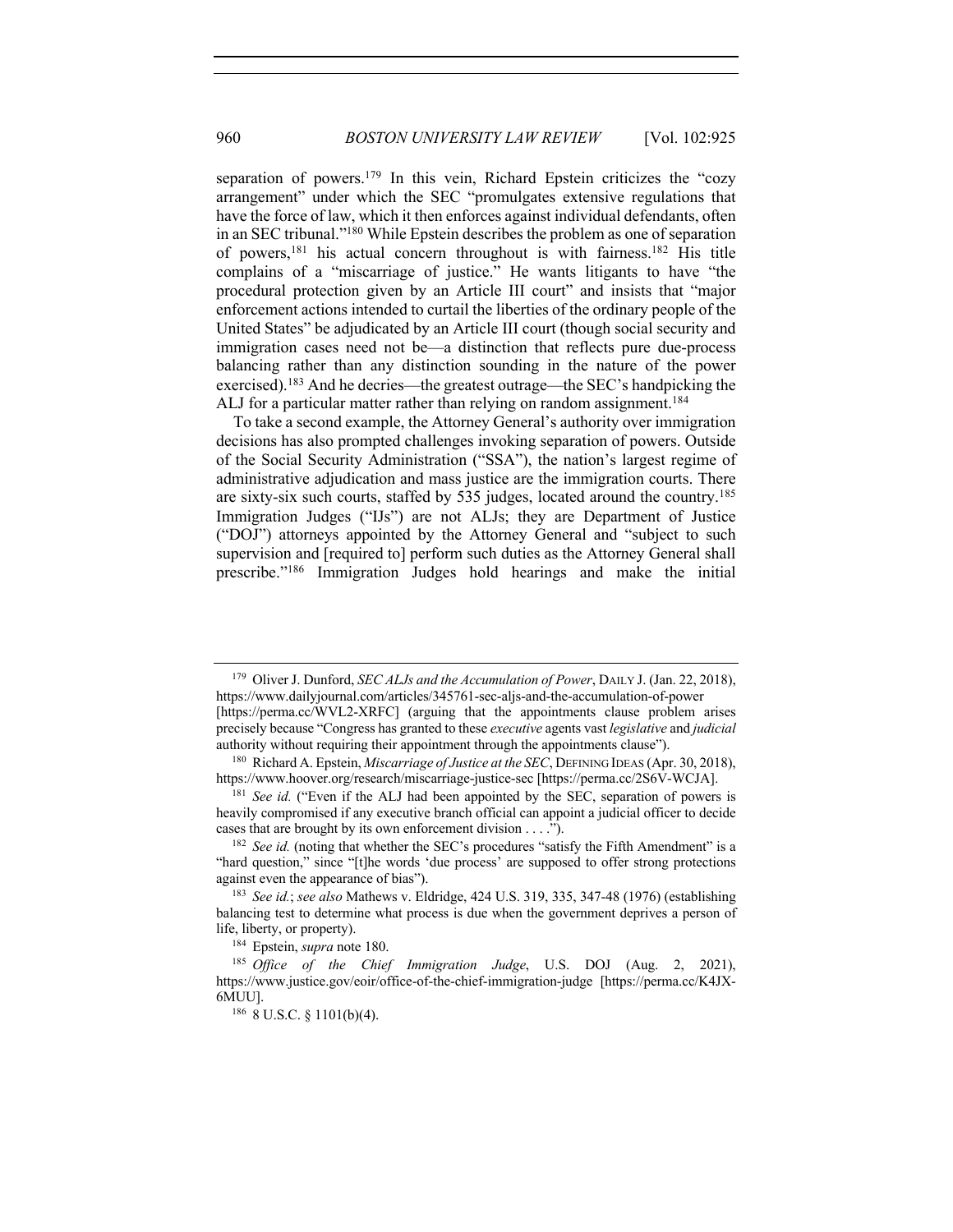determination whether individuals are deportable and, if so, whether they can and should receive discretionary relief from removal.<sup>187</sup>

Although judicial review of IJ decisions is limited, <sup>188</sup> DOJ regulations have created two layers of internal agency review. First, either side can appeal to the Board of Immigration Appeals ("BIA"), a twenty-one-member body whose members are also appointed by the Attorney General.<sup>189</sup> In addition, the Attorney General can refer any BIA decision to herself sua sponte.<sup>190</sup> Attorneys General have exercised this "certification" or "refer-and-review" power with varying frequency over the years. The practice was common during the second Bush administration, and the then-Attorney General, Alberto Gonzales, has celebrated refer-and-review "as a powerful tool through which the executive branch can assert its prerogatives in the immigration field."191 Jeff Sessions, too, was enthusiastic.<sup>192</sup> Perhaps the most prominent instance during Sessions's time in office was his much-publicized ruling in *A-B-*, <sup>193</sup> which overruled a 2014 BIA precedent that had recognized domestic violence as a ground for asylum.194 Sessions's ruling was later set aside by the D.C. Circuit.<sup>195</sup>

Among others, Stephen Legomsky assails refer-and-review, viewing it as one part of a suite of DOJ structures that compromise the decisional independence

<sup>192</sup> Dara Lind, *Jeff Sessions Is Exerting Unprecedented Control over Immigration Courts—by Ruling on Cases Himself*, VOX (May 21, 2018, 1:06 PM), https://www.vox.com/policy-and-politics/2018/5/14/17311314/immigration-jeff-sessionscourt-judge-ruling [https://perma.cc/T2Y7-EFPG]. Attorney General Sessions'sinterventions were generally in the direction of making removal more likely. *See, e.g.*, S-O-G- & F-D-B-, 27 I. & N. Dec. 462, 463 (Att'y Gen. 2018) (restricting the authority of immigration judges to terminate or dismiss removal proceedings); L-A-B-R-, 27 I. & N. Dec. 405, 419 (Att'y Gen. 2018) (restricting immigration court discretion to grant continuances of removal proceedings); Castro-Tum, 27 I. & N. Dec. 271, 272 (Att'y Gen. 2018) (rejecting the practice of administrative closure of removal proceedings in the immigration courts and instructing immigration courts to expeditiously decide cases); E-F-H-L-, 27 I. & N. Dec. 226, 226 (Att'y Gen. 2018) (directing BIA to refer matter to Attorney General and vacating IJ decision).

<sup>193</sup> 27 I. & N. Dec. 316 (Att'y Gen. 2018) (narrowing criteria for the membership in a "particular social group" required for asylum seekers fleeing private violence).

<sup>194</sup> *Id.* at 317. *See generally Recent Adjudication—Asylum Law—Attorney General's Certification Power—Attorney General Holds that Salvadoran Woman Fleeing Domestic Violence Failed to Establish a Cognizable Particular Social Group*, 132 HARV. L. REV. 803 (2018).

<sup>195</sup> Grace v. Barr, 965 F.3d 883, 887 (D.C. Cir. 2020).

<sup>187</sup> A helpful overview of the process is Catherine Y. Kim, *The President's Immigration Courts*, 68 EMORY L.J. 1, 21-22 (2018).

<sup>188</sup> 8 U.S.C. § 1252(a)(2).

<sup>189</sup> 8 C.F.R. § 1003.1(a)(1) (2021) (establishing BIA); *Id.* § 1003.3(a)(1) (allowing either party to appeal adverse decisions to the BIA).

 $190$  *Id.* § 1003.1(h)(1)(i).

<sup>191</sup> Alberto R. Gonzales & Patrick Glen, *Advancing Executive Branch Immigration Policy Through the Attorney General's Review Authority*, 101 IOWA L. REV. 841, 841 (2016).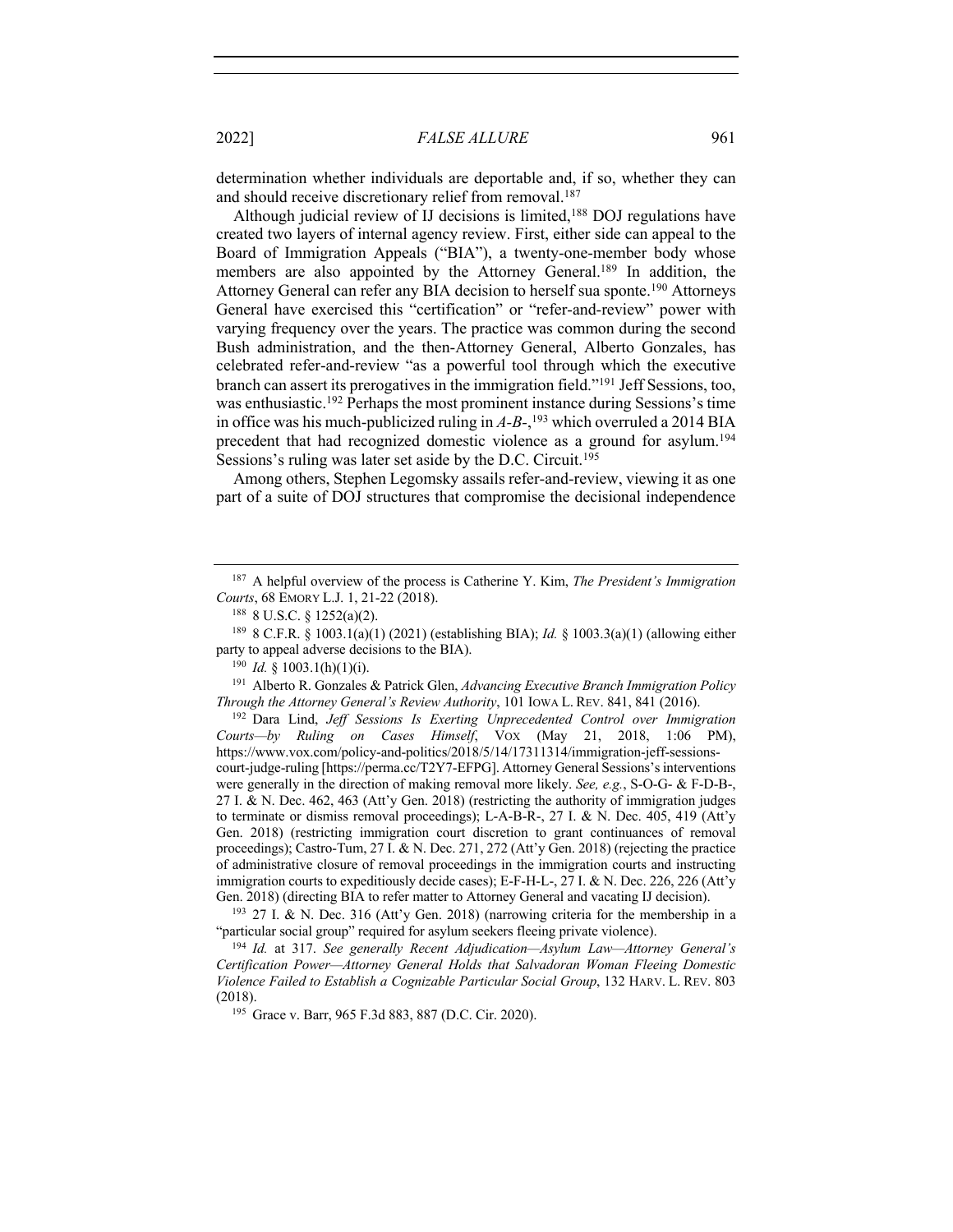of immigration judges.196 Much of his separation-of-powers discussion is focused on and relevant to the Article III judiciary and its role in checking the other branches.197 But he also offers a somewhat Lawsonian objection to referand-review and other aspects of the Attorney General's influence over adjudicators. "[T]he direct threat is to decisional independence, with all its implications for fair process. In addition, however, the same people who perform the law-enforcement functions—arresting, detaining, and prosecuting—also influence the outcome of the adjudication, thereby neutralizing the checks and balances that separation-of-powers principles are meant to protect."198 While acknowledging that due process concerns are "directly" implicated by the Attorney General's review authority, Legomsky offers separation of powers as a distinct interest that is also threatened.199

Legomsky may be correct that refer-and-review should be abandoned. The Attorney General may be the wrong person (or DOJ the wrong agency) to make these decisions, the use of individual adjudications as vehicles for broader policy decisions has well-known risks, and sua sponte self-referrals may be unfair. But because there is no constitutional principle of anti-accumulation, these are policy arguments, not constitutional ones.

#### C. *Why Due Process Does Not Matter—and Why It Does*

The invocation of due process concerns in the midst of anti-accumulation arguments suggests that flagging a threat to individual fairness strengthens the argument that there has been a separation-of-powers violation. Do these arguments make sense?

## 1. Combinative Constitutional Argument

The Supreme Court generally considers constitutional clauses in isolation.200 A given statute or action might violate this provision or that one, but the different constitutional challenges are considered in turn. Sometimes, however, the Court

<sup>196</sup> *See* Stephen H. Legomsky, *Restructuring Immigration Adjudication*, 59 DUKE L.J. 1635, 1671-75 (2010) [hereinafter Legomsky, *Restructuring*]; *see also* Stephen H. Legomsky, *Deportation and the War on Independence*, 91 CORNELL L. REV. 369, 388 (2006) [hereinafter Legomsky, *Deportation*].

<sup>197</sup> Legomsky, *Restructuring*, *supra* note 196, at 1686-88.

<sup>198</sup> Legomsky, *Deportation*, *supra* note 196, at 387.

<sup>199</sup> *See* Dana Leigh Marks, *An Urgent Priority: Why Congress Should Establish an Article I Immigration Court*, 13 BENDER'S IMMIGR. BULL. 3, 3-4 (2008). The author, who was then president of the National Association of Immigration Judges, objects to the conflict of interest and violation of checks and balances resulting from having the Attorney General, the nation's chief prosecutor, also "act[] as the boss of the judges who decide whether an accused noncitizen should be removed from the United States" and also supervise the Office of Immigration Litigation, which represents the government in immigration cases in the courts of appeals. *Id.*

<sup>200</sup> Michael Coenen, *Combining Constitutional Clauses*, 164 U. PA. L. REV. 1067, 1069- 70 (2016).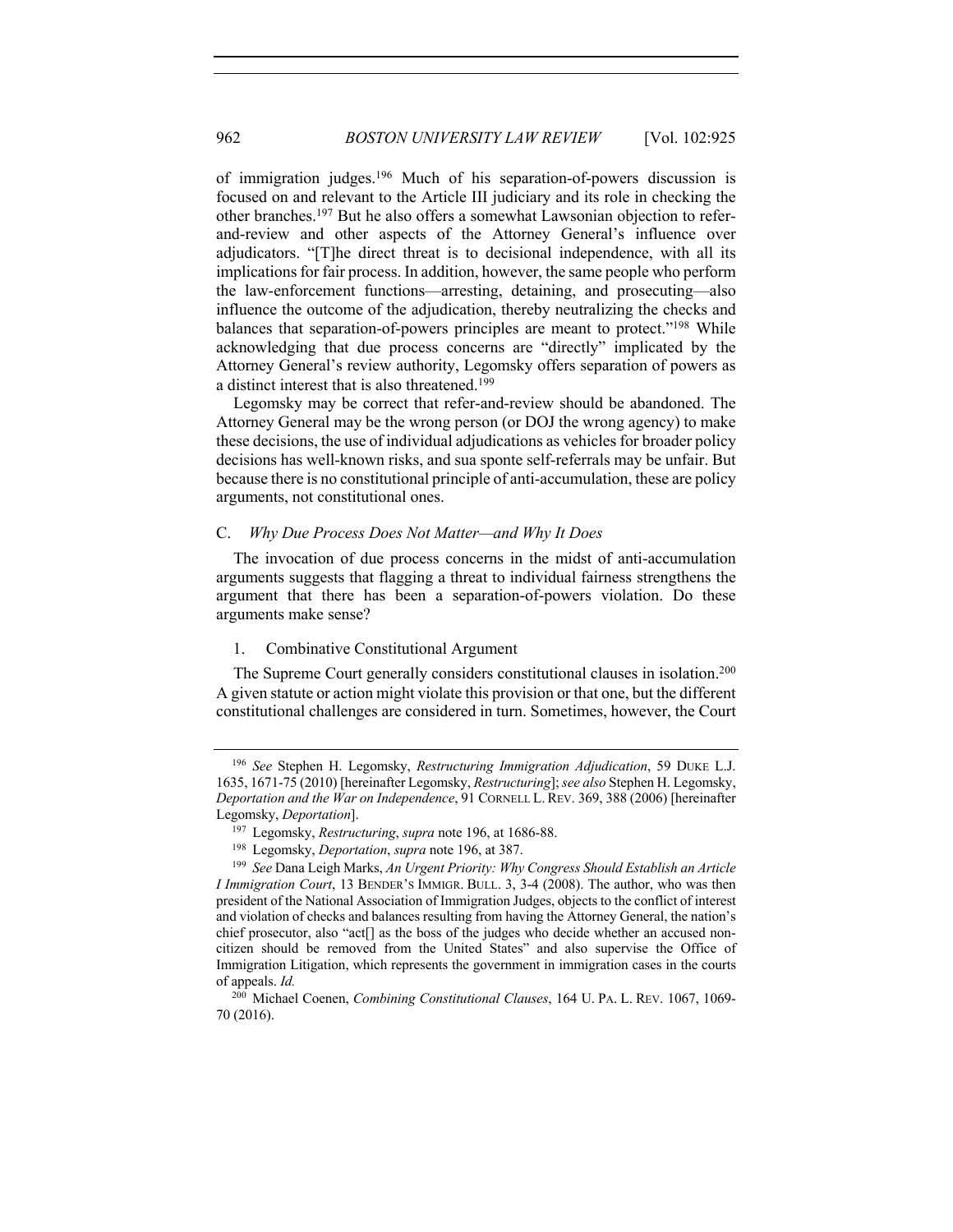combines constitutional clauses to reach a conclusion of invalidity that would not have been supportable under each clause on its own.<sup>201</sup> This approach can take different forms: relying on two different rights to find a violation, combining a weak argument that the government lacks authority to act with a stronger argument that the action infringes a right, or aggregating government powers to validate an action.202 In these cases, as Michael Coenen writes, the Court has "combine[d] the clauses by adding up or summing together separate conclusions of partial clausal consistency (or inconsistency) to produce an overall conclusion of total constitutionality (or unconstitutionality)."203 In other words, each constitutional clause or argument on its own may not be sufficient for invalidity (or validity), but their cumulative effect establishes a violation (or authorization).

In this manner, might due process (i.e., fairness) concerns bolster the separation-of-powers objection to the combination of functions in agencies sufficiently to turn the color of constitutional litmus paper?<sup>204</sup> They do not. As a practical matter, in cases in which due process is claimed to augment a separation-of-powers challenge, litigants face no obstacles to bringing a due process claim. Litigants in agency adjudications frequently seek review of the adjudicative determination, including on the ground that the adjudication violated due process.205 Those challenges include claims that the agency adjudicator was not sufficiently impartial.206 Perhaps due process doctrine underprotects procedural rights and rights to notice. Perhaps not. But if the fundamental objection is to the protections afforded by due process doctrine, then the remedy lies in reconstructing due process doctrine.

Moreover, where the Court has used multiple clauses in combination, each clause contributes something distinct to the argument for a constitutional violation (or authorization). But there is no separation of powers clause. If, as argued in previous Parts, there is no freestanding separation-of-powers principle that prohibits combination of some functions within the executive branch, then the idea of combination here is merely a distraction. A constitutional argument without foundation when combined with due process concerns amounts only to

<sup>206</sup> *See, e.g.*, Keith v. Barnhart, 473 F.3d 782, 783 (7th Cir. 2007); Islam v. Gonzales, 469 F.3d 53, 57 (2d Cir. 2006); Abdulrahman v. Ashcroft, 330 F.3d 587, 595 (3d Cir. 2003).

<sup>201</sup> *Id.* at 1075-76.

<sup>202</sup> *See id.* at 1077-91.

<sup>203</sup> *Id.* at 1092.

<sup>204</sup> *Cf.* Abrams v. United States, 250 U.S. 616, 629 (1919) (Holmes, J., dissenting) (doubting whether "enough can be squeezed from these poor and puny anonymities to turn the color of legal litmus paper").

<sup>205</sup> *See, e.g.*, Reno v. Flores, 507 U.S. 292, 306 (1993); Bank of La. v. Fed. Deposit Ins. Corp., 919 F.3d 916, 921 (5th Cir. 2019); Cal. Pac. Bank v. Fed. Deposit Ins. Corp., 885 F.3d 560, 572-73 (9th Cir. 2018); Reddy v. Commodity Futures Trading Comm'n, 191 F.3d 109, 124 (2d Cir. 1999).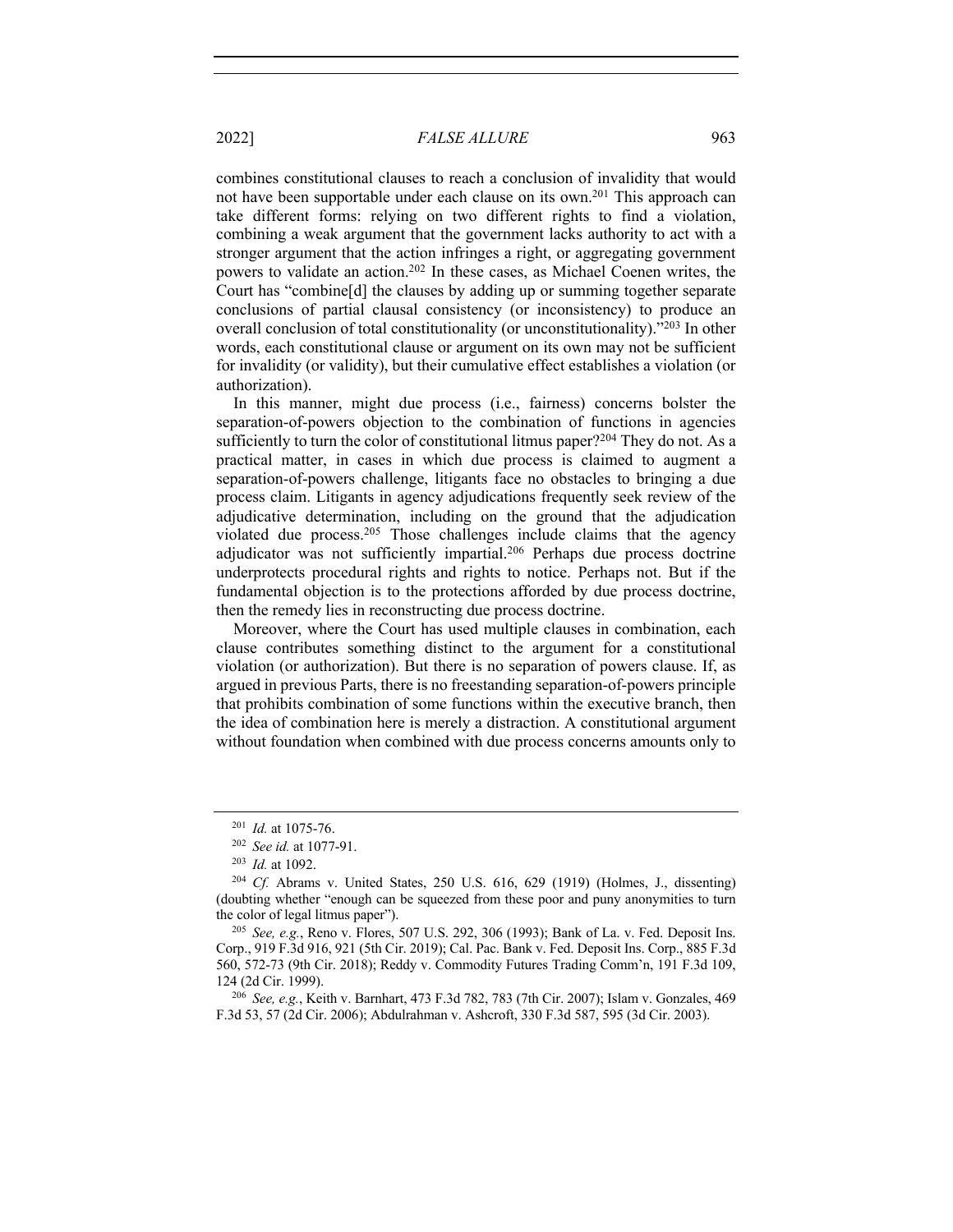those due process concerns—zero plus due process equals due process. The remedy is with due process, not separation of powers.<sup>207</sup>

# 2. The Combination of Functions and Due Process

The point of the foregoing is not that the combination of functions in administrative agencies raises no due process concerns. It certainly does. Rather, our position is that those concerns should be assessed for what they are. We would abandon imaginary concerns over separation of powers and focus on the real question, which is whether and when the concentration of authority within an agency creates an unacceptable threat to impartial decision-making.<sup>208</sup>

It is wholly appropriate, then, that while (until the recent rumblings) the Supreme Court has shown no concern about the combination of functions as a separation-of-powers problem, it *has* taken due process objections seriously. To be sure, it has consistently held that there is no per se due process violation when a single individual has both investigatory or prosecutorial and adjudicatory functions.209 However, it has acknowledged that in particular circumstances

<sup>&</sup>lt;sup>207</sup> Rebecca Brown has argued forcefully that the best account of separation of powers incorporates considerations of individual liberties. *See* Brown, *supra* note 47, at 1516 (arguing that "when government action is challenged on separation-of-powers grounds, the Court should consider the potential effect of the arrangement on individual due-process interests"). For Brown, separation-of-powers claims are best viewed as a species of due process violations; accordingly, ostensible separation-of-powers violations can be cured by the presence of due process protections. *Id.* at 1516-17. We are unconvinced that the two issues interact in the way Brown suggests, at least with regard to the executive branch, though we agree that the central concern here is due process.

<sup>208</sup> In this, we agree with Justice Marshall. Concurring in *Touby v. United States*, the 1991 decision rejecting outright separation-of-powers challenges to the combination of functions, *see supra* note 24, Justice Marshall wrote:

I wish to emphasize . . . my understanding of the breadth of the Court's constitutional holding. I agree that the separation of powers doctrine relates only to the allocation of power *between* the Branches, not the allocation of power *within* a single Branch. But this conclusion by no means suggests that the Constitution as a whole is indifferent to how permissibly delegated powers are distributed within the Executive Branch. In particular, the Due Process Clause limits the extent to which prosecutorial and other functions may be combined in a single actor. Petitioners raise no due process challenge in this case, and I do not understand anything in today's decision as detracting from the teachings of our due process jurisprudence generally.

Touby v. United States, 500 U.S. 160, 170-71 (1991) (Marshall, J., joined by Blackmun, J., concurring) (citation omitted).

<sup>209</sup> Withrow v. Larkin, 421 U.S. 35, 52, 55 (1975) (upholding the combination of investigatory and adjudicative functions in a state medical licensing board); Marcello v. Bonds, 349 U.S. 302, 311 (1955) (rejecting contention that special inquiry officer being subject to supervision of agency officials "charged with investigative and prosecuting functions . . . strips the hearing of fairness and impartiality"); Hortonville Joint Sch. Dist. v. Hortonville Educ. Ass'n, 426 U.S. 482, 493 (1976) (rejecting claim "that the Board was biased because it negotiated with the teachers on behalf of the school district without reaching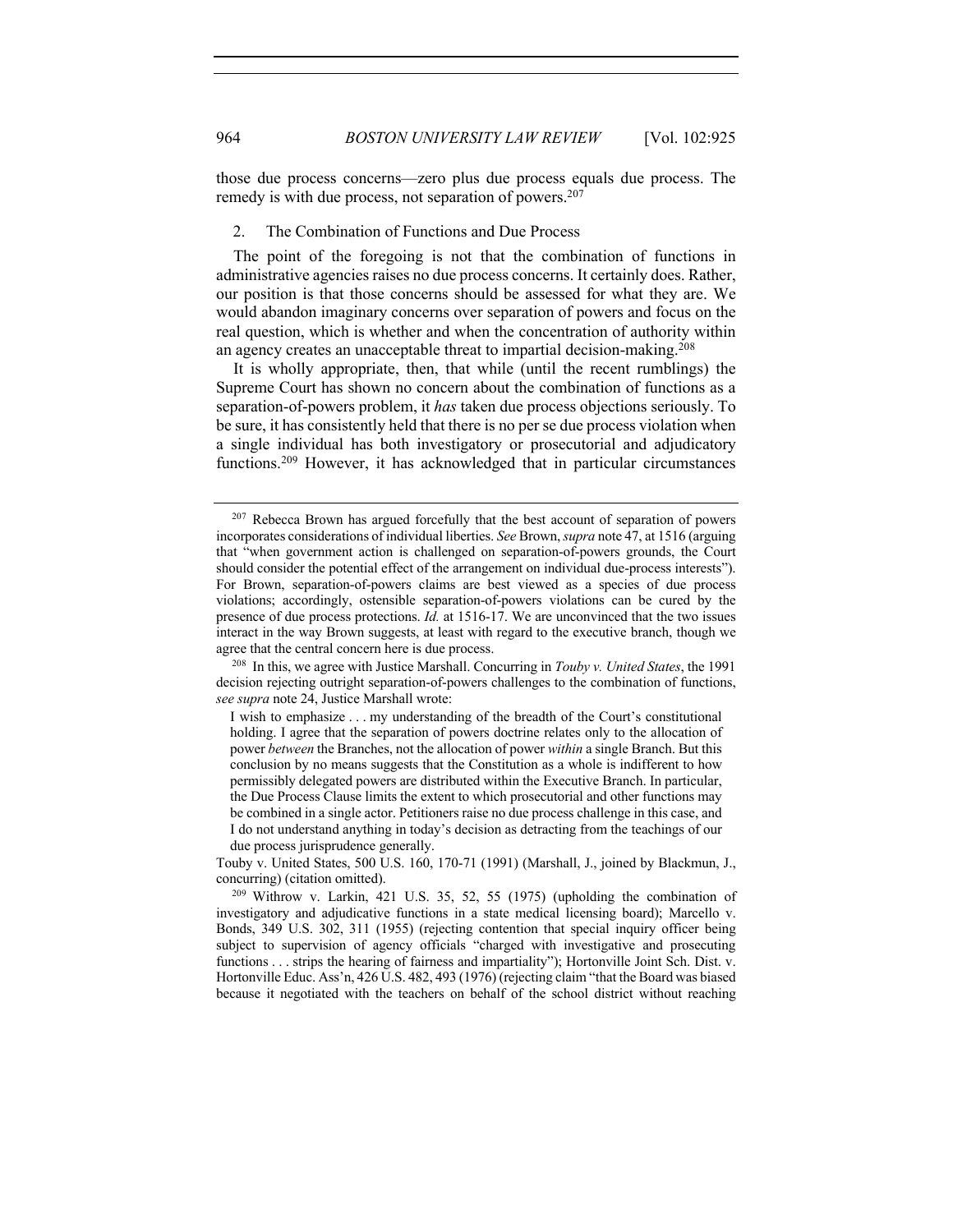exposure to facts uncovered in an investigation might preclude fair and effective consideration at a subsequent adversary hearing and so deny due process.210 More recently, in a non-agency context, the Court held that a judge could not hear a case on which he had previously worked as a district attorney.211 Relying on the criminal case of *In re Murchison*<sup>212</sup> and the general principle that "no man

<sup>210</sup> *Withrow*, 421 U.S. at 52 (declining to adopt any rigid rule for combined functions in adjudications, the acceptability of which will turn on particular circumstances); Hamdi v. Rumsfeld, 542 U.S. 507, 509 (2004) (plurality opinion) (requiring that the propriety of Hamdi's capture be decided by a "neutral decisionmaker" rather than his captors); *id.* at 553 (Souter, J., concurring in part and dissenting in part) (acknowledging that due process required at least as much procedural protection for Hamdi as the plurality had outlined); Wong Yang Sung v. McGrath, 339 U.S. 33, 40-41 (1950) (explaining that a fundamental purpose of the APA was "to curtail and change the practice of embodying in one person or agency the duties of prosecutor and judge"); Humphries v. County of Los Angeles, 554 F.3d 1170, 1197 (9th Cir. 2009) ("[A] single person, charged with investigating serious allegations of child abuse, may not adjudicate those allegations for placement on the CACI and serve as appellate commissioner in review of his own decision. The risk of perpetuating any original error is too great."); White v. Ind. Parole Bd., 266 F.3d 759, 767 (7th Cir. 2001) (noting that due process would block an officer who investigated a charge of prison misconduct from sitting on a prison disciplinary board charged with determining whether to reduce the prisoner's "goodtime" credits).

<sup>211</sup> Williams v. Pennsylvania, 579 U.S. 1, 8-9 (2016).

<sup>212</sup> 349 U.S. 133, 139 (1955) (holding that it violates due process for judge acting as oneperson "grand jury" also to have the power to try witness for contempt for committing perjury during hearing).

agreement and learned about the reasons for the strike in the course of negotiating"); Richardson v. Perales, 402 U.S. 389, 410 (1971) (rejecting challenge to hearing examiner developing facts on behalf of the agency). Kristin Hickman and Richard Pierce summarize: "The Supreme Court has never held a system of combined functions to be a violation of due process, and it has upheld several such systems." KRISTIN E. HICKMAN & RICHARD J. PIERCE, JR., ADMINISTRATIVE LAW TREATISE § 7.8 (6th ed., 2022-1 cumulative supplement 2021). The lower courts have also consistently rejected such claims. *See, e.g.*, Ethicon Endo-Surgery, Inc. v. Covidien LP, 812 F.3d 1023, 1029-31 (Fed. Cir. 2016) (rejecting due process challenge to having same panel of administrative judges institute and then decide review of patent validity); Moore v. Bd. of Educ. of Johnson City Schs., 134 F.3d 781, 786 (6th Cir. 1998) (upholding arrangement under which school superintendent is both the investigator and the official responsible for rendering an opinion leading to a teacher's termination); Greenberg v. Bd. of Governors of Fed. Rsrv. Sys., 968 F.2d 164, 167 (2d Cir. 1992); Simpson v. Off. of Thrift Supervision, 29 F.3d 1418, 1424 (9th Cir. 1994) (finding no due process violation when person who commenced the proceeding subsequently judged it); Sheldon v. SEC, 45 F.3d 1515, 1518 (11th Cir. 1995); Beard v. Gen. Servs. Admin., 801 F.2d 1318, 1323 (Fed. Cir. 1986); Frank's Livestock & Poultry Farm, Inc. v. United States, 905 F.2d 1515, 1518 (Fed. Cir. 1990); Marine Shale Processors, Inc. v. U.S. EPA, 81 F.3d 1371, 1385 (5th Cir. 1996); Elliott v. SEC, 36 F.3d 86, 87 (11th Cir. 1994); FTC v. Cinderella Career & Finishing Schs., 404 F.2d 1308, 1315 (D.C. Cir. 1968) ("Congress has . . . vested administrative agencies with both the . . . power to act in an accusatory capacity . . . and with the responsibility of ultimately determining the merits of the charges . . . ."). *See generally* Michael Asimow, *When the Curtain Falls: Separation of Functions in the Federal Administrative Agencies*, 81 COLUM. L. REV. 759, 782-84 (1981) (describing character of combination of functions in administrative agencies).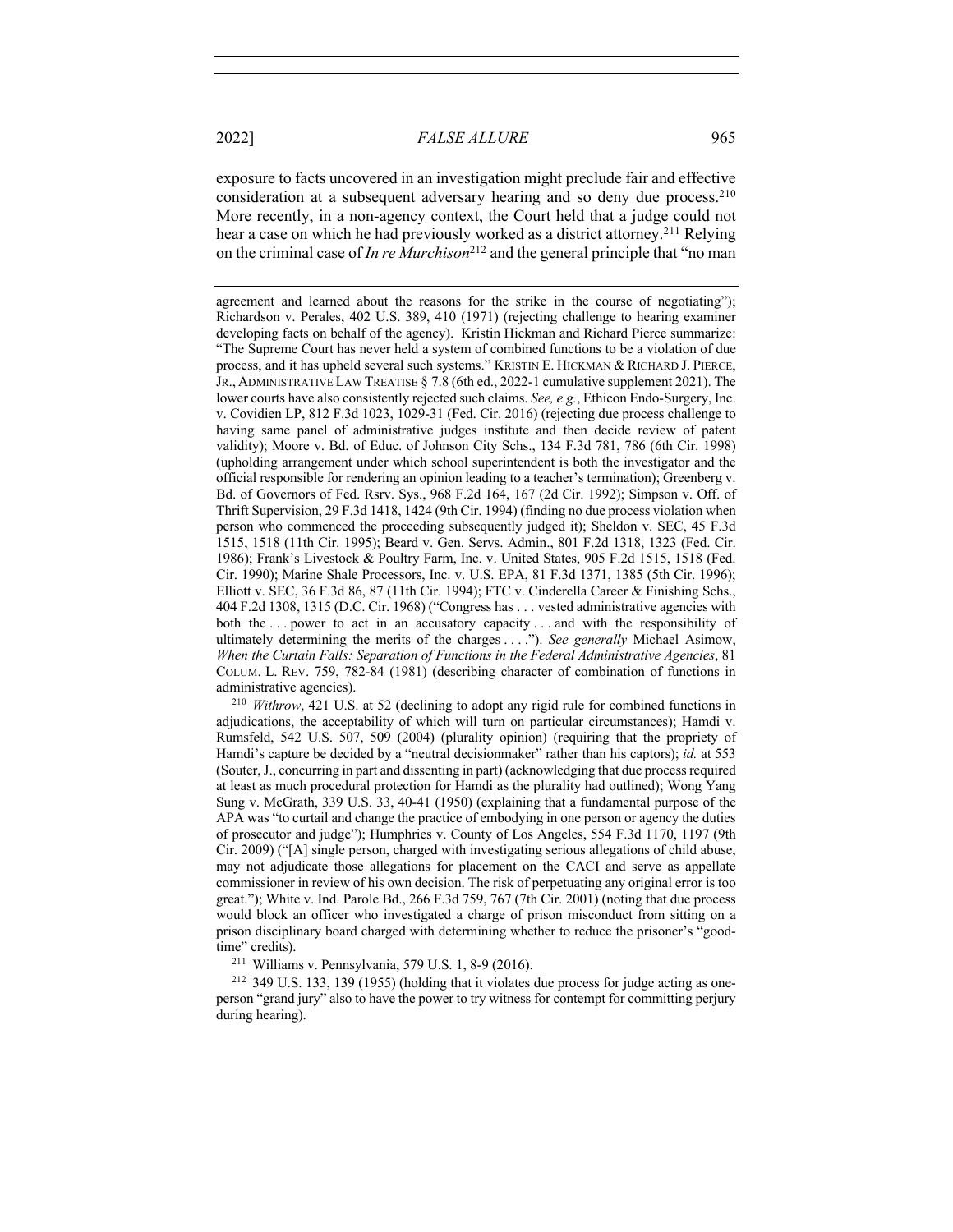can be a judge in his own case<sup>"213</sup> the Court found the risk of bias unacceptably high. "Having been a part of [the accusatory] process a judge cannot be, in the very nature of things, wholly disinterested in the conviction or acquittal of those accused."214 Generalized, that same concern is present when the head(s) of an agency are involved in initiating or authorizing an investigation and then making a final determination as to whether there has been a violation. And potentially the same concerns could be present, though more attenuated, when different individuals all employed by the same agency undertake those tasks.

Likewise, there are serious questions about possible bias in agency adjudication. For decades, observers have seen a risk that if a prosecutor or investigator then becomes the adjudicator she may rely on extra-record evidence or have developed a distorting will to win.215 At the agency-head level, as Philip Elman famously contended a generation ago,<sup>216</sup> prejudgment and the reality or appearance of bias and unfairness are very real concerns (even if these concerns have proven difficult to confirm).<sup>217</sup>

And it is easy to imagine inappropriate activity connected to commingling handpicking ALJs for particular cases, for example<sup>218</sup>—that would violate due process. But that prospect stops well short of saying that ALJs must be presumed to be unconstitutionally biased. Congress and individual agencies have engaged in serious efforts to protect against unfairness arising from the combination of functions. The APA's separation of functions provisions,  $219$  guarantees of

 $219$  5 U.S.C. § 554(d). For an overview see A GUIDE TO FEDERAL AGENCY ADJUDICATION 148-59 (Jeffrey B. Litwak ed., 2d ed. 2012).

<sup>213</sup> *Williams*, 579 U.S. at 8-9 (quoting *In re Murchison*, 349 U.S. at 136).

<sup>214</sup> *Id.* at 9 (alteration in original) (quoting *In re Murchison*, 349 U.S. at 137).

<sup>215</sup> *See, e.g.*, FINAL REPORT,*supra* note 58, at 56.

<sup>216</sup> Philip Elman, *Administrative Reform of the Federal Trade Commission*, 59 GEO. L.J. 777, 810-12 (1971); Philip Elman, *A Note on Administrative Adjudication*, 74 YALE L.J. 652, 653-54 (1965); Dean Foods Co., 70 F.T.C. 1146, 1311 (1966) (Elman, Comm'r, dissenting) (noting that "counsel for the Commission . . . were insensitive or indifferent to these considerations [concerning impartiality] in presenting the Commission's position before the Court of Appeals"). For a more recent echo of Elman's campaign, see generally Andrew N. Vollmer, *Accusers as Adjudicators in Agency Enforcement Proceedings*, 52 U. MICH. J.L. REFORM 103 (2018).

<sup>217</sup> *See* Special Comm., *Report of the American Bar Association Section of Antitrust Law Special Committee to Study the Role of the Federal Trade Commission*, 58 ANTITRUST L.J. 43, 119-24 (1989) (concluding after study and debate that unity of functions in the FTC should be maintained); Richard A. Posner, *The Behavior of Administrative Agencies*, 1 J. LEGAL STUD. 305, 343 (1972) (concluding that the combination of functions did not skew the FTC toward pursuing complaints that would or should otherwise have been dismissed).

<sup>218</sup> *See, e.g.*, Resource Agency Hearings and Alternatives Development Procedures in Hydropower Licenses, 81 Fed. Reg. 84389, 84392 (Nov. 23, 2016) (to be codified at 7 C.F.R. pt. 1; 43 C.F.R. pt. 45; 50 C.F.R. pt. 221) (final rule) (rejecting factual premise of commenter's assertion that Department of Interior ALJs lack neutrality in part because individual judges are handpicked for particular cases).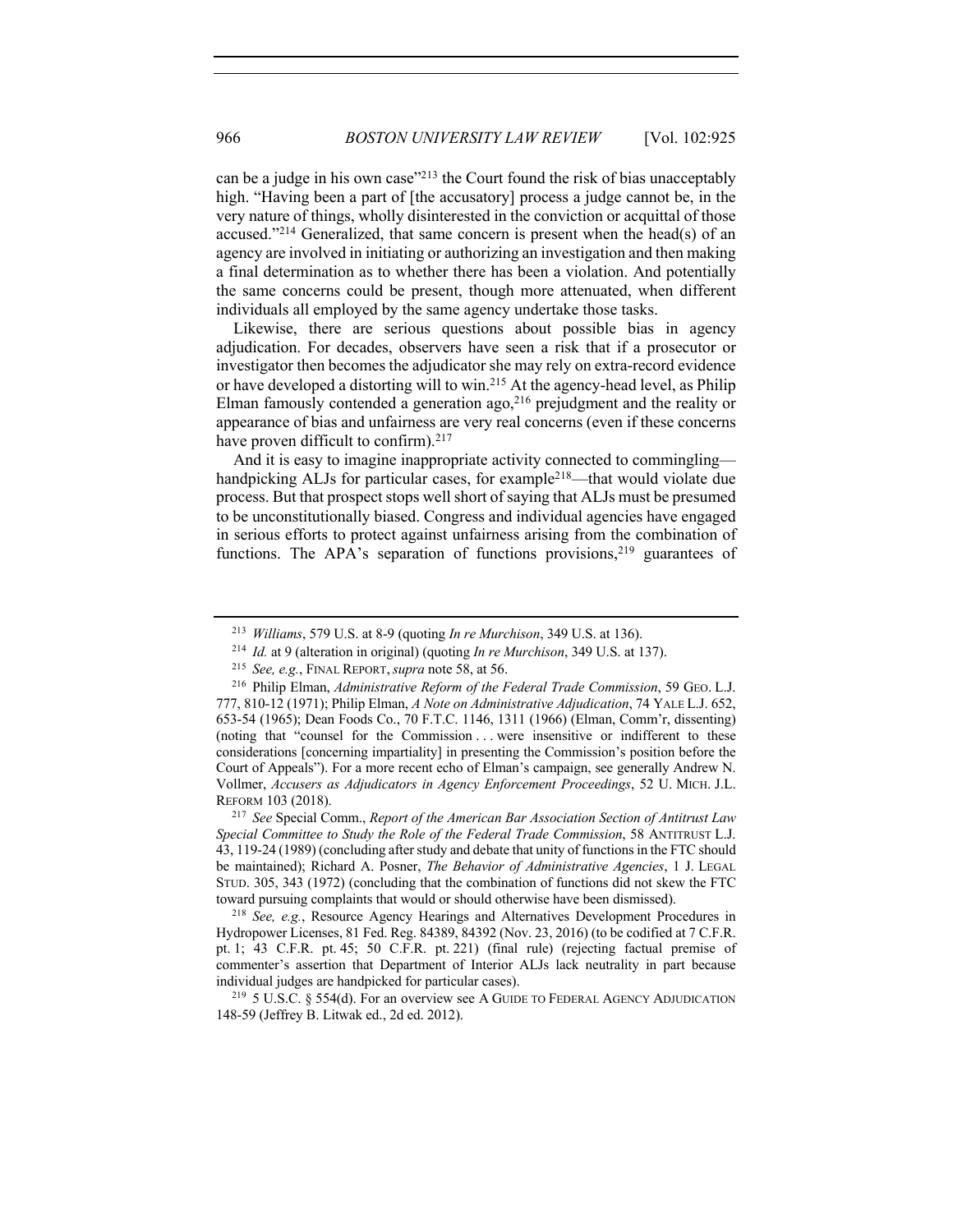independence for ALJs,<sup>220</sup> and the application of the Model Code of Judicial Conduct to ALJs and other administrative judges, $^{221}$  to name a few, all matter.

In sum, the received wisdom is correct: structural protections are important; the combination of functions poses due process risks; it may be unacceptable in some cases; but it is not per se a violation of due process. Due process will not deliver the across-the-board facial invalidation sought by those relying on the anti-accumulation principle. But, in cases where the risks of bias go beyond broad presumptions, due process provides a remedy.222

# IV. CHECKING THE EXECUTIVE WITHOUT SEPARATION OF POWERS

The rise of the executive branch has prompted another group of scholars and commentators to turn to separation of powers as a framework for motivating, grounding, and conceptualizing the executive branch and reforms. What they share with proponents of the anti-accumulation principle is the idea that general separation-of-powers principles speak to the internal structure of the executive branch. They differ in that they view separation of powers in broadly functionalist or perhaps even metaphorical terms. While these reformers are asking the right set of questions—what are the critical checks on executive power?—like proponents of the anti-accumulation principle, their separation-ofpowers vocabulary is more limiting than illuminating. Separation of powers pertains to their analyses in only the most abstract way as a shorthand for institutional designs that constrain power. But use of that constitutional shorthand has its own risks and limitations.

<sup>220</sup> 5 U.S.C. §§ 1305, 3105. ALJs are also exempt from performance ratings, evaluation, and bonuses. *Id.* § 4301(2)(D); 5 C.F.R. § 930.206 (2021). The Office of Personnel Management, not the employing agency, controls an ALJ's compensation and tenure. 5 U.S.C. § 5372; 5 C.F.R. §§ 930.201-930.211. Almost any disciplinary action against ALJs may be taken only for good cause established and determined by the Merit Systems Protection Board on the record after opportunity for a hearing. 5 U.S.C. § 7521.

<sup>&</sup>lt;sup>221</sup> MODEL CODE JUD. CONDUCT, APPLICATION § I(B) (2011) ("A judge, within the meaning of this Code, is anyone who is authorized to perform judicial functions, including an officer such as a . . . member of the administrative law judiciary.").

<sup>222</sup> Under the due process approach, a constitutional violation may exist where the combination of functions is eyebrow-raising but not fatal, yet when combined with other features becomes unacceptable. For example, Saurabh Vishnubhakat concludes that the Patent Office's inter partes review regime is likely unconstitutional. Saurabh Vishnubhakat, Constitutional Structure in the Patent Office 4 (Sept. 19, 2021) (unpublished manuscript) (available at https://ssrn.com/abstract=3988952). Combination of functions is part of the problem—not because of separation-of-powers concerns (appropriately, in our view, that phrase is not mentioned) but because, given additional details of inter partes review, including the office's pecuniary interest in particular outcomes, it creates significant due process concerns. *Id.* at 27-29. We are agnostic about Vishnubhakat's bottom line concerning inter partes review, but his focus on due process rather than separation of powers strikes us as exactly right.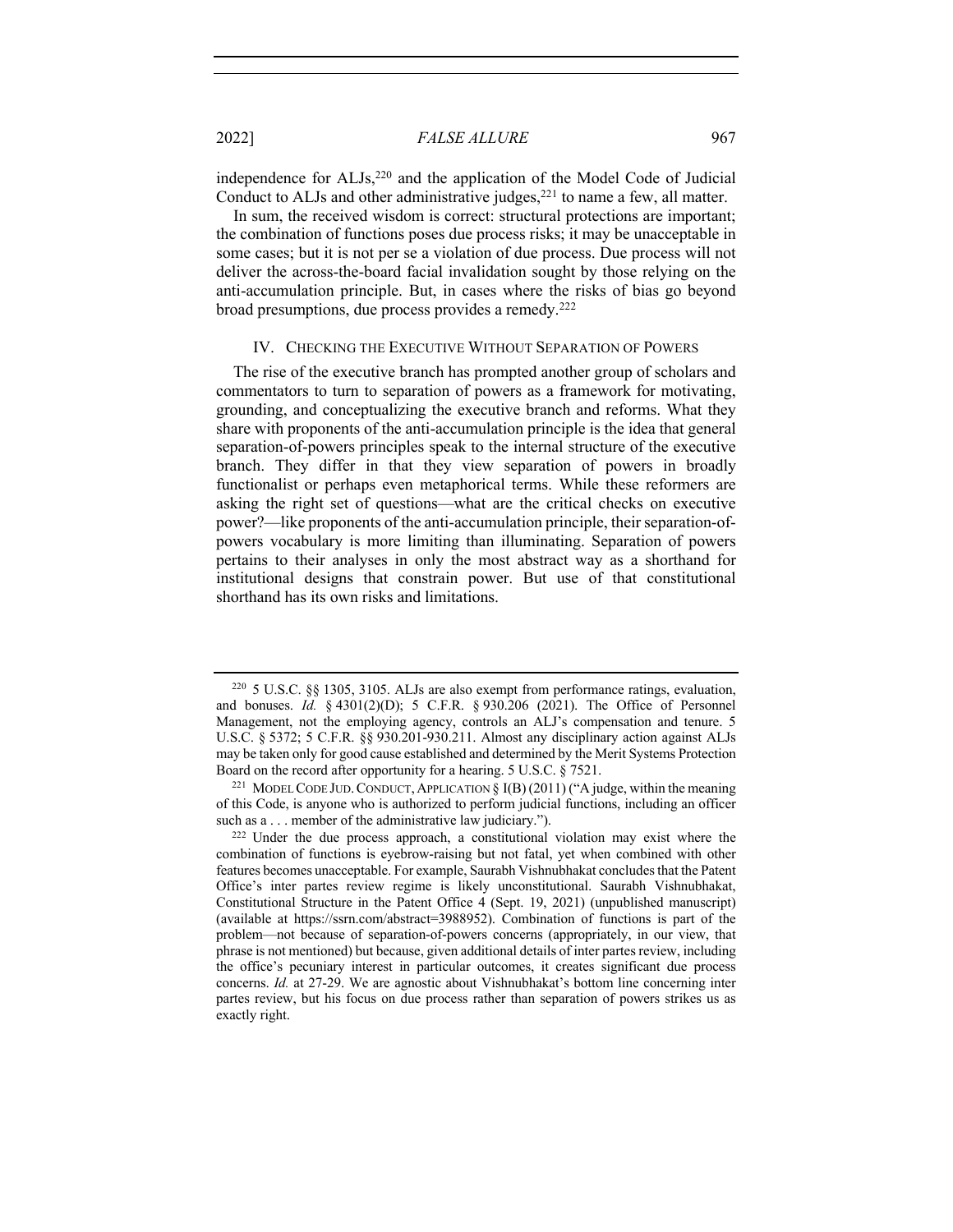#### A. *The Puzzling Persistence of Three-Branch Thinking*<sup>223</sup>

Some scholars arguing that separation of powers operates or should operate within the executive branch are reassured when they are able to identify rivalries internal to the executive branch that approximate the rivalries the framers envisioned among the constitutional branches. Jon Michaels is perhaps the leading example. He articulates an account of checks and balances that focuses not on Congress, the courts, and the President, but on three "subconstitutional counterweight[s]."<sup>224</sup> The first consists of political appointees.<sup>225</sup> This group is countered by the civil service, the career staff that in any agency hugely outnumbers the political appointees.<sup>226</sup> As others have pointed out,<sup>227</sup> the career staff is in many respects an "institutional rival" to the political leadership.<sup>228</sup> The third check or counterweight is the public at large, civil society.229 Through the use of Freedom of Information Act, notice-and-comment procedures, and judicial review, Michaels posits, the public exercises a distinctive set of constraints on agency policy-making.<sup>230</sup>

Michaels describes the resulting arrangement of mutual constraint as an "administrative separation of powers" where political appointees, civil servants, and civil society have "dispositional characteristics" similar to the three constitutional branches.231 The political appointees at the top of the agency organizational chart are the counterpart of the President.232 The civil service technocratic, objective, neutral, and there for the long haul—is the counterpart of the judicial branch.233 And civil society corresponds to the broadly representative and deliberative legislative branch.234 Michaels argues that the

<sup>226</sup> *Id.* at 540-47.

<sup>223</sup> *Cf.* Laurence H. Tribe, *The Puzzling Persistence of Process-Based Constitutional Theories*, 89 YALE L.J. 1063 (1980).

<sup>224</sup> Jon D. Michaels, *An Enduring, Evolving Separation of Powers*, 115 COLUM. L. REV. 515, 534 (2015) [hereinafter Michaels, *Separation of Powers*]; *see also* MICHAELS, CONSTITUTIONAL COUP, *supra* note 11, at 59-63 (indicating civil servants' "conflicting interests, competing commitments, and different sources of accountability" as compared with agency leaders).

<sup>225</sup> Michaels, *Separation of Powers*, *supra* note 224, at 538-40.

<sup>227</sup> *See, e.g.*, Jennifer Nou, *Bureaucratic Resistance from Below*, YALE J.REGUL. (Nov. 16, 2016) [hereinafter Nou, *Bureaucratic Resistance*], https://www.yalejreg.com/nc /bureaucratic-resistance-from-below-by-jennifer-nou/ [https://perma.cc/4FY5-7NGU] (describing various techniques available to career staff to slow or derail initiatives of new political appointees); *see also* Katyal, *supra* note 2, at 2328-35 (endorsing civil service protections on the model of foreign service officers).

<sup>228</sup> Michaels, *Separation of Powers*, *supra* note 224, at 541.

<sup>229</sup> *Id.* at 547-51.

<sup>230</sup> *Id.* at 548-50.

<sup>231</sup> *Id.* at 525, 530.

<sup>232</sup> *Id.* at 538-40.

<sup>233</sup> *See id.* at 540-47.

<sup>234</sup> *Id.* at 547-51.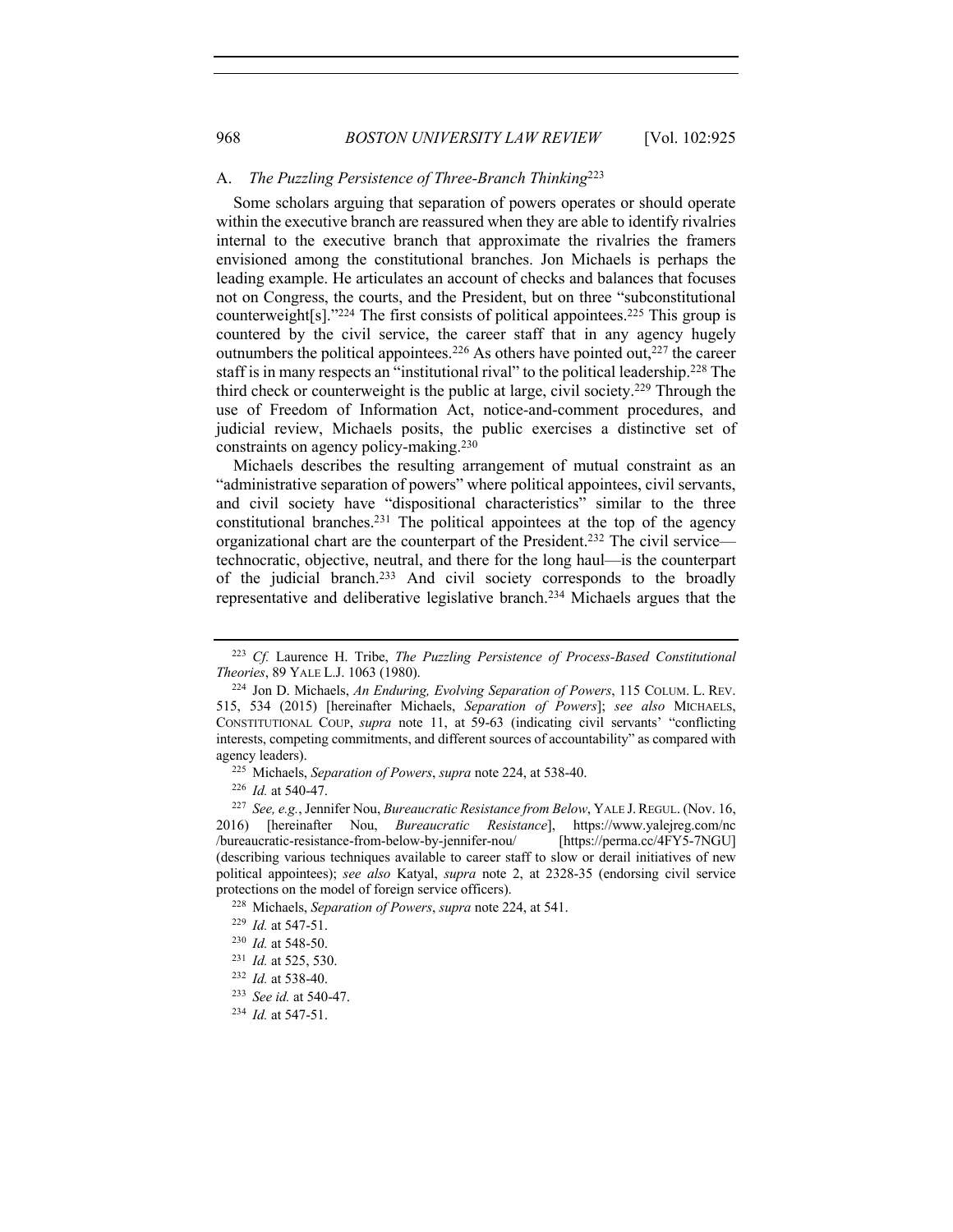rivalry, difference of interest, and contestation among these three bodies replicate those of the three constitutional branches, and serve the same overall functions.<sup>235</sup> "This reproduction" of the constitutional branches, Michaels writes, "helps mark the administrative state as a constitutionally coextensive, legitimate, and worthy enterprise, one that redeems, refashions, and arguably upgrades the framers' central structure . . . even as State power extends beyond the boundaries of its 1787 architecture."236

One might readily agree that these three collections of persons—agency heads, civil servants, and the interested public—have interests and capacities that at times diverge and thus can create greater resistance to, or ease the way for, agency or executive action. The 2020 congressional testimony of members of the foreign service concerning President Trump's dealings with the Ukrainian government illustrate that career staff may use resistance, voice, and exit to demonstrate their disagreement with, and possibly influence, the course of presidential or a political appointee's leadership.237 Moreover, the civil service can slow policy, show extreme dissatisfaction through departure, and help reveal misdeeds.238 So too, interest groups and industry can have a dramatic effect on administrative action through direct and indirect lobbying as well as litigation.<sup>239</sup> But Michaels is taking things a step further. He argues that "there is something special about these three administrative players in particular. Individually and collectively, they channel the dispositional characteristics and institutional obligations of the three great constitutional branches."240

One objection to his account would be that these three players only very loosely "channel the dispositional characteristics and institutional obligations"241 of the President, courts, and Congress. The fit is far from perfect, as Michaels acknowledges.242 A second objection would be that if one is looking for institutions that constrain agencies and channel the dispositional

<sup>235</sup> MICHAELS, CONSTITUTIONAL COUP,*supra* note 11, at 64-66.

<sup>236</sup> *Id.* at 66.

<sup>237</sup> For an overview of various officials' statements, see House Intel. Comm., *President Trump's Abuse of Power*, U.S. HOUSE OF REPS. PERMANENT SELECT COMM. ON INTEL., https://intelligence.house.gov/defendourdemocracy/ [https://perma.cc/53U7-Q9RX] (last visited Feb. 25, 2022).

<sup>238</sup> *See* Nou, *Bureaucratic Resistance*, *supra* note 227; *see also* Jennifer Nou, *Civil Servant Disobedience*, 94 CHI.-KENT L. REV. 349, 356-61 (2019) (discussing more extreme forms of noncooperation from civil service).

<sup>239</sup> *See, e.g.*, Rachel Augustine Potter, *Regulatory Lobbying Has Increased Under the Trump Administration, but the Groups Doing the Lobbying May Surprise You*, BROOKINGS INST. (July 11, 2018), https://www.brookings.edu/research/regulatory-lobbying-hasincreased-under-the-trump-administration-but-the-groups-doing-the-lobbying-may-surpriseyou/ [https://perma.cc/SH5S-KTDD].

<sup>240</sup> MICHAELS, CONSTITUTIONAL COUP,*supra* note 11, at 16.

<sup>241</sup> *Id.*

<sup>242</sup> *Id.* at 65-66 (analogizing his reconceptualization to *West Side Story*'s reworking of *Romeo and Juliet*).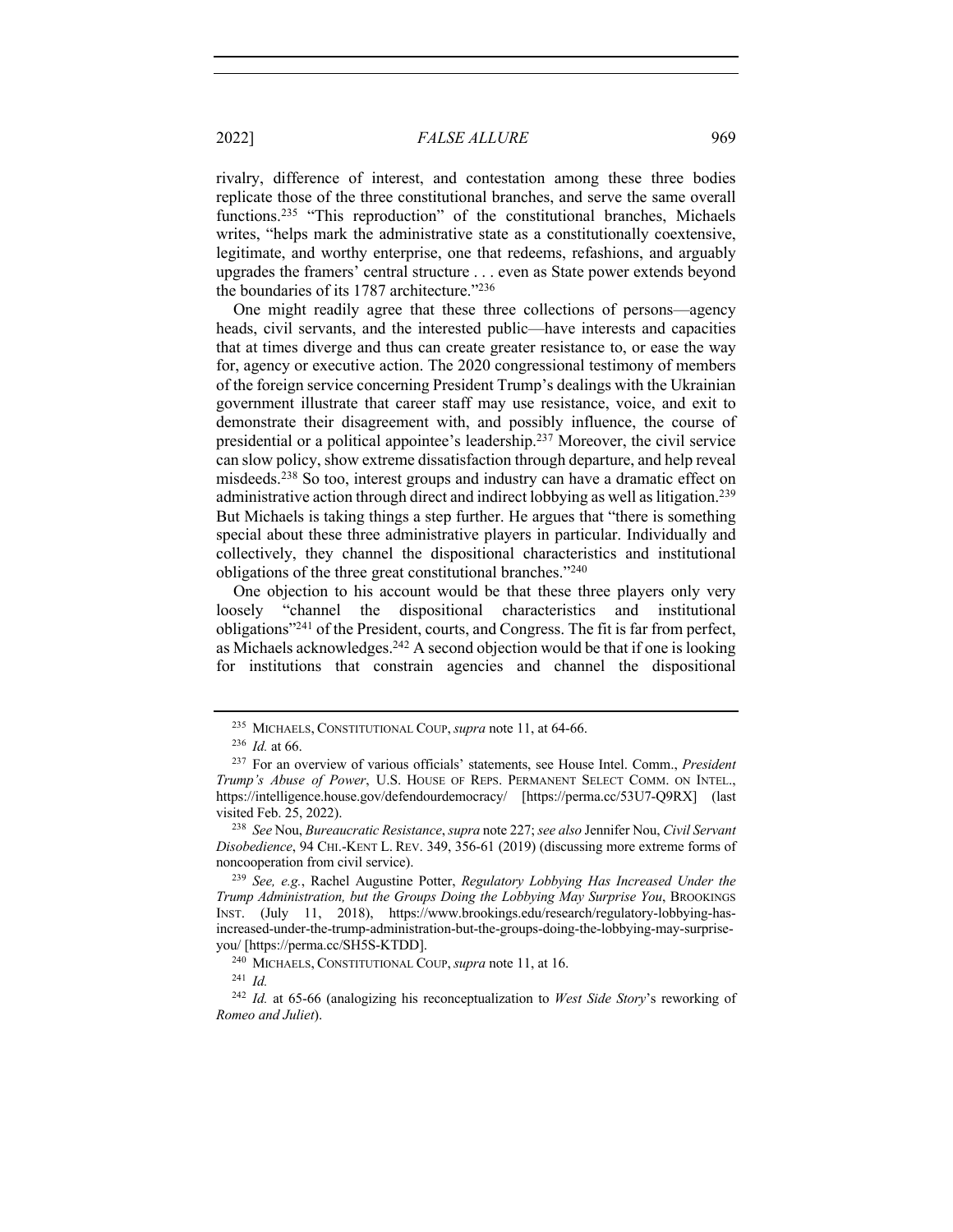characteristics of the President, courts, and Congress there are others closer at hand: namely, the President, courts, and Congress. All three have important and continuing roles in agency oversight.

But the fundamental objection goes to the determination to replicate the constitutional tripartite arrangement. Michaels values checks and rivalry of interest, which is fair enough.<sup>243</sup> Indeed, it is a long-standing and mainstream view that despite the combination of functions, agencies are meaningfully constrained by numerous checks and balances and that this is a good thing.<sup>244</sup> But why should the appropriate—indeed, necessary—checks be three in

Earlier in *The Administrative Process*, Landis states that he was "not too greatly concerned with the extent to which such [administrative] action does violence to the traditional tripartite theory of governmental organization." LANDIS, *supra* note 52, at 12. Some scholars read that as a candid, if cavalier, acknowledgement that the New Deal agencies *do* do violence to that theory and so are unconstitutional. *See, e.g.*, Eric R. Claeys, *Judicial Engagement and Civic Engagement: Four Case Studies*, 19GEO.MASON L.REV. 887, 896 (2012). As we read Landis, however, he is firmly in the Strauss camp, acknowledging that agencies are not organized along the same lines as the overall constitutional structure, but certain that that arrangement poses no constitutional difficulties. *See* Charles H. Koch, Jr., *James Landis: The Administrative Process*, 48 ADMIN. L. REV. 419, 422 (1996) ("Landis saw the administrative process as both faithful to the doctrine [of separation of powers] and an instrument for its modernization.").

<sup>243</sup> *Id.* at 63-75.

<sup>244</sup> Peter Strauss has provided the leading and most sustained account. *See* Peter L. Strauss, *The Place of Agencies in Government: Separation of Powers and the Fourth Branch*, 84 COLUM. L. REV. 573, 578 (1984) (conceptualizing separation-of-powers "in terms of separation of functions and checks and balances"); *see also* Cynthia R. Farina, *Statutory Interpretation and the Balance of Power in the Administrative State*, 89 COLUM. L. REV. 452, 487 (1989) (emphasizing function of judicial review to enforce statutory limits on agencies). Most obviously, these constraints are found in the carefully designed provisions of the APA: notice and comment for rulemaking, separation of functions between investigators and adjudicators, and judicial review. *See* 5 U.S.C. §§ 551-596. But they also include oversight by the White House and Congress, interagency competition, elaboration by all three branches of the bare-bones notice-and-comment requirements in the APA, the Freedom of Information Act, and numerous other complex formal and informal structures that create a web of inputs and constraints for agency actors.

The grandfather of this familiar approach was James Landis, who wrote that "the fact that there is this fusion of prosecution and adjudication in a single administrative agency does not imply the absence of all checks. It implies simply the absence of the traditional check." LANDIS, *supra* note 52, at 98. He identified six such checks: agencies operate within a narrow subject matter; partly as a result, each agency develops a professionalism and set of norms that constrain it; it must support any order with findings of fact (Landis was focused on the adjudicating rather than the rulemaking agency, which arose later); individual outcomes will be limited by the need to further sound policy; many agencies are independent of direct executive control (it is a little odd to label this feature a "check"); and agency action is subject to judicial review. *See id.* at 98-100. Hence, Landis observed: "It is the relationships of the administrative to the three departments of government that are important." *Id.* at 88. Landis's list is a combination of what have come to be known as "internal" and "external" checks. *See*  Metzger, *Interdependent*, *supra* note 12, at 439-40 (describing the shared control of courts and agency personnel over agency actions).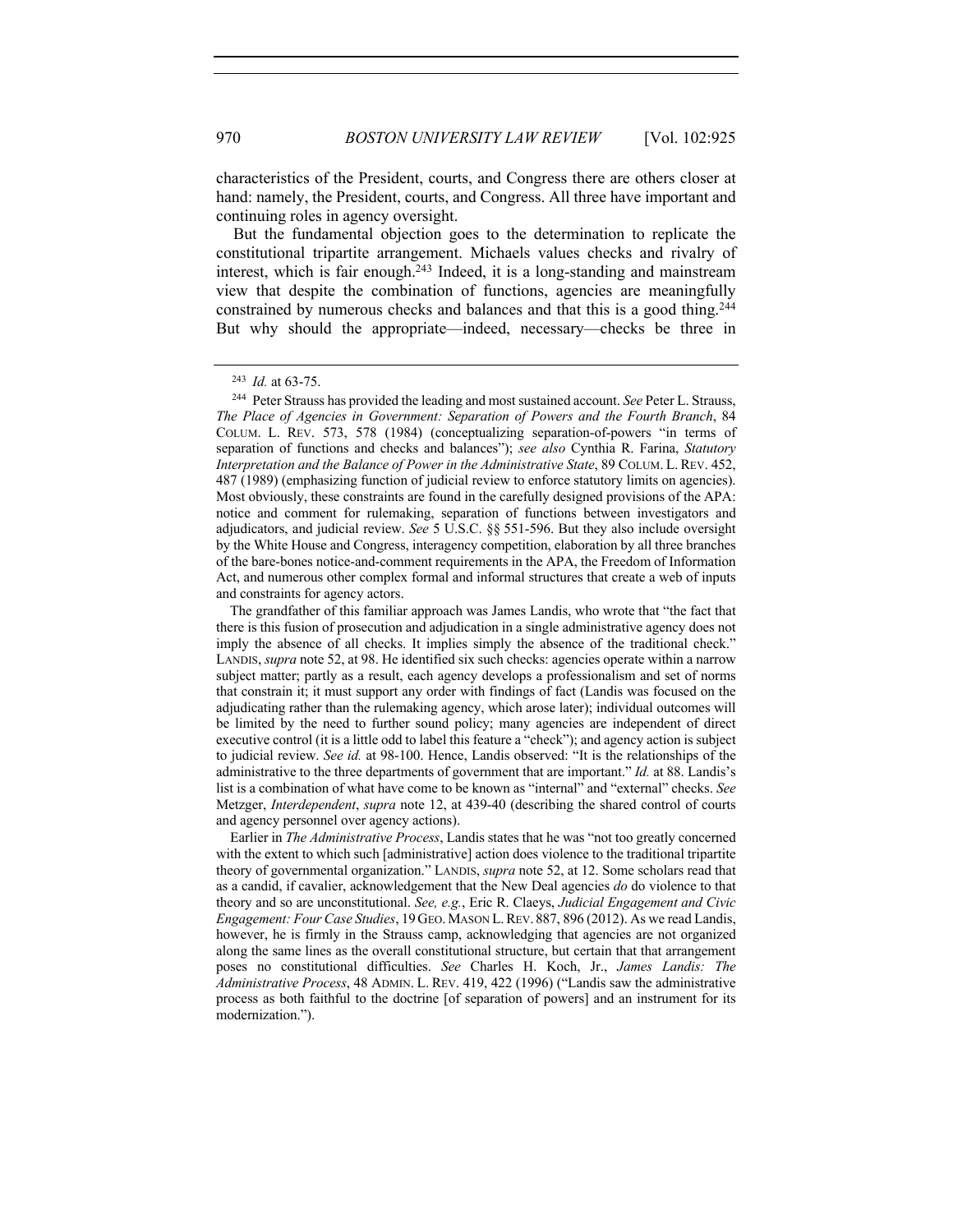number, much less mirror the three constitutional branches? For formalists, the answer is straightforward and a necessary consequence of their methodological commitments.<sup>245</sup> Because the current executive branch combines the three powers that the Constitution requires be separate, the only remedy is to resegregate them in accordance with the anti-accumulation principle. But for a functionalist like Michaels, liberated to toss aside the particular entities of the constitutional arrangement, the necessity to identify three and only three corresponding substitutes is an unexplained and self-imposed restriction.<sup>246</sup>

Yet Michaels appears to accept the anti-accumulation principle. For him, consolidating powers in an agency is at least incongruent with, if not violative of, a constitutional principle of separation of powers.247 That concern sends him on a search for a solution that will replicate the lost three-part separation, only within the executive branch.<sup>248</sup> Part II argues that there is no anti-accumulation principle that requires dividing authority in accordance with the lines of the three branches internal to the executive.<sup>249</sup> If that argument is sound, it is unnecessary to justify internal checks on executive power as replicating the three constitutional branches. The search for a tripartite response to the growth of executive power results from the initial diagnosis, namely, that the combination of functions in the executive violates separation of powers. Once that diagnosis is abandoned, there is no reason to reimagine a tripartite solution to render executive power consistent with separation of powers.

<sup>245</sup> *See, e.g.*, Epstein, *supra* note 70, at 492 ("In effect, the new vision rests on a quid pro quo of constitutional dimensions: we can take away those particular limitations that the Constitution provides so long as we substitute in alternative protections against the concentration of power that work as well as the ones they supplant. The weakness of this argument should, I think, be evident on its face, at least to anyone who does not share the Progressive vision of good government.").

<sup>246</sup> *See* MICHAELS,CONSTITUTIONAL COUP, *supra* note 11, at 64. Even if there is some value in the numerological approach, it is not clear that three is the right number. For example, one could argue for four: President, Courts, House, Senate. (If that were the approach, the difference between political and career staff might better correspond to House and Senate, respectively, than to President and Courts.) Or five: President, Courts, House, Senate, and the States. Or maybe it's only two, since the executive branch is already accounted for by virtue of the agencies being a part thereof, so one only needs to come up with counterparts for Congress and the courts.

The strain resulting from the tripartite constraint shows in the way Michaels is forced to lump together a large number of diverse and distinct entities under the "civil society" banner—interest groups, industry, the press, the judiciary (via judicial review sought by members of the public), individual members of the public—in order to hold the total number of quasi-branches to merely three. *See* Michaels, *Separation of Powers*, *supra* note 224, at 547-51.

<sup>247</sup> *See* MICHAELS, CONSTITUTIONAL COUP, *supra* note 11, at 57 ("After all, agencies combined and centralized powers that the framers had separated across three great branches."); *see also id.* at 52 (noting that creation of administrative agencies brought "heretofore separated powers . . . under one roof").

<sup>248</sup> *See id.* at 64.

<sup>249</sup> *See supra* Part II.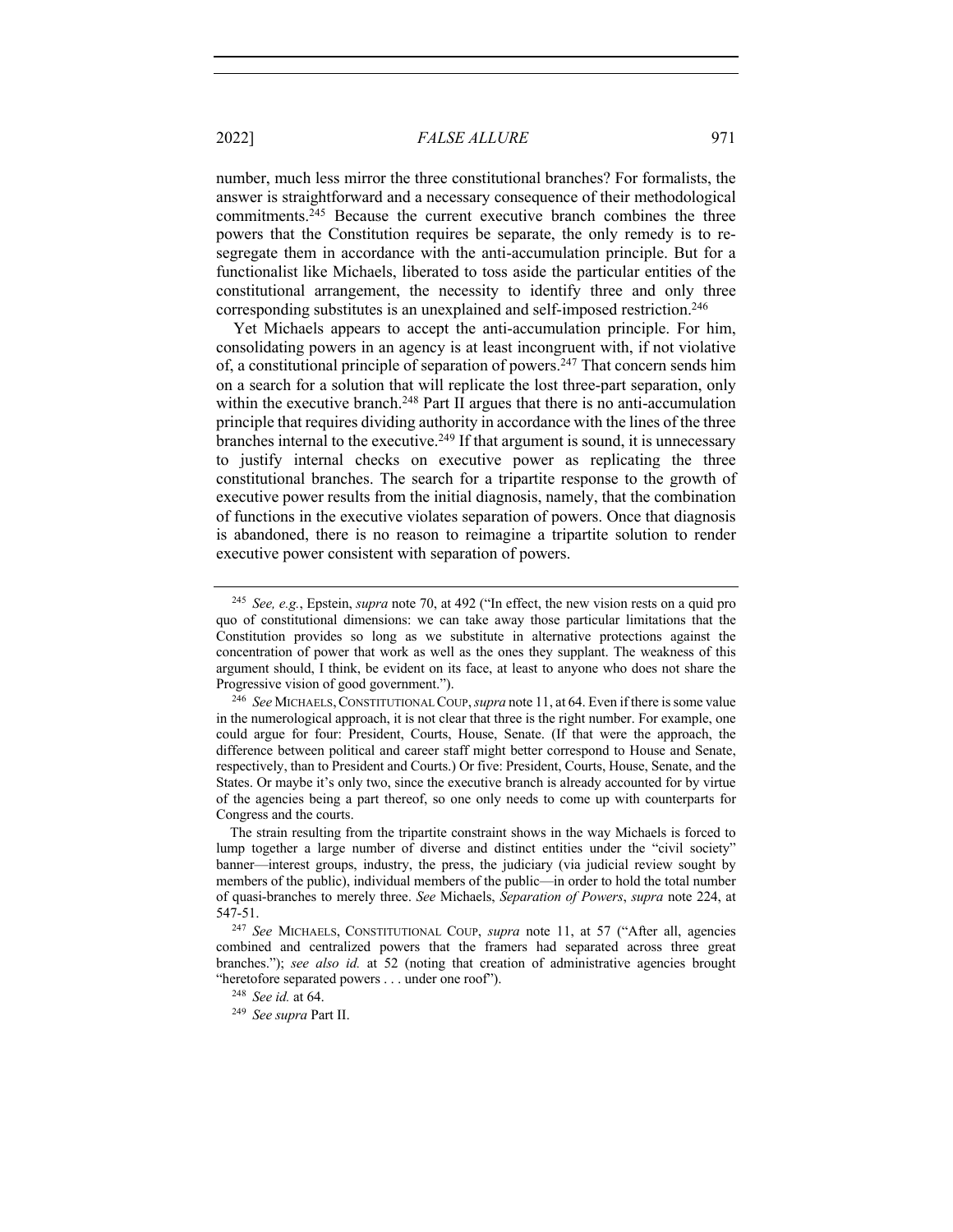#### B. *Checking and Balancing Internal to the Executive Branch*

Some proponents of internal separation of powers are even more thoroughly functionalist. They worry that the growth of executive power creates the prospects for abuse, unfairness, concentrated power, mission-creep, and capture.250 They do not turn to separation of powers to find proxies for the three branches of government internal to the executive but rather as a vocabulary for talking about enhanced constraint and checks on executive power.<sup>251</sup> They propose institutional reforms, such as creation of tribunals internal to the executive branch for evaluating the legality of presidential action, enhanced tenure protections, overlapping jurisdiction of agencies, and more reporting requirements to Congress.252 Or they see separation of powers as a unifying concept to understand the ways in which Congress fragments power within and among agencies, creates executive branch monitors, requires multiple agencies to agree, and so on.<sup>253</sup>

Consider two examples. First, as part of an effort to construct an internal separation of powers, Katyal proposes establishing an executive branch adjudicator, protected from removal by a good cause standard, that would take over the Office of Legal Counsel's ("OLC") current role of deciding interagency disputes and leave OLC with the function of advising the President and other executive branch officials.254 For Katyal, separating the dispute-resolution role would prevent the client-driven advisory functions from infecting the independent judgment required for resolving disputes.255

A second example: Sharon Jacobs posits that given the constitutional importance of separation of powers, "it would be surprising if the idea's impact were not felt in subconstitutional domains,"<sup>256</sup> including internal to the executive branch. She argues that a wide variety of institutional arrangements reflect statutory separation of powers and statutory checks and balances, including: delegating authority along functional lines (adjudicative, prosecutorial, and

<sup>250</sup> *See, e.g.*, Sharon B. Jacobs, *The Statutory Separation of Powers*, 129 YALE L.J. 378, 389 (2019).

<sup>251</sup> *See generally id.* (discussing separation of powers as structural principle that underlies congressional delegations to agencies).

<sup>252</sup> *See, e.g*., Katyal, *supra* note 2, at 2317; ACKERMAN, *supra* note 4, at 143 (proposing creation of nine-member Supreme Executive Tribunal within executive branch). For a critical assessment of Ackerman's *The Decline and Fall of the American Republic*, see Trevor W. Morrison, *Constitutional Alarmism*, 124 HARV. L. REV. 1688, 1742-48 (2011) (book review).

<sup>253</sup> Jacobs, *supra* note 250, at 386-405 (providing example of congressional delegations which fragment authority and create checks against any one agency exercising authority without the input or cooperation of others).

<sup>254</sup> *See* Katyal, *supra* note 2, at 2337. Bruce Ackerman also argues for creating an executive branch tribunal. *See* ACKERMAN, *supra* note 4, at 141-79.

<sup>255</sup> Katyal, *supra* note 2, at 2337.

<sup>256</sup> Jacobs, *supra* note 250, at 386.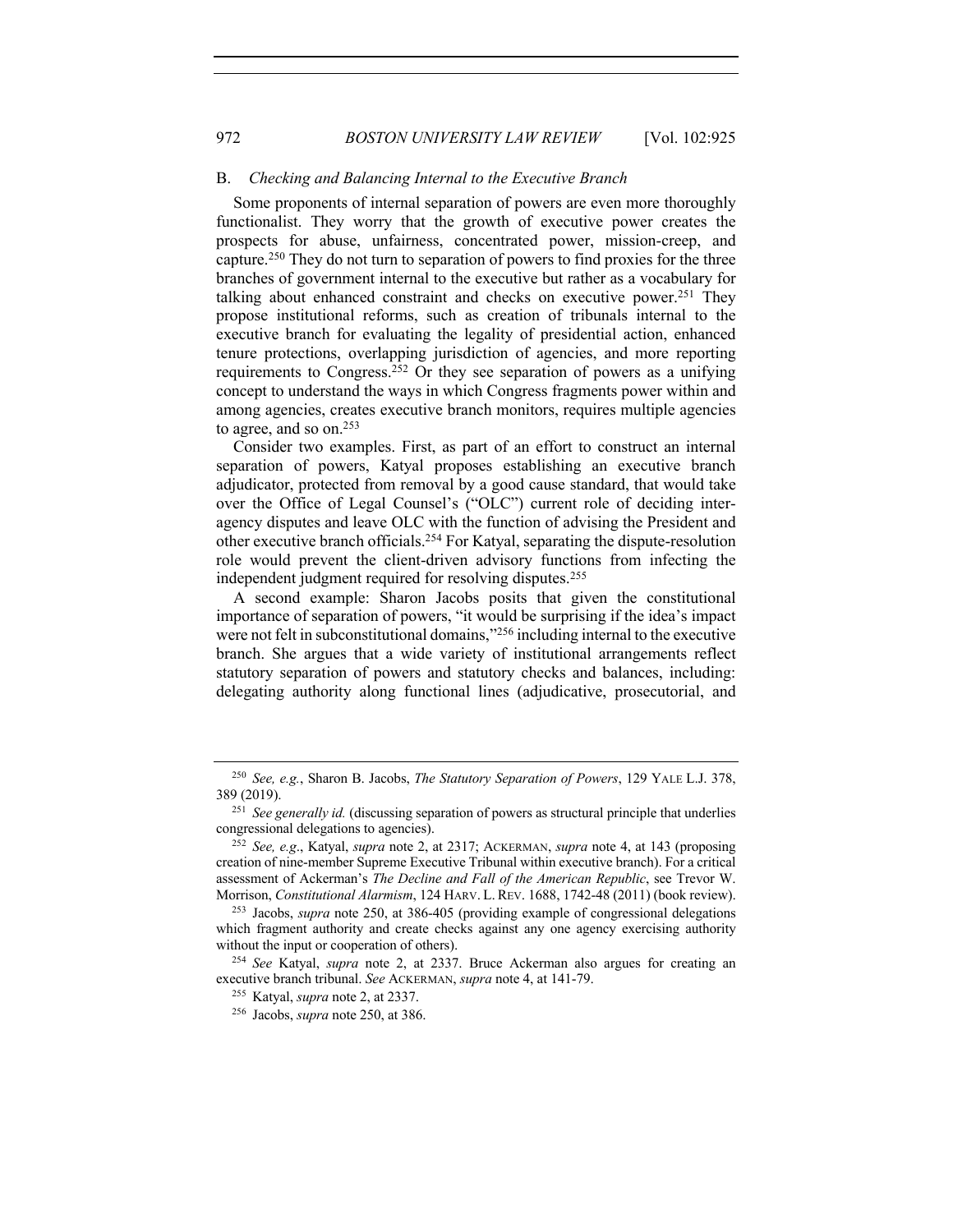rulemaking); $257$  delegating authority to multiple agencies, $258$  including between independent and executive agencies;259 inter-agency vetoes;260 emergency overrides;261 and mixing the heads of some agencies among the leadership of others.262

A place to start in evaluating these kinds of reforms is Peter Strauss's classic article on the separation of powers.263 Strauss distinguishes between the demands of separation of powers applicable to the named constitutional actors the President, the Congress, and the Supreme Court—and the organization of each branch.<sup>264</sup> "[F]or any consideration of the structure given lawadministration below the very apex of the governmental structure," Strauss writes, "the rigid separation-of-powers compartmentalization of governmental functions should be abandoned in favor of analysis in terms of separation of functions and checks and balances."265 On the one hand, these reformers accept Strauss's basic point. They do not aim to replicate the compartmentalization of government functions internal to the executive branch or to exclude "nonexecutive" functions from it. On the other hand, they still invoke the language of separation of powers as the fundamental ground for their theories and proposals. They argue that the statutory reforms and structures they praise not only lessen the chances of abuse of power or capture, but also implement something constitutionally inspired, required, or grounded—"internal separation of powers" or "statutory separation of powers."266

What does the constitutional vocabulary of separation of powers add to these proposals and theories? Our answer is: not much. Perhaps Katyal's reform proposals are appropriate and viable, perhaps not. But how does this proposal relate to separation of powers? Virtually every delegation to an agency designates separate persons to perform separate functions. They separate adjudicative personnel from prosecutors, designate different persons to perform watchdog functions from those they monitor, and divide those who propose and adopt rules.267 And if Congress does not set things up this way, the agency itself

<sup>265</sup> Strauss, *supra* note 244, at 578; *see also id.* at 577 (noting that agencies exercise all three powers "in a web of other controls—judicial review and legislative and executive oversight"—which "are thought to give reasonable assurance against systemic lawlessness").

<sup>267</sup> *See id.* at 401 (discussing arrangement in which Congress has authorized the Department of Energy to propose rules that the Federal Energy Regulatory Commission is required to consider on an expedited basis).

<sup>257</sup> *Id.* at 396.

<sup>258</sup> *Id.* at 397.

<sup>259</sup> *Id.* at 398.

<sup>260</sup> *Id.* at 400.

<sup>261</sup> *Id.* at 402.

<sup>262</sup> *Id.* at 404.

<sup>263</sup> *See* Strauss, *supra* note 244.

<sup>264</sup> *Id.* at 575-77.

<sup>266</sup> Jacobs, *supra* note 250, at 381.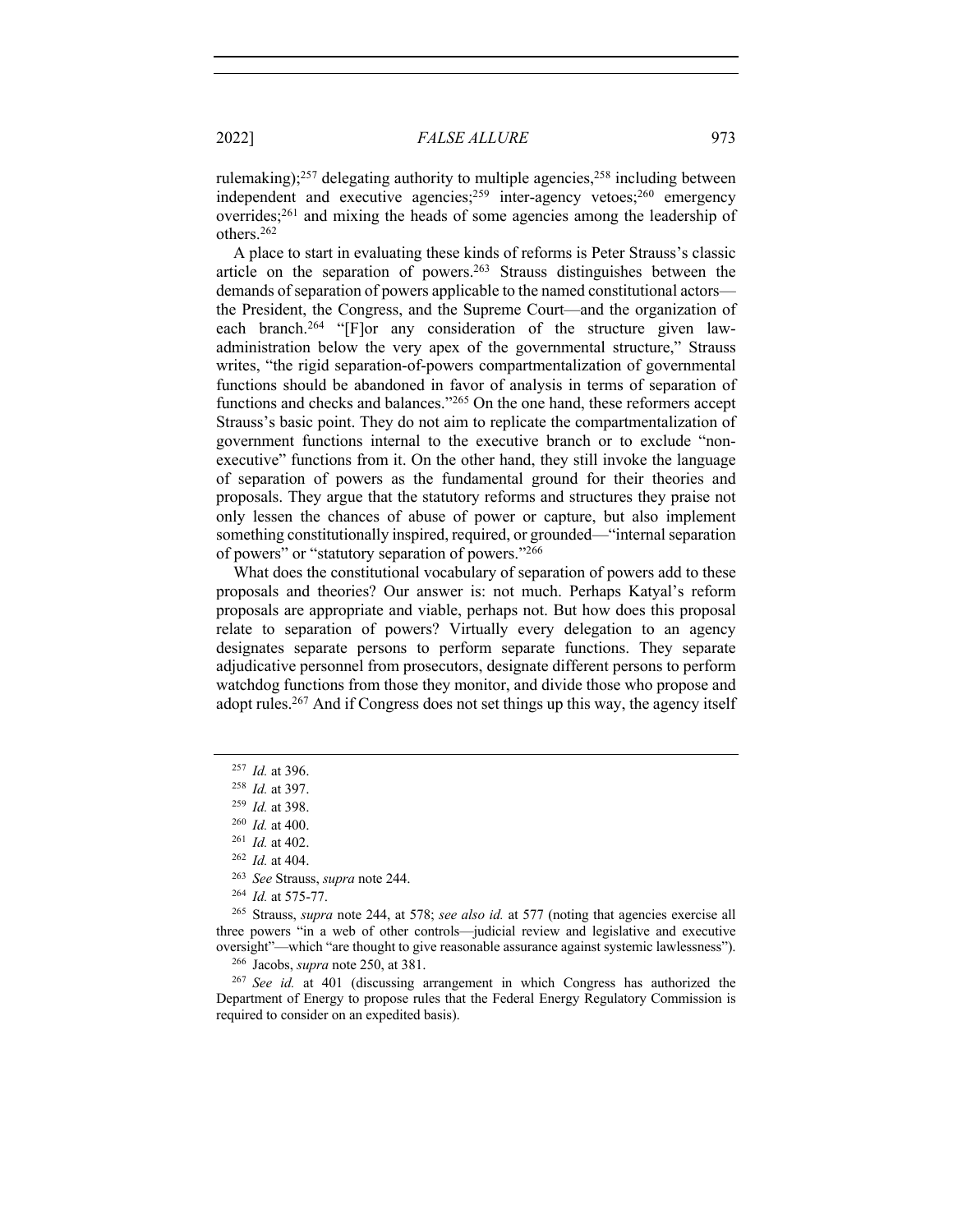does.268 But not every institutional arrangement that divides power or tasks among separate officials derives from a constitutional mandate of separation of powers. Katyal's actual concern seems not to arise from a devotion to a formal conception of separation of powers but out of a belief that a separate adjudicative body will be a more effective check on executive power since the "litigant" will not also be a client.<sup>269</sup> While we are agnostic on the merits, that justification is coherent. But it does not gain any weight by claiming it is required by a principle of constitutional structure. "Separation of powers" is operating in Katyal's proposal merely as a shorthand for the general idea that institutional structures will divide and constrain power by giving separate roles to separate people.<sup>270</sup>

So too with Jacobs. Her micro-institutional analysis yields many insights into which types of institutional arrangements work and for what purposes.<sup>271</sup> But again, these matters of institutional design implicate separation of powers only in a highly abstract sense. To be sure, Congress has long placed some agencies closer to the levers of presidential control and some further away.272 And likewise, Congress has long vested authority in overlapping and fragmented ways so as to mitigate risks of dominance.<sup>273</sup> Congress faces these questions of institutional design whenever it creates or delegates more authority to an agency. But what is illuminated by registering these recurrent features of institutional design in constitutional terms? Here, too, the vocabulary of separation of powers is merely a stand-in for general ideas about allocating and dividing power.

At most, these theories take inspiration from aspects of constitutional separation of powers. For instance, they praise structures that create separation of persons—requiring that some roles be handled by separate people—a fundamental strategy of separation of powers.274 Likewise, they endorse "veto points" and requirements for multiple officers or agencies to sign off before the

<sup>268</sup> In any agency organization chart, the broad strokes are a function of statute and the myriad details a function of the agency's self-organization and sub-delegations. *See, e.g.*, Darrel J. Grinstead, Hogan & Hartson LLP, *Statutory Framework for the Organization and Management of the U.S. Department of Health and Human Services*, *in* HHS IN THE 21ST CENTURY: CHARTING A NEW COURSE FOR A HEALTHIER AMERICA 209, 210-213 (Leonard D. Schaeffer, Andrea M. Schultz & Judith A. Salerno eds., 2009); *HHS Organizational Chart*, U.S. HHS (July 14, 2021), https://www.hhs.gov/about/agencies/orgchart/index.html [https://perma.cc/NY28-EW2Q].

<sup>269</sup> *See* Katyal, *supra* note 2, at 2335-42.

<sup>270</sup> *Id.* at 2346.

<sup>271</sup> Jacobs, *supra* note 250, at 386.

<sup>272</sup> *See* DAVID E. LEWIS, PRESIDENTS AND THE POLITICS OF AGENCY DESIGN 60 (2003) (describing how congressional majorities and unified versus divided government make a difference to the insulation of agencies from presidential control).

<sup>273</sup> *See* Jacobs, *supra* note 250, at 389.

<sup>274</sup> *See* VILE, *supra* note 110, at 36 (discussing how separation of persons became part of separation of powers); Steven G. Calabresi & Joan L. Larsen, *One Person, One Office: Separation of Powers or Separation of Personnel?*, 79 CORNELL L. REV. 1045, 1050 (1994) (extrapolating from the Constitution's Incompatibility Clause).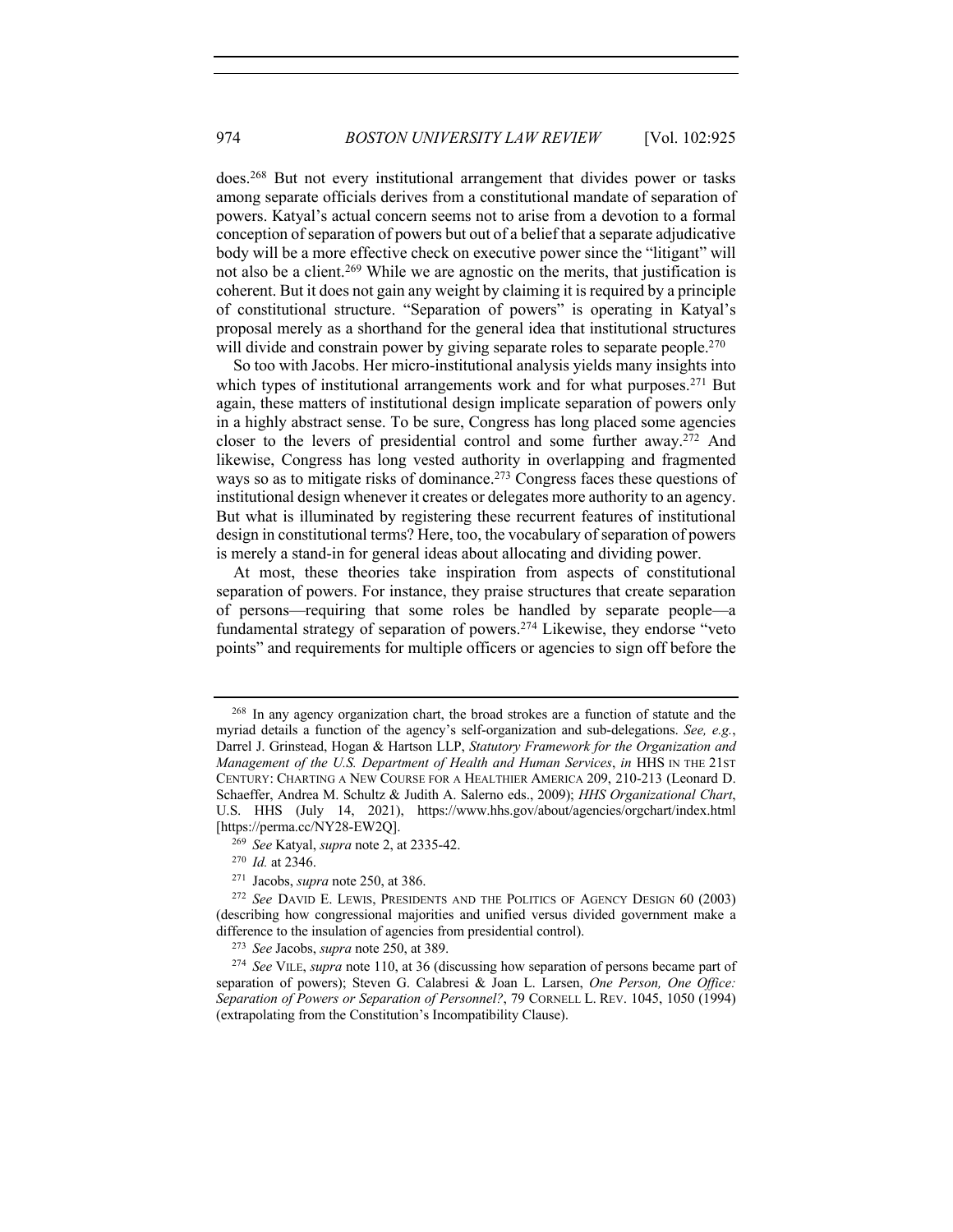government can take action; those protections do create a "check" and can, in the right conditions, create a "balance." At this level of abstraction and dilution, however, separation of powers is, at best, merely an organizing label for division of authority, whether within the executive branch, the federal government as a whole, or a school or corporation.

The point can be summarized by analogy to Arthur Leff's much-read review of Richard Posner's *Economic Analysis of Law*. <sup>275</sup> Leff compares the adventures of Posner's hero, Economic Analysis, to those of the heroes of picaresque novels such as *Tom Jones* or *Huckleberry Finn*. <sup>276</sup> In these works, "the world presents itself as a series of problems; to each problem [the particular personal vision of the hero] acts as a form of solution; and the problem having been dispatched, our hero passes on to the next adventure."<sup>277</sup> So too Economic Analysis "ride[s] out into the world of law," dispatching "one after another almost all of the ambiguous villains of legal thought."<sup>278</sup> Much the same could be said of these reformers' presentation of *their* hero, Separation O. Powers. Leff suggests that it is possible that not *every* legal doctrine is best explained and evaluated in terms of efficiency*.* <sup>279</sup> Similarly, not *every* governmental structure necessarily reflects, or should reflect, the separation of powers.

#### C. *The Danger of Constitutional Vocabulary*

Couching all decisions regarding institutional design within the rubric of separation of powers is not only unhelpful, it is risky. Like most constitutional vocabulary, "separation of powers" comes with baggage. First, framing particular proposals in separation-of-powers terms implicitly claims a superiority to possible alternatives by virtue of being grounded in constitutional law. But the sense in which these proposals are thus grounded is so highly diluted—they are frequently just using "separation of powers" for the broadest idea of checked and constrained government—that there is no reason to privilege one set of proposals over another because of their framing or vocabulary.

Second, and more significant, the vocabulary of separation of powers privileges a limited set of ideas about institutional design. Both the formal and functional vocabulary of separation of powers focus on separating persons into functional roles and the existence of multiple veto points. But that is a relatively confined and abstract vocabulary given the wealth of issues involved in agency design. For example, a rigid separationist approach would not invite analysis of the conditions under which having agencies engaging in redundant tasks in a decentralized manner has advantages over centralization and unification of those

<sup>275</sup> *See* Arthur Allen Leff, *Economic Analysis of Law: Some Realism About Nominalism*, 60 VA. L. REV. 451 (1974) (reviewing RICHARD POSNER, ECONOMIC ANALYSIS OF LAW (1973)).

<sup>276</sup> *Id.* at 451.

<sup>277</sup> *Id.*

<sup>278</sup> *Id.* at 452.

<sup>279</sup> *See id.* at 473.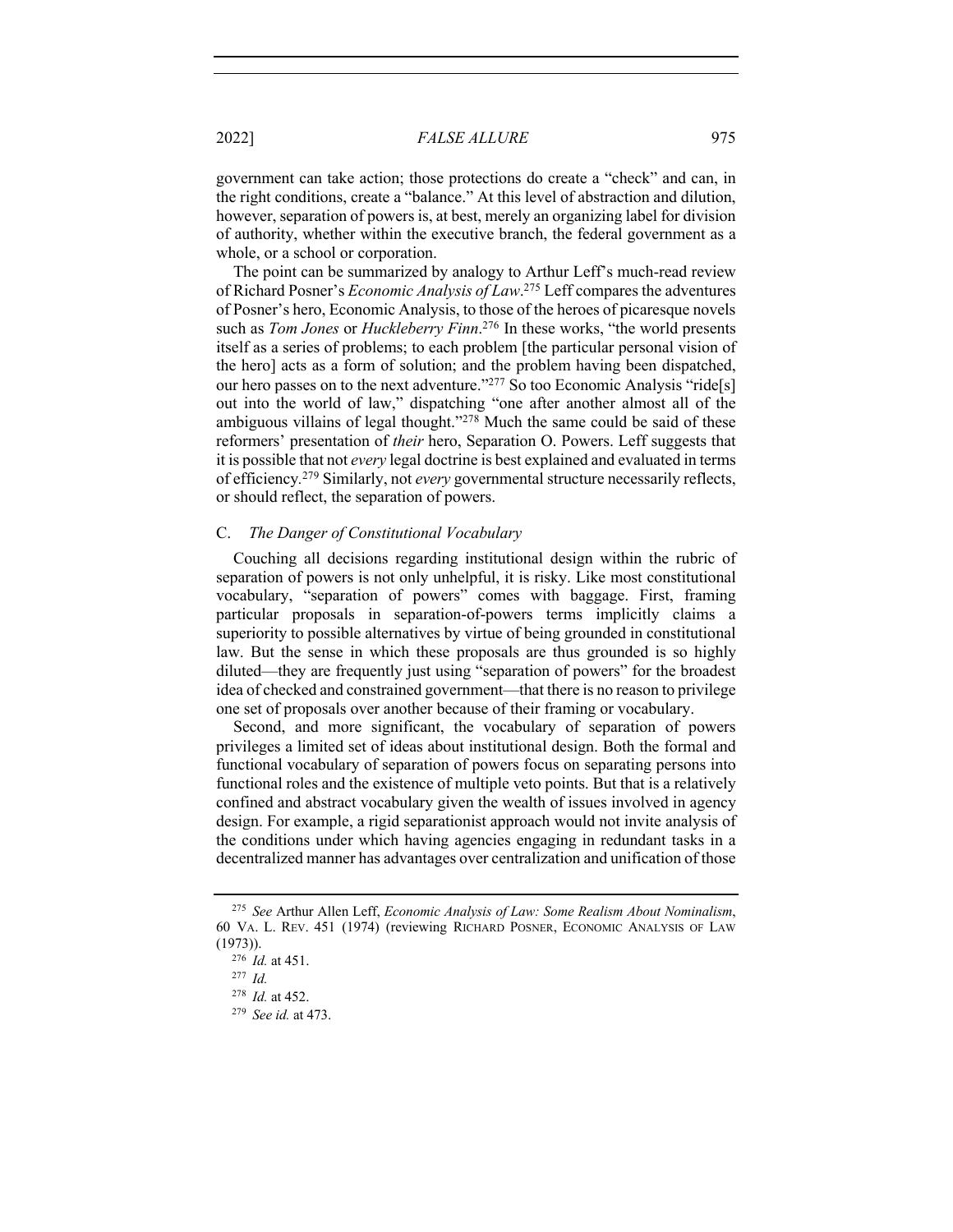tasks—a central question of the design of national intelligence agencies examined in the report of the 9/11 Commission.<sup>280</sup> To properly analyze that question, as Anne Joseph O'Connell explains, requires assessing the benefits and costs of redundancy as opposed to unification. That involves evaluation of a host of factors, including: the importance of combatting "group think" in a unified structure; competition among agencies resulting in better information or approaches balanced against greater coordination costs; increased monitoring costs; and loss of returns to scale in a larger, unified agency.281 So too, the separation-of-powers vocabulary forecloses consideration of whether delegation of authority to individual officials, as opposed to the President, can create incentives for greater accountability to statutory requirements. When an official other than the President must sign off on a course of action, that individual faces the very real prospect of liability ranging from criminal sanctions to disbarment and public embarrassment.<sup>282</sup> These questions of institutional design—and others like them—call for a more nuanced, context-specific, and empirically informed analysis than provoked by the vocabulary of separation of powers.283

Third, the vocabulary of separation of powers suggests judicial review as the central accountability mechanism or at least that priority should be given to institutional schemes which facilitate judicial review. Judicial review has been a fundamental feature of separation-of-powers law since the founding of the republic. While judicial enforcement is an important check on legality, it is also an incomplete one. Most administrative action is never subject to judicial review, and when review comes at all it is often many years after the fact.284 But effective legal constraint requires ex ante controls before the agency makes a choice.285 Ex ante controls require managerial structures that allow early

<sup>282</sup> *See* Rebecca Ingber, *Congressional Administration of Foreign Affairs*, 106 VA. L.REV. 395, 450-51 (2020) (explaining incentives created by accountability).

<sup>283</sup> *See generally* Alejandro E. Camacho & Robert L. Glicksman, *Exploring the Structural Dimensions and Functions of Delegated Authority*, 15 REGUL. & GOVERNANCE (ANNIVERSARY ISSUE) S102 (2021) (exploring allocations of authority dimensions of (a) centralized/decentralized, (b) overlapping/distinct, and (c) coordinated/independent); M. Elizabeth Magill, *Beyond Powers and Branches in Separation of Powers*, 150 U. PA. L. REV. 603, 658 (2001) (advocating for moving beyond separation of powers, towards a work "much closer to the ground—investigating the relevant decisionmakers, the context in which they act, the process by which they will reach their decisions, and the constraints on their actions").

<sup>284</sup> *See* Gillian E. Metzger & Kevin M. Stack, *Internal Administrative Law*, 115 MICH. L. REV. 1239, 1264 (2017) (elaborating some weaknesses of judicial review).

<sup>285</sup> *See* LAURA A. DICKINSON, OUTSOURCING WAR AND PEACE: PRESERVING PUBLIC VALUES IN A WORLD OF PRIVATIZED FOREIGN AFFAIRS 145-53 (2011) (arguing that internalization of norms can be a more effective check than external controls).

<sup>&</sup>lt;sup>280</sup> NAT'L COMM'N ON TERRORIST ATTACKS, THE 9/11 COMMISSION REPORT 399-428 (2004), https://govinfo.library.unt.edu/911/report/911Report.pdf [https://perma.cc/3ZXZ-4CS3].

<sup>281</sup> *See* Anne Joseph O'Connell, *The Architecture of Smart Intelligence: Structuring and Overseeing Agencies in the Post-9/11 World*, 94 CALIF. L. REV. 1655, 1676-82 (2006) (introducing these considerations).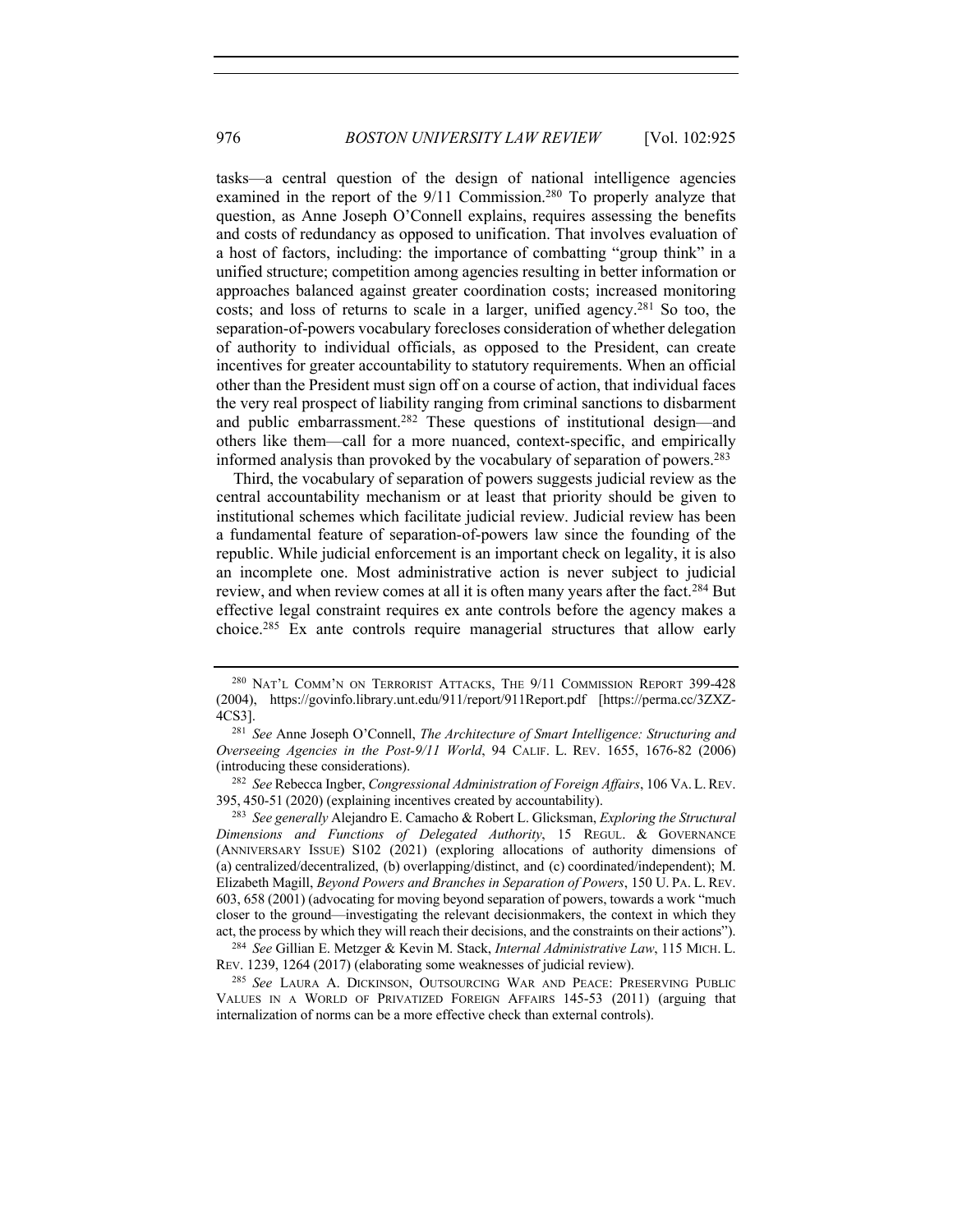intervention and clear internal guidelines. Managerial powers must include not only the power to nullify a lower-level official's action but also the capacity to teach and instill respect for internal norms.286 The separation-of-powers framing may also unduly prioritize reforms which are judicially enforceable, thus missing other critical contributors to systemic legality.

#### **CONCLUSION**

It is always tempting to look to the Constitution for salvation. And no structural principle in the Constitution is more celebrated, more familiar, or seen as more a testament to the genius of the framers than the separation of powers. The Supreme Court tells us that it is "the central guarantee of a just government"287 and "essential to the preservation of liberty."288 It thus seems almost churlish to argue that it is a mistake to invoke that principle in constitutionalizing restrictions on the internal structures of the executive branch. But mistake it is.

Alluring though constitutional principles can be, this Article sounds a cautionary note about their transposition from their original setting. Separation of powers may be a splendid or flawed system for allocating authority among the constitutionally established branches of government. But that the framers adopted a particular structure for the apex of government—and grounded it in the idea that the accumulation of different types of power in the same hands is to be avoided—provides no grounds to suppose that the internal structures of the component parts must also follow those same lines.

This conclusion has important consequences for current debates. It means that there is no foundation for the resilient claim, now enjoying support on the Supreme Court, that an anti-accumulation principle exists and invalidates the combination of functions within executive branch agencies. That principle misreads James Madison's *The Federalist No. 47* and lacks any constitutional foundation. As a result, the anti-accumulation principle provides no basis to call into question doctrines or institutional arrangements where there is some arguable combination of functions. Deference doctrines such as *Auer* and *Chevron* may be sound or not, but the fact that they involve interpretation by the executive branch is not the problem. ALJs may be too beholden to their employing agency to provide a neutral adjudication, but if so, that is a due process problem. The executive branch as a whole may have grown too powerful, but if so, the solution is legislative restructuring and invigorated congressional action, not judicial intervention on the ground that individuals within the branch wear too many hats.

It is also a mistake to rely solely on separation-of-powers abstractions to reform the internal structure of the executive branch. While separation of powers

<sup>286</sup> Metzger & Stack, *supra* note 284, at 1265-66.

<sup>287</sup> Freytag v. Comm'r, 501 U.S. 868, 870 (1991).

<sup>288</sup> Mistretta v. United States, 488 U.S. 361, 380 (1989).